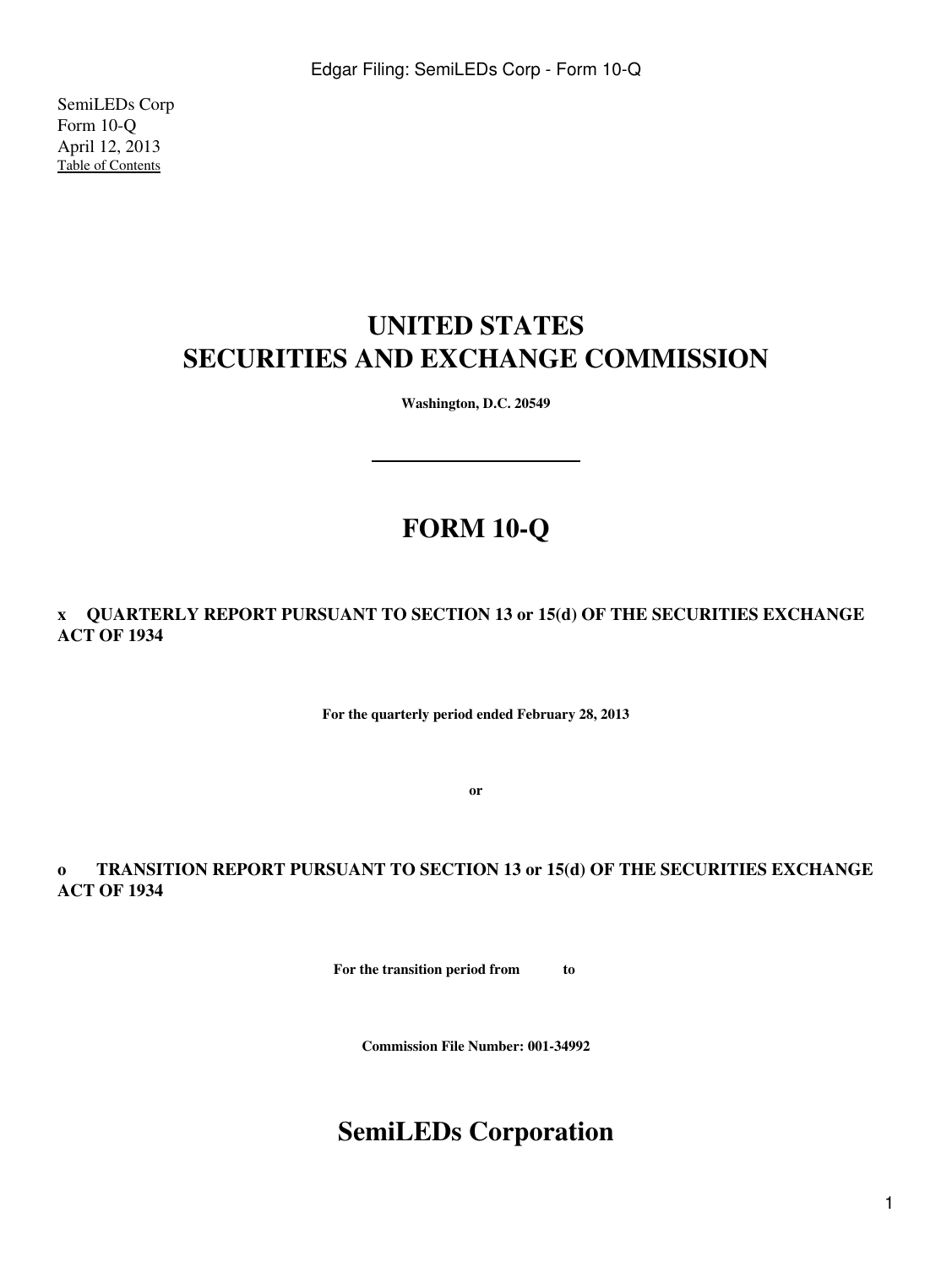(Exact name of registrant as specified in its charter)

**Delaware 20-2735523** (State or other jurisdiction of (I.R.S. Employer incorporation or organization) and the state of the state of the Identification Number) incorporation or organization)

**3F, No. 11 Ke Jung Rd., Chu-Nan Site, Hsinchu Science Park, Chu-Nan 350, Miao-Li County, Taiwan, R.O.C.** 350<br>Address of principal executive offices) (Zip Code) (Zip Code) (Address of principal executive offices)

### **+886-37-586788**

(Registrant s telephone number, including area code)

Indicate by check mark whether the registrant: (1) has filed all reports required to be filed by Section 13 or 15(d) of the Securities Exchange Act of 1934 during the preceding 12 months (or for such shorter period that the registrant was required to file such reports), and (2) has been subject to such filing requirements for the past 90 days. Yes x No o

Indicate by check mark whether the registrant has submitted electronically and posted on its corporate Web site, if any, every Interactive Data File required to be submitted and posted pursuant to Rule 405 of Regulation S-T (§232.405 of this chapter) during the preceding 12 months (or for such shorter period that the registrant was required to submit and post such files). Yes x No o

Indicate by check mark whether the Registrant is a large accelerated filer, an accelerated filer, a non-accelerated filer or a smaller reporting company. See definitions of large accelerated filer, accelerated filer and smaller reporting company in Rule 12b-2 of the Exchange Act. (Check one):

Large accelerated filer o Accelerated filer o

Non-accelerated filer x Smaller reporting company on Smaller reporting company on Smaller reporting company on Smaller reporting company on Smaller reporting company on  $\mathbb{R}^n$ (Do not check if a smaller reporting company)

Indicate by check mark whether the registrant is a shell company (as defined in Rule 12b-2 of the Exchange Act). Yes o No x

Indicate the number of shares outstanding of each of the issuer s classes of common stock, as of the latest practicable date 27,542,632 shares of common stock, par value \$0.0000056 per share, outstanding as of April 5, 2013.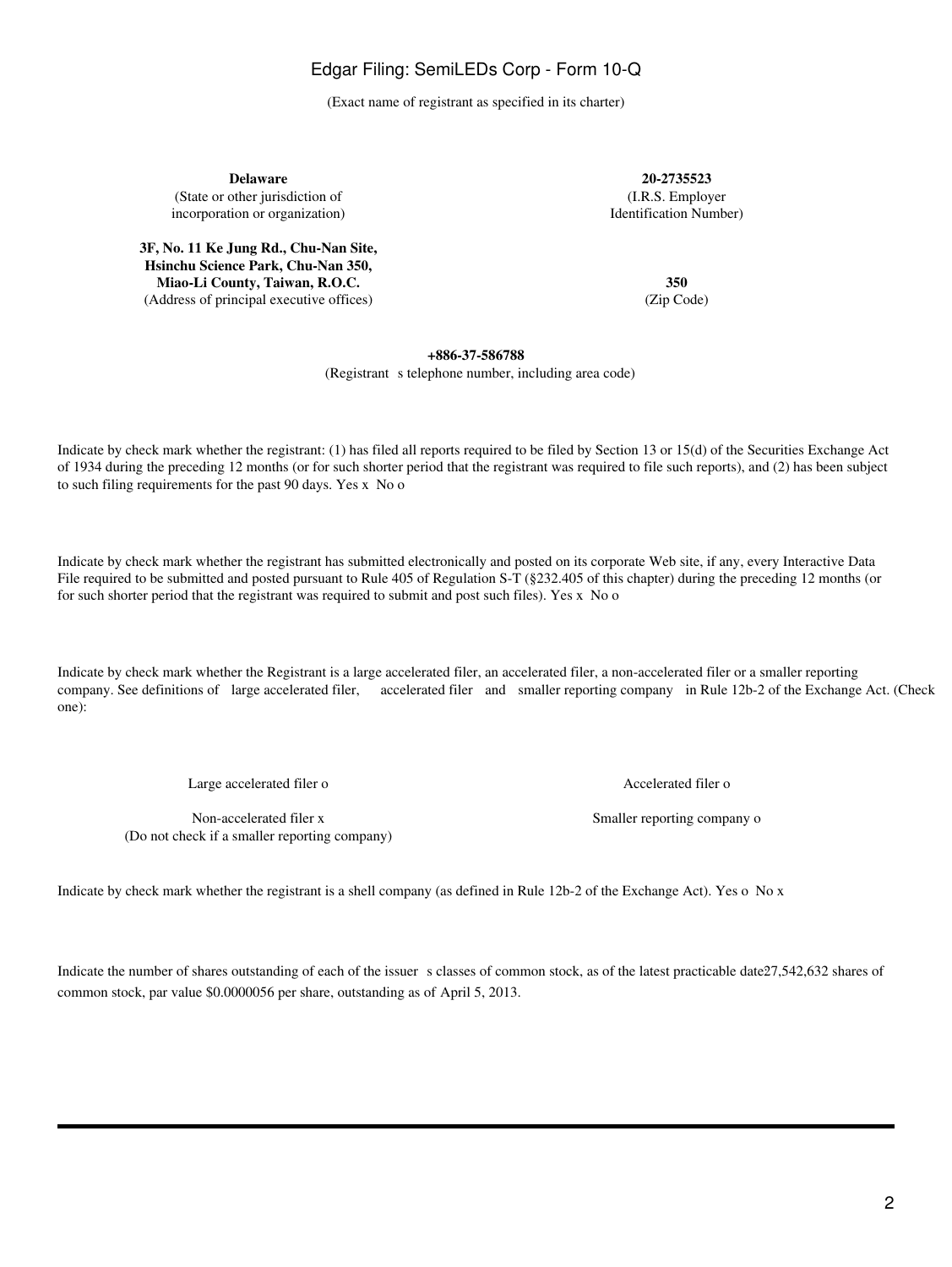### **SEMILEDS CORPORATION**

### **FORM 10-Q for the Quarter Ended February 28, 2013**

### **INDEX**

**Page No.**

|  |  |  |  | Part I. Financial Information |
|--|--|--|--|-------------------------------|
|--|--|--|--|-------------------------------|

<span id="page-2-0"></span>

| Item 1.           | <b>Financial Statements</b>                                                        | 1              |
|-------------------|------------------------------------------------------------------------------------|----------------|
|                   | Unaudited Condensed Consolidated Balance Sheets as of February 28, 2013 and        |                |
|                   | August 31, 2012                                                                    | $\mathbf{1}$   |
|                   | Unaudited Condensed Consolidated Statements of Operations for the three and six    |                |
|                   | months ended February 28, 2013 and February 29, 2012                               | $\overline{2}$ |
|                   | Unaudited Condensed Consolidated Statements of Comprehensive Loss for the three    |                |
|                   | and six months ended February 28, 2013 and February 29, 2012                       | 3              |
|                   | Unaudited Condensed Consolidated Statements of Cash Flows for the six months ended |                |
|                   | February 28, 2013 and February 29, 2012                                            | $\overline{4}$ |
|                   | Notes to Unaudited Condensed Consolidated Financial Statements                     | 5              |
| Item 2.           | Management s Discussion and Analysis of Financial Condition and Results of         |                |
|                   | Operations                                                                         | 12             |
|                   |                                                                                    |                |
| Item $3$ .        | Quantitative and Qualitative Disclosures About Market Risk                         | 25             |
|                   |                                                                                    |                |
| Item 4.           | <b>Controls and Procedures</b>                                                     | 26             |
|                   |                                                                                    |                |
|                   | Part II. Other Information                                                         |                |
| Item 1.           | <b>Legal Proceedings</b>                                                           | 27             |
|                   |                                                                                    |                |
| Item 1A.          | <b>Risk Factors</b>                                                                | 27             |
|                   |                                                                                    |                |
| Item $2$ .        | Unregistered Sales of Equity Securities and Use of Proceeds                        | 28             |
|                   |                                                                                    |                |
| <u>Item 3.</u>    | Defaults Upon Senior Securities                                                    | 28             |
|                   |                                                                                    | 28             |
| Item 4.           | <b>Mine Safety Disclosures</b>                                                     |                |
| <u>Item 5.</u>    | Other Information                                                                  | 28             |
|                   |                                                                                    |                |
| Item 6.           | Exhibits                                                                           | 28             |
|                   |                                                                                    |                |
| <b>Signatures</b> |                                                                                    | 29             |
|                   |                                                                                    |                |
| Index to Exhibits |                                                                                    | 30             |
|                   |                                                                                    |                |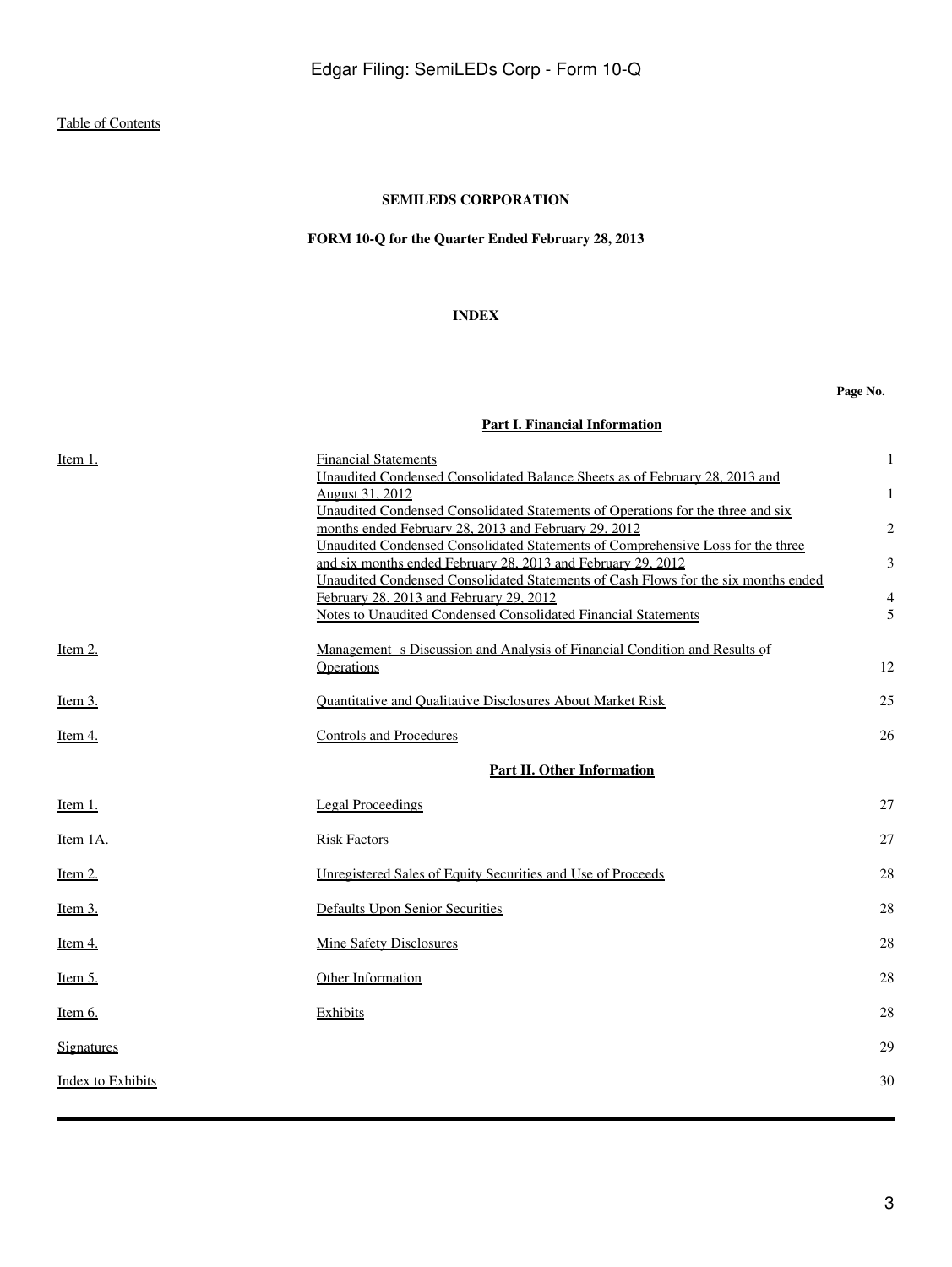### **PART I FINANCIAL INFORMATION**

<span id="page-3-2"></span><span id="page-3-1"></span><span id="page-3-0"></span>**Item 1. Financial Statements**

### **SEMILEDS CORPORATION**

### **Unaudited Condensed Consolidated Balance Sheets**

### **(In thousands of U.S. dollars and shares, except par value)**

|                                                                                             | February 28,<br>2013 | August 31,<br>2012 |
|---------------------------------------------------------------------------------------------|----------------------|--------------------|
| <b>ASSETS</b>                                                                               |                      |                    |
| <b>CURRENT ASSETS:</b>                                                                      |                      |                    |
| Cash and cash equivalents                                                                   | \$<br>43,886 \$      | 47,228             |
| Short-term investments                                                                      |                      | 8,831              |
| Accounts receivable, net of allowance for doubtful accounts of \$1,377 and \$577 as of      |                      |                    |
| February 28, 2013 and August 31, 2012, respectively                                         | 3,385                | 4,759              |
| Accounts receivable from related parties, net of allowance for doubtful accounts of \$1,393 |                      |                    |
| and \$1,405 as of February 28, 2013 and August 31, 2012, respectively                       | 47                   | 157                |
| Inventories                                                                                 | 10,175               | 13,016             |
| Prepaid expenses and other current assets                                                   | 1,490                | 1,130              |
| Total current assets                                                                        | 58,983               | 75,121             |
| Property, plant and equipment, net                                                          | 43,382               | 46,642             |
| Intangible assets, net                                                                      | 1,420                | 1,552              |
| Goodwill                                                                                    | 1,082                | 1,072              |
| Investments in unconsolidated entities                                                      | 4,331                | 1,821              |
| Other assets                                                                                | 1,576                | 1,326              |
| <b>TOTAL ASSETS</b>                                                                         | \$<br>110,774 \$     | 127,534            |
| <b>LIABILITIES AND EQUITY</b>                                                               |                      |                    |
| <b>CURRENT LIABILITIES:</b>                                                                 |                      |                    |
| Notes payable to banks                                                                      | \$                   | \$<br>1,585        |
| Current installments of long-term debt                                                      | 1.572                | 967                |
| Accounts payable                                                                            | 3,357                | 5,768              |
| Accrued expenses and other current liabilities                                              | 4,144                | 4,969              |
| Deferred income, current portion                                                            | 51                   | 51                 |
| <b>Total current liabilities</b>                                                            | 9,124                | 13,340             |
| Long-term debt, excluding current installments                                              | 5,716                | 4,953              |
| Deferred income, net of current portion                                                     | 365                  | 390                |
| <b>Total liabilities</b>                                                                    | 15,205               | 18,683             |
| Commitments and contingencies (Note 6)                                                      |                      |                    |
| <b>EQUITY:</b>                                                                              |                      |                    |
| SemiLEDs stockholders equity                                                                |                      |                    |
| Common stock, \$0.0000056 par value 32,143 shares authorized; 27,543 shares and             |                      |                    |
| 27,470 shares issued and outstanding as of February 28, 2013 and August 31, 2012,           |                      |                    |
| respectively                                                                                |                      |                    |
| Additional paid-in capital                                                                  | 168,050              | 167,070            |
| Accumulated other comprehensive income                                                      | 6,205                | 5,179              |

Accumulated other comprehensive income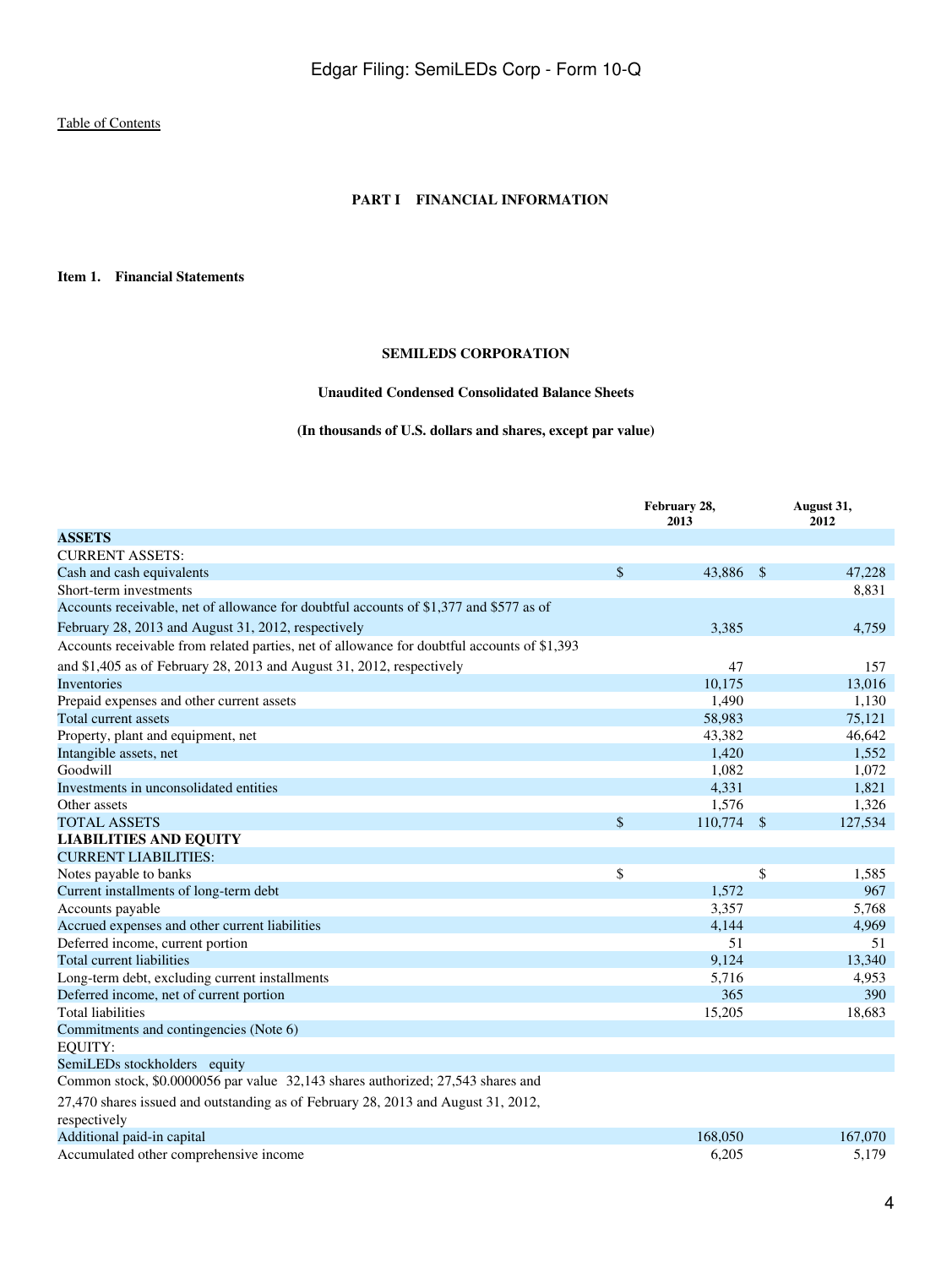| Accumulated deficit                 | (79, 345) | (64, 431) |
|-------------------------------------|-----------|-----------|
| Total SemiLEDs stockholders equity  | 94.910    | 107.818   |
| Noncontrolling interests            | 659       | 1.033     |
| Total equity                        | 95.569    | 108.851   |
| <b>TOTAL LIABILITIES AND EQUITY</b> | 110.774   | 127,534   |

See notes to unaudited condensed consolidated financial statements.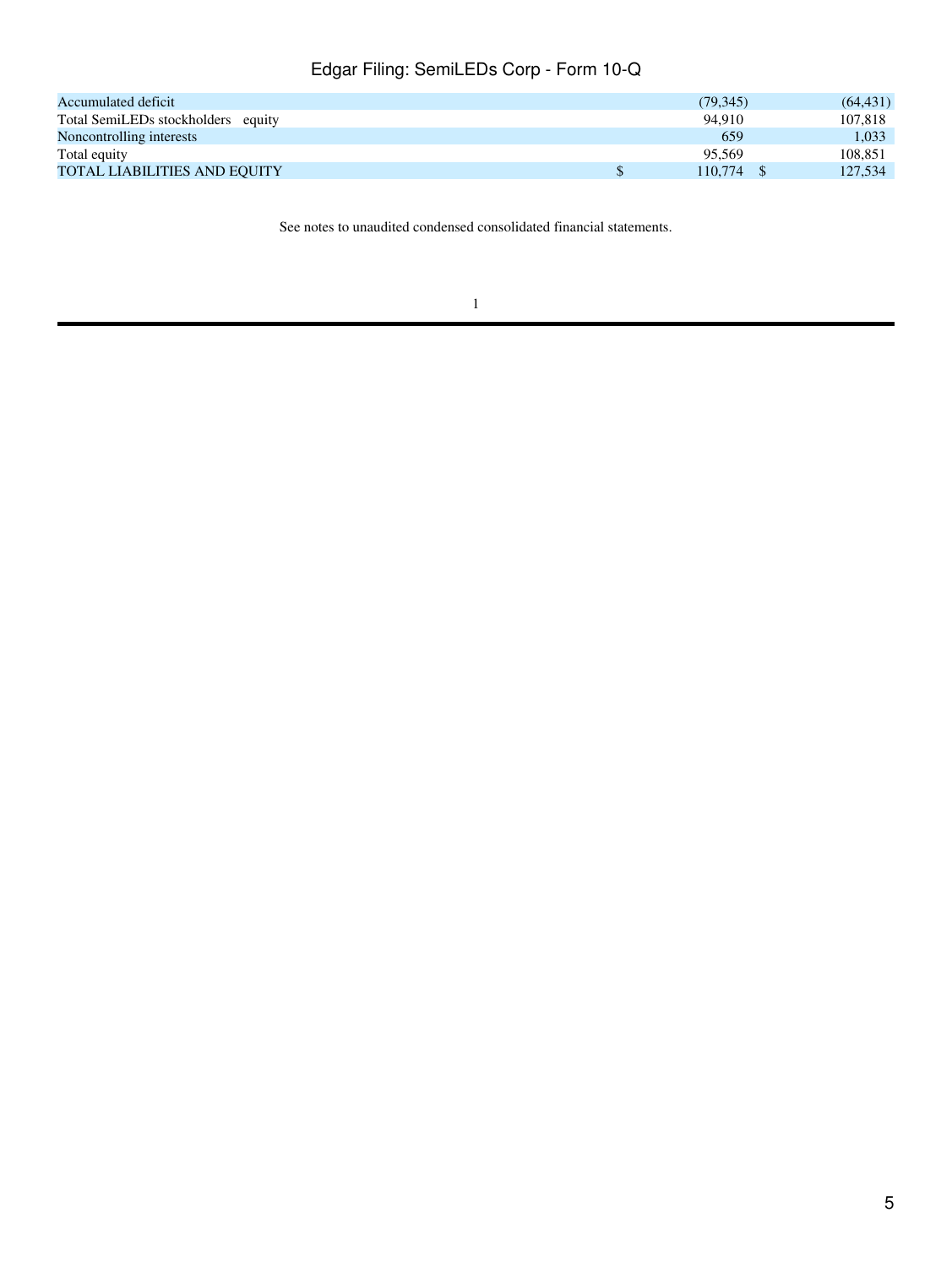### **SEMILEDS CORPORATION**

### **Unaudited Condensed Consolidated Statements of Operations**

**(In thousands of U.S. dollars and shares, except per share data)**

<span id="page-5-0"></span>

|                                                                                              |                           | <b>Three Months Ended</b> |    |                      |               | <b>Six Months Ended</b> |            |                      |  |
|----------------------------------------------------------------------------------------------|---------------------------|---------------------------|----|----------------------|---------------|-------------------------|------------|----------------------|--|
|                                                                                              |                           | February 28,<br>2013      |    | February 29,<br>2012 |               | February 28,<br>2013    |            | February 29,<br>2012 |  |
| Revenues, net                                                                                | \$                        | 4,830                     | \$ | 7,905                | $\mathcal{S}$ | 11,057                  | $\sqrt{3}$ | 14,652               |  |
| Cost of revenues                                                                             |                           | 8,183                     |    | 8,627                |               | 17,698                  |            | 16,196               |  |
| Gross loss                                                                                   |                           | (3,353)                   |    | (722)                |               | (6,641)                 |            | (1, 544)             |  |
| Operating expenses:                                                                          |                           |                           |    |                      |               |                         |            |                      |  |
| Research and development                                                                     |                           | 1,034                     |    | 2,023                |               | 2,257                   |            | 3,712                |  |
| Selling, general and administrative                                                          |                           | 2,620                     |    | 3,045                |               | 6,283                   |            | 6,950                |  |
| Total operating expenses                                                                     |                           | 3,654                     |    | 5,068                |               | 8,540                   |            | 10,662               |  |
| Loss from operations                                                                         |                           | (7,007)                   |    | (5,790)              |               | (15, 181)               |            | (12,206)             |  |
| Other income (expenses):                                                                     |                           |                           |    |                      |               |                         |            |                      |  |
| Equity in losses from unconsolidated entities, net                                           |                           | (23)                      |    | (1,176)              |               | (98)                    |            | (2,702)              |  |
| Interest income, net                                                                         |                           | 29                        |    | 12                   |               | 34                      |            | 16                   |  |
| Other income, net                                                                            |                           | 54                        |    | 47                   |               | 106                     |            | 95                   |  |
| Foreign currency transaction gain (loss), net                                                |                           | 766                       |    | (407)                |               | (160)                   |            | (348)                |  |
| Total other income (expenses), net                                                           |                           | 826                       |    | (1,524)              |               | (118)                   |            | (2,939)              |  |
| Loss before income taxes                                                                     |                           | (6,181)                   |    | (7,314)              |               | (15,299)                |            | (15, 145)            |  |
| Income tax expense                                                                           |                           | 3                         |    |                      |               | 3                       |            |                      |  |
| Net loss                                                                                     |                           | (6, 184)                  |    | (7,314)              |               | (15,302)                |            | (15, 145)            |  |
| Less: Net loss attributable to noncontrolling<br>interests                                   |                           | (193)                     |    | (200)                |               | (388)                   |            | (310)                |  |
| Net loss attributable to SemiLEDs stockholders                                               | \$                        | (5,991)                   | \$ | $(7,114)$ \$         |               | (14, 914)               | \$         | (14, 835)            |  |
| Net loss attributable to SemiLEDs common<br>stockholders:                                    |                           |                           |    |                      |               |                         |            |                      |  |
| Basic and diluted                                                                            | $\boldsymbol{\mathsf{S}}$ | (5,991)                   | \$ | $(7,114)$ \$         |               | (14,914)                | $\sqrt{3}$ | (14, 835)            |  |
| Net loss per share attributable to SemiLEDs<br>common stockholders:                          |                           |                           |    |                      |               |                         |            |                      |  |
| Basic and diluted                                                                            | $\mathbf{\hat{S}}$        | (0.22)                    | \$ | $(0.26)$ \$          |               | (0.54)                  | \$         | (0.54)               |  |
| Shares used in computing net loss per share<br>attributable to SemiLEDs common stockholders: |                           |                           |    |                      |               |                         |            |                      |  |
| Basic and diluted                                                                            |                           | 27,531                    |    | 27,383               |               | 27,513                  |            | 27,343               |  |
|                                                                                              |                           |                           |    |                      |               |                         |            |                      |  |

See notes to unaudited condensed consolidated financial statements.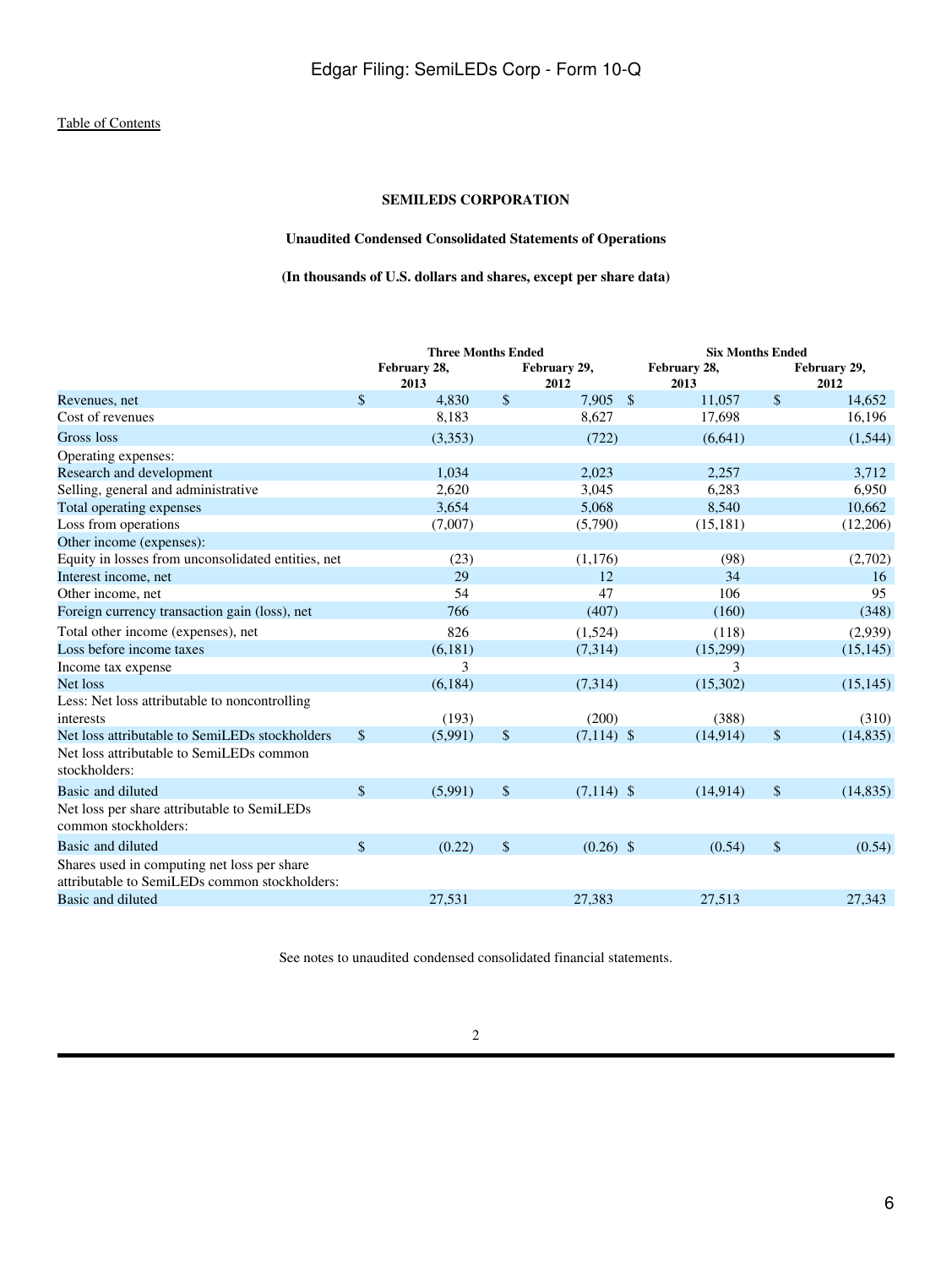### **SEMILEDS CORPORATION**

### **Unaudited Condensed Consolidated Statements of Comprehensive Loss**

**(In thousands of U.S. dollars)**

<span id="page-6-0"></span>

|                                                             | <b>Three Months Ended</b> |                      |  | <b>Six Months Ended</b> |                      |    |                      |
|-------------------------------------------------------------|---------------------------|----------------------|--|-------------------------|----------------------|----|----------------------|
|                                                             |                           | February 28,<br>2013 |  | February 29,<br>2012    | February 28,<br>2013 |    | February 29,<br>2012 |
| Net loss attributable to SemiLEDs stockholders              |                           | (5.991)              |  | $(7,114)$ \$            | (14.914)             | \$ | (14, 835)            |
| Other comprehensive income (loss), net of tax               |                           |                      |  |                         |                      |    |                      |
| Foreign currency translation adjustment                     |                           | (1,660)              |  | 2.670                   | 1.026                |    | (296)                |
| Comprehensive loss attributable to SemiLEDs<br>stockholders |                           | (7.651)              |  | $(4,444)$ \$            | (13.888)             | \$ | (15, 131)            |

|                                                                | <b>Three Months Ended</b> |                      |    | <b>Six Months Ended</b> |  |                      |    |                      |
|----------------------------------------------------------------|---------------------------|----------------------|----|-------------------------|--|----------------------|----|----------------------|
|                                                                |                           | February 28,<br>2013 |    | February 29,<br>2012    |  | February 28,<br>2013 |    | February 29,<br>2012 |
| Net loss attributable to noncontrolling interests              |                           | (193)                | \$ | $(200)$ \$              |  | (388)                | \$ | (310)                |
| Other comprehensive income (loss), net of tax                  |                           |                      |    |                         |  |                      |    |                      |
| Foreign currency translation adjustment                        |                           | (15)                 |    | 42                      |  | 14                   |    | (27)                 |
| Comprehensive loss attributable to<br>noncontrolling interests |                           | (208)                |    | $(158)$ \$              |  | (374)                |    | (337)                |

See notes to unaudited condensed consolidated financial statements.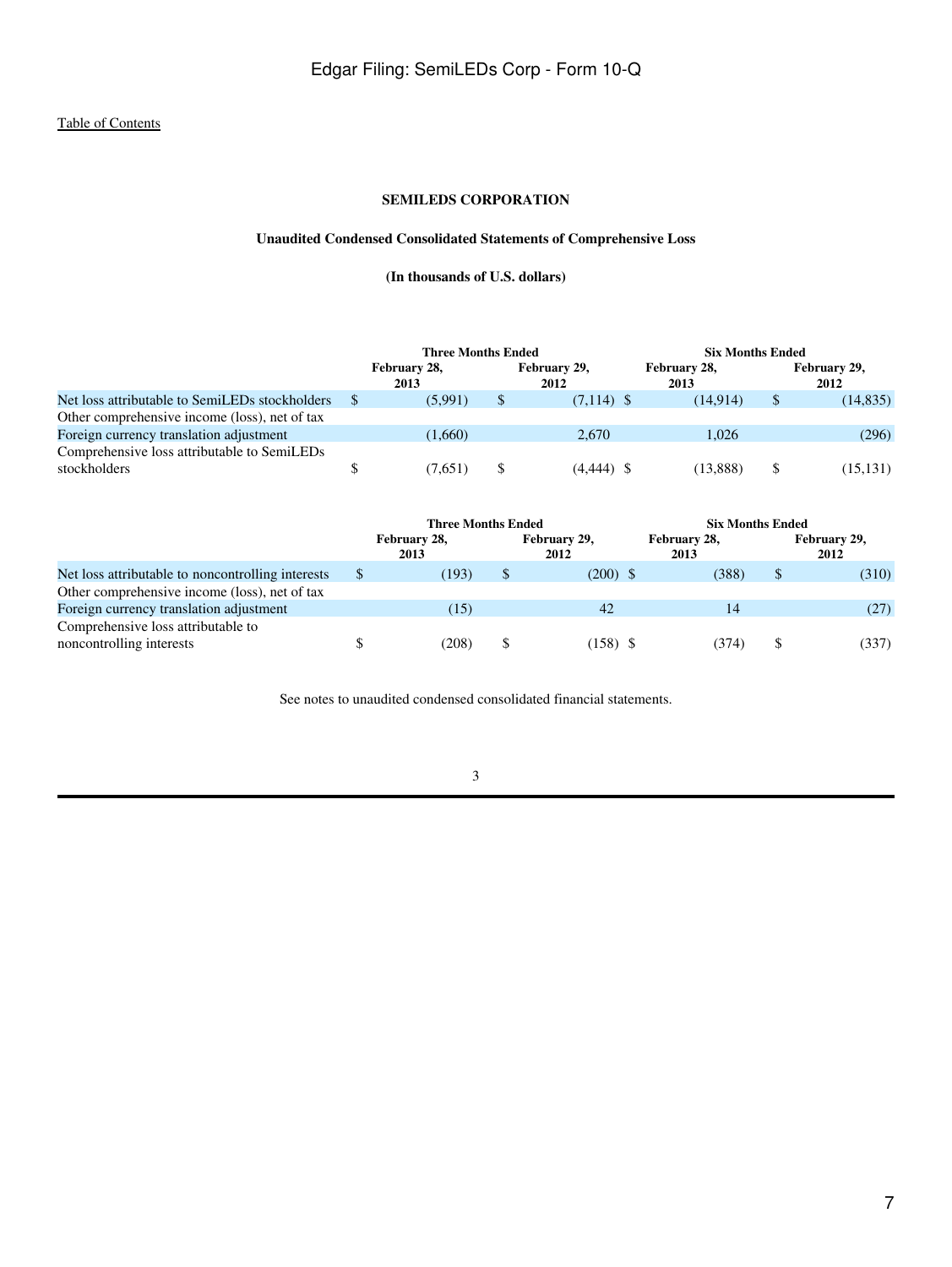### **SEMILEDS CORPORATION**

### **Unaudited Condensed Consolidated Statements of Cash Flows**

### **(In thousands of U.S. dollars)**

<span id="page-7-0"></span>

|                                                                             | <b>Six Months Ended</b> |                      |
|-----------------------------------------------------------------------------|-------------------------|----------------------|
|                                                                             | February 28,<br>2013    | February 29,<br>2012 |
| <b>CASH FLOWS FROM OPERATING ACTIVITIES:</b>                                |                         |                      |
| Net loss                                                                    | \$<br>(15,302)          | \$<br>(15, 145)      |
| Adjustments to reconcile net loss to net cash used in operating activities: |                         |                      |
| Depreciation and amortization                                               | 4,183                   | 4,058                |
| Stock-based compensation expense                                            | 977                     | 1,616                |
| Bad debt expense                                                            | 805                     |                      |
| Provisions for inventory write-downs                                        | 1,208                   | 1,605                |
| Equity in losses from unconsolidated entities, net                          | 98                      | 2,702                |
| Income recognized on patents assignment                                     | (26)                    | (26)                 |
| Changes in operating assets and liabilities:                                |                         |                      |
| Accounts receivable, net                                                    | 730                     | 1,557                |
| Inventories                                                                 | 1,789                   | (3,490)              |
| Prepaid expenses and other                                                  | (355)                   | 32                   |
| Accounts payable                                                            | (792)                   | 787                  |
| Accrued expenses and other current liabilities                              | (801)                   | (1,699)              |
| Net cash used in operating activities                                       | (7,486)                 | (8,003)              |
| <b>CASH FLOWS FROM INVESTING ACTIVITIES:</b>                                |                         |                      |
| Purchase of property, plant and equipment, including interest capitalized   | (2,043)                 | (9,099)              |
| Purchase of investments                                                     | (2,873)                 |                      |
| Payments for development of intangible assets                               | (266)                   | (189)                |
| Proceeds from sale of short-term investments                                | 8,831                   |                      |
| Proceeds from return of investment in unconsolidated entity                 | 250                     |                      |
| Other investing activities, net                                             | 5                       | (2)                  |
| Net cash provided by (used in) investing activities                         | 3,904                   | (9,290)              |
| CASH FLOWS FROM FINANCING ACTIVITIES:                                       |                         |                      |
| Proceeds from exercise of stock options                                     | $\overline{4}$          | 60                   |
| Proceeds from line of credit                                                |                         | 1.094                |
| Payments on line of credit                                                  | (1,623)                 | (900)                |
| Proceeds from long-term debt                                                | 1,820                   |                      |
| Payments of long-term debt                                                  | (490)                   | (471)                |
| Net cash used in financing activities                                       | (289)                   | (217)                |
| Effect of exchange rate changes on cash and cash equivalents                | 529                     | 267                  |
| NET DECREASE IN CASH AND CASH EQUIVALENTS                                   | (3,342)                 | (17,243)             |
| CASH AND CASH EQUIVALENTS Beginning of period                               | 47,228                  | 83,619               |
| CASH AND CASH EQUIVALENTS End of period                                     | \$<br>43,886            | \$<br>66,376         |
| NONCASH INVESTING AND FINANCING ACTIVITIES:                                 |                         |                      |
| Accrual related to property, plant and equipment                            | \$<br>1,487             | \$<br>383            |

See notes to unaudited condensed consolidated financial statements.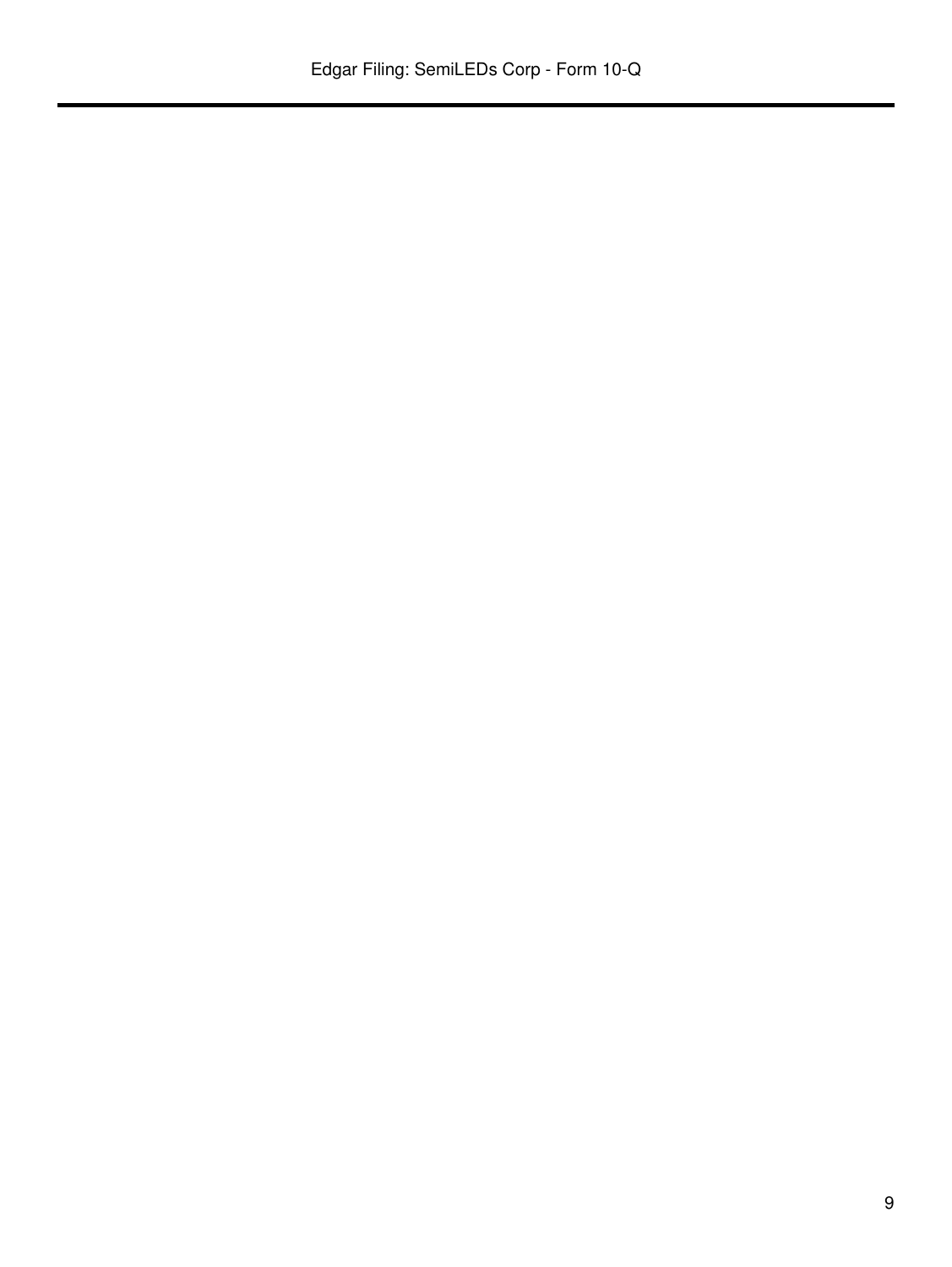### **SEMILEDS CORPORATION**

### **Notes to Unaudited Condensed Consolidated Financial Statements**

### <span id="page-9-0"></span>**1. Business**

**Business** SemiLEDs Corporation (SemiLEDs) was incorporated in Delaware on January 4, 2005 and is a holding company for various wholly and majority owned subsidiaries and joint ventures. SemiLEDs and its subsidiaries (collectively, the Company) develop, manufacture and sell high performance light emitting diodes (LEDs). The Company s core products are LED chips and LED components, but lighting products have also become an increasingly important part of the Company s business. A portion of the Company s business consists of the sale **co**ntract manufactured LED components. The Company s customers are oncentrated in a few select markets, including China, Taiwan, Russia and the United States.

On December 8, 2010, SemiLEDs completed its initial public offering in the United States and sold 6,038 thousand new common shares. The Company s common shares are listed on the NASDAQ Global Select Market under the symbol LEDS.

As of February 28, 2013, SemiLEDs had seven wholly owned subsidiaries and a 51% equity interest in Ning Xiang Technology Co., Ltd., which it acquired in August 2011. The most significant of these consolidated subsidiaries is SemiLEDs Optoelectronics Co., Ltd. located in Hsinchu, Taiwan where a substantial portion of research, development, manufacturing, marketing and sales activities currently take place and where a substantial portion of the assets are held and located.

#### **2. Summary of Significant Accounting Policies**

**Basis of Presentation** The Company s unaudited interim condensed consolidated financial statements have been prepared in conformity with accounting principles generally accepted in the United States of America (U.S. GAAP) and applicable provisions of the rules and regulations of the U.S. Securities and Exchange Commission (SEC) regarding interim financial reporting. Certain information and disclosures normally included in financial statements prepared in accordance with U.S. GAAP have been condensed or omitted as permitted by the rules and regulations of the SEC. Accordingly, these unaudited interim condensed consolidated financial statements should be read in conjunction with the consolidated financial statements and notes thereto contained in the Companys Annual Report on Form 10-K filed with the SEC on December 13, 2012. The unaudited condensed consolidated balance sheet as of August 31, 2012 included herein was derived from the audited consolidated financial statements as of that date.

The unaudited interim condensed consolidated financial statements have been prepared on the same basis as the audited consolidated financial statements and include all adjustments, consisting only of normal recurring adjustments, necessary for the fair presentation of the Companys consolidated balance sheet as of February 28, 2013, the statements of operations and comprehensive loss for the three and six months ended February 28, 2013 and February 29, 2012, and the statements of cash flows for the six months ended February 28, 2013 and February 29, 2012. The results for the three or six months ended February 28, 2013 are not necessarily indicative of the results to be expected for the year ending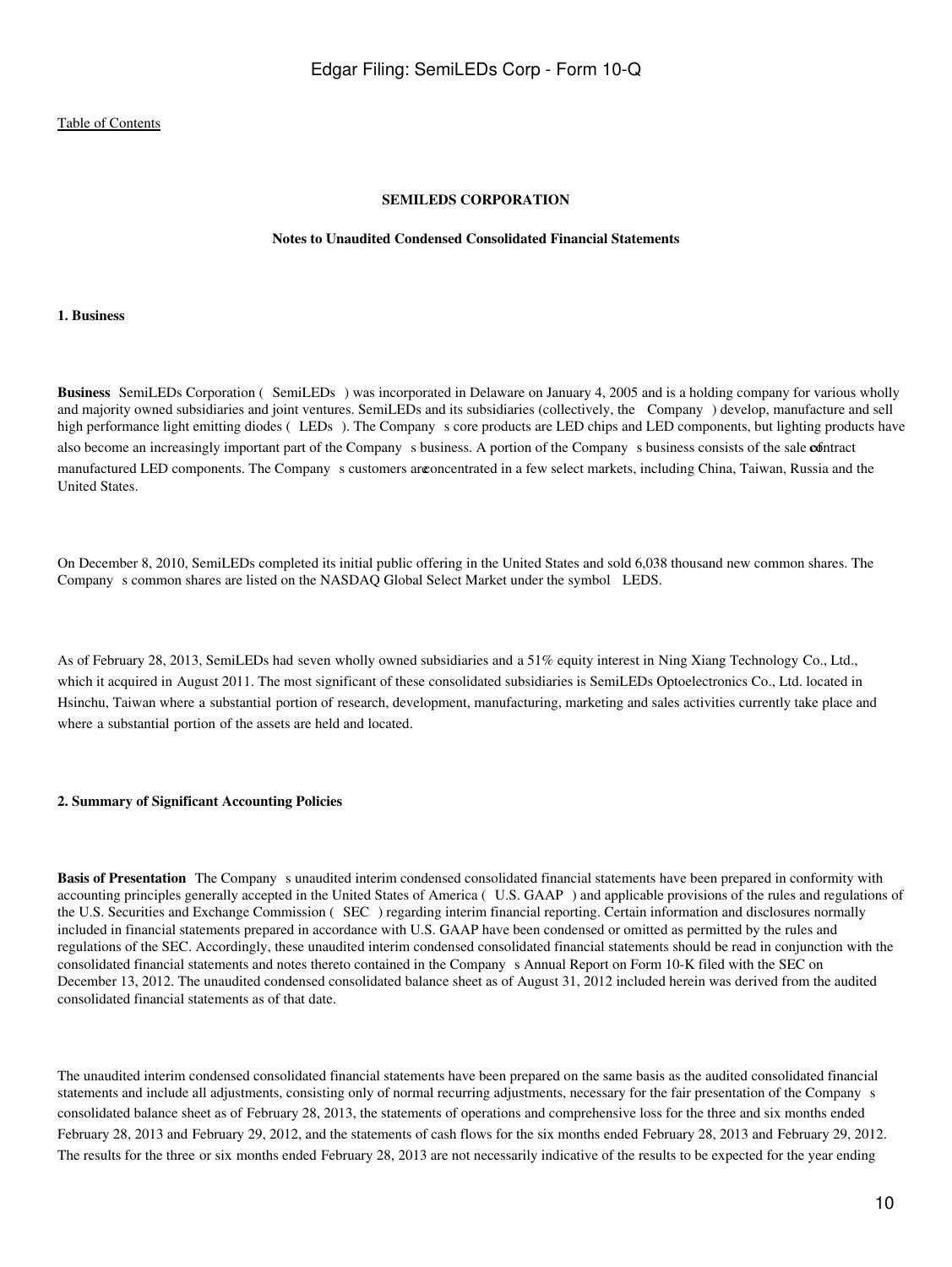August 31, 2013.

**Principles of Consolidation** The unaudited interim condensed consolidated financial statements include the accounts of SemiLEDs and its consolidated subsidiaries. All intercompany transactions and balances have been eliminated during consolidation.

**Use of Estimates**The preparation of unaudited interim condensed consolidated financial statements in conformity with U.S. GAAP requires management to make estimates and assumptions that affect the reported amounts of assets and liabilities and disclosure of contingent assets and liabilities at the date of the unaudited interim condensed consolidated financial statements and the reported amounts of revenues and expenses during the reporting period. Significant items subject to such estimates and assumptions include the collectibility of accounts receivable, inventory net realizable values, realization of deferred tax assets, valuation of stock-based compensation expense, the useful lives of property, plant and equipment and intangible assets, the recoverability of the carrying amount of property, plant and equipment and intangible assets, the fair value of acquired tangible and intangible assets, income tax uncertainties, provision for potential litigation costs and other contingencies. Management bases its estimates on historical experience and also on assumptions that it believes are reasonable. Management assesses these estimates on a regular basis; however, actual results could differ materially from those estimates.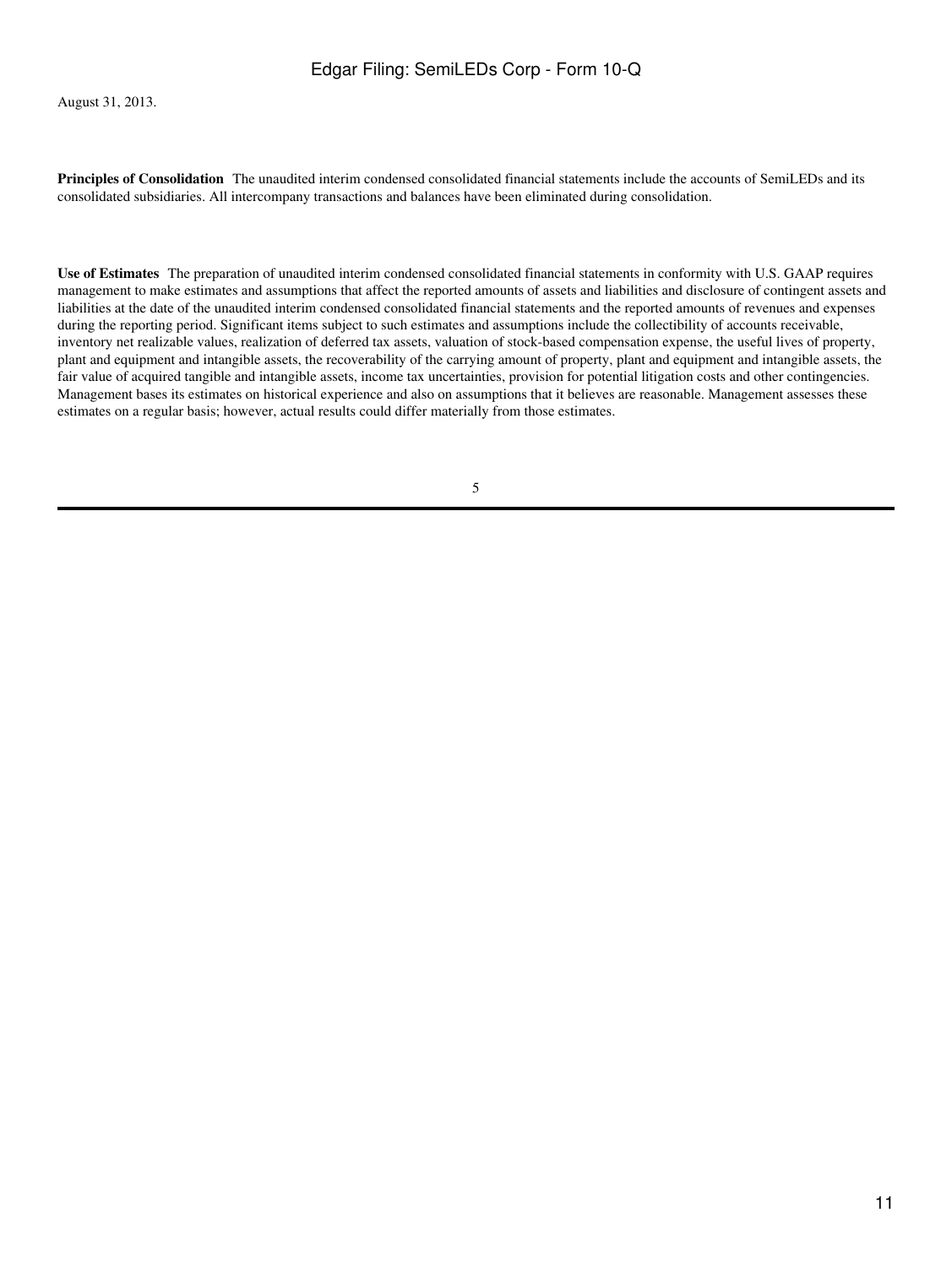**Concentration of Supply Risk** Some of the components and technologies used in the Company s products are purchased and licensed from a limited number of sources and some of the Company s products are produced by a limited number of contract manufacturers. The loss of any of these suppliers and contract manufacturers may cause the Company to incur transition costs to another supplier or contract manufacturer, result in delays in the manufacturing and delivery of the Company s products, or cause it to carry excess or obsolete inventory. The Company relies on a limited number of such suppliers and contract manufacturers for the fulfillment of its customer orders. Any failure of such suppliers and contract manufacturers to perform could have an adverse effect upon the Companys reputation and its ability to distribute its products or satisfy customers orders, which could adversely affect the Companys business, financial position, results of operations and cash flows.

**Concentration of Credit Risk** Financial instruments that subject the Company to concentrations of credit risk consist primarily of cash, cash equivalents, short-term investments and accounts receivable.

The Company keeps its cash, cash equivalents and short-term investments in demand deposits, certificates of deposit and time deposits with prominent banks of high credit quality and invests only in money market funds. Deposits held with banks may exceed the amount of insurance provided on such deposits. As of February 28, 2013 and August 31, 2012, cash, cash equivalents and short-term investments of the Company consisted of the following (in thousands):

|                                                               |    | February 28, |      | August 31, |  |
|---------------------------------------------------------------|----|--------------|------|------------|--|
| Cash, Cash Equivalents and Short-term Investments by Location |    | 2013         | 2012 |            |  |
| <b>United States:</b>                                         |    |              |      |            |  |
| Denominated in U.S. dollars                                   | \$ | 18,661       | - \$ | 18,744     |  |
| Taiwan:                                                       |    |              |      |            |  |
| Denominated in U.S. dollars                                   |    | 22,645       |      | 34,477     |  |
| Denominated in New Taiwan dollars                             |    | 1,592        |      | 2,193      |  |
| Denominated in other currencies                               |    | 188          |      | 235        |  |
| China (including Hong Kong):                                  |    |              |      |            |  |
| Denominated in U.S. dollars                                   |    | 376          |      | 376        |  |
| Denominated in Renminbi                                       |    | 423          |      | 33         |  |
| Denominated in H.K. dollars                                   |    |              |      |            |  |
| Total cash, cash equivalents and short-term investments       | \$ | 43,886       |      | 56,059     |  |

The Company s revenues are ubstantially derived from the sales of LED products. A significant portion of the Company s revenues are derived from a limited number of customers and sales are concentrated in a few select markets. Management performs ongoing credit evaluations of its customers and generally does not require collateral on accounts receivable. Management evaluates the need to establish an allowance for doubtful accounts for estimated potential credit losses at each reporting period. The allowance for doubtful accounts is based on the management s assessment of the collectibility of its customer accounts. Management regularly reviews the allowance by considering certain factors, such as historical experience, industry data, credit quality, age of accounts receivable balances and current economic conditions, that may affect a customer s ability to pay.

Net revenues generated from sales to the top ten customers represented 46% and 39% of the Companys net revenues for the three and six months ended February 28, 2013, respectively, and 70% and 60% of the Company s net revenues for the three and six months ended February 29, 2012, respectively.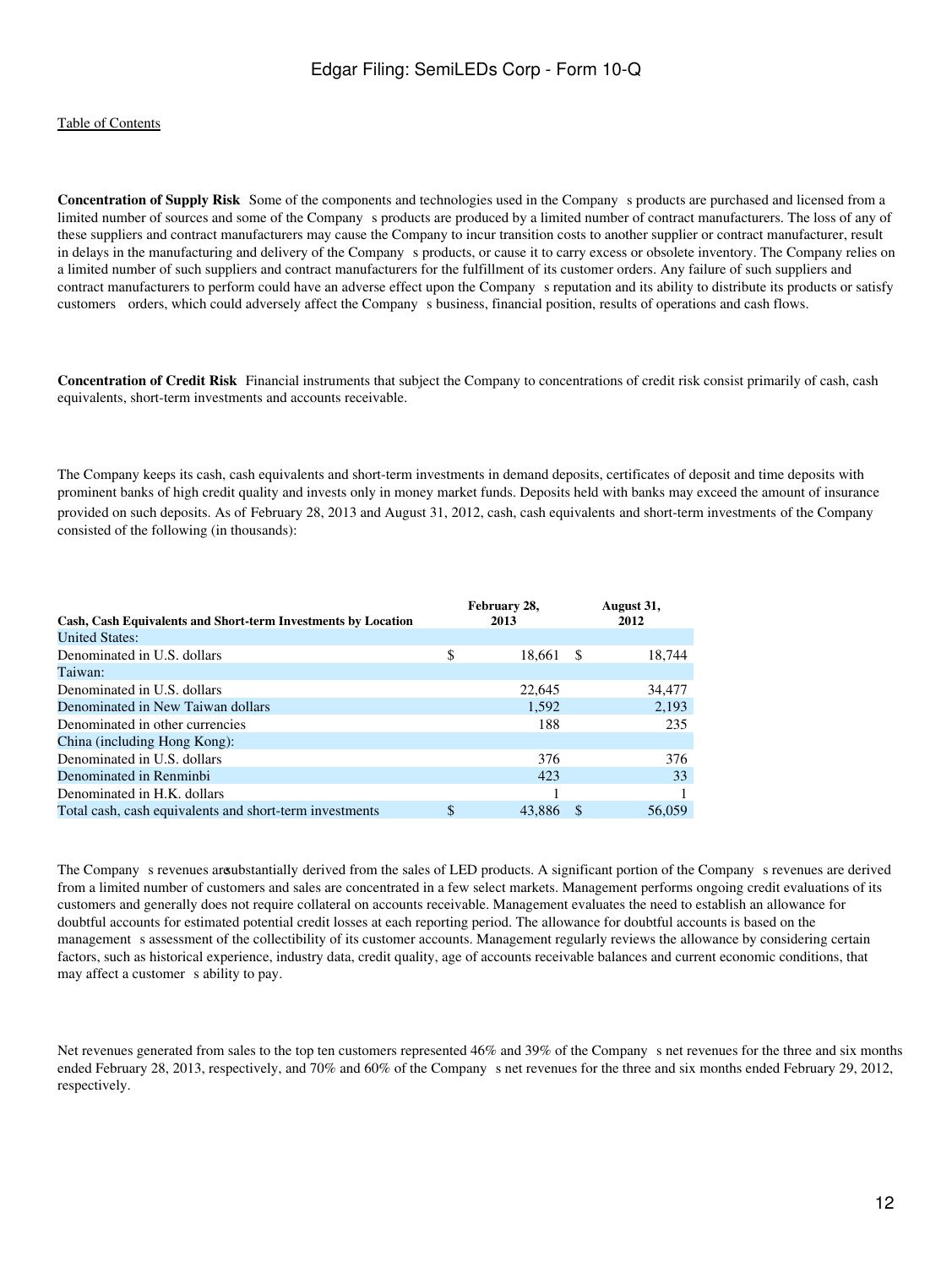The Company s revenues have been concentrated in a few select markets, including China, Taiwan, Russia and the United States. Net revenues generated from sales to customers in these markets, in the aggregate, accounted for 63% and 62% of the Company s net revenues for the hree and six months ended February 28, 2013, respectively, and 77% and 81% of the Company s net revenues forhe three and six months ended February 29, 2012, respectively.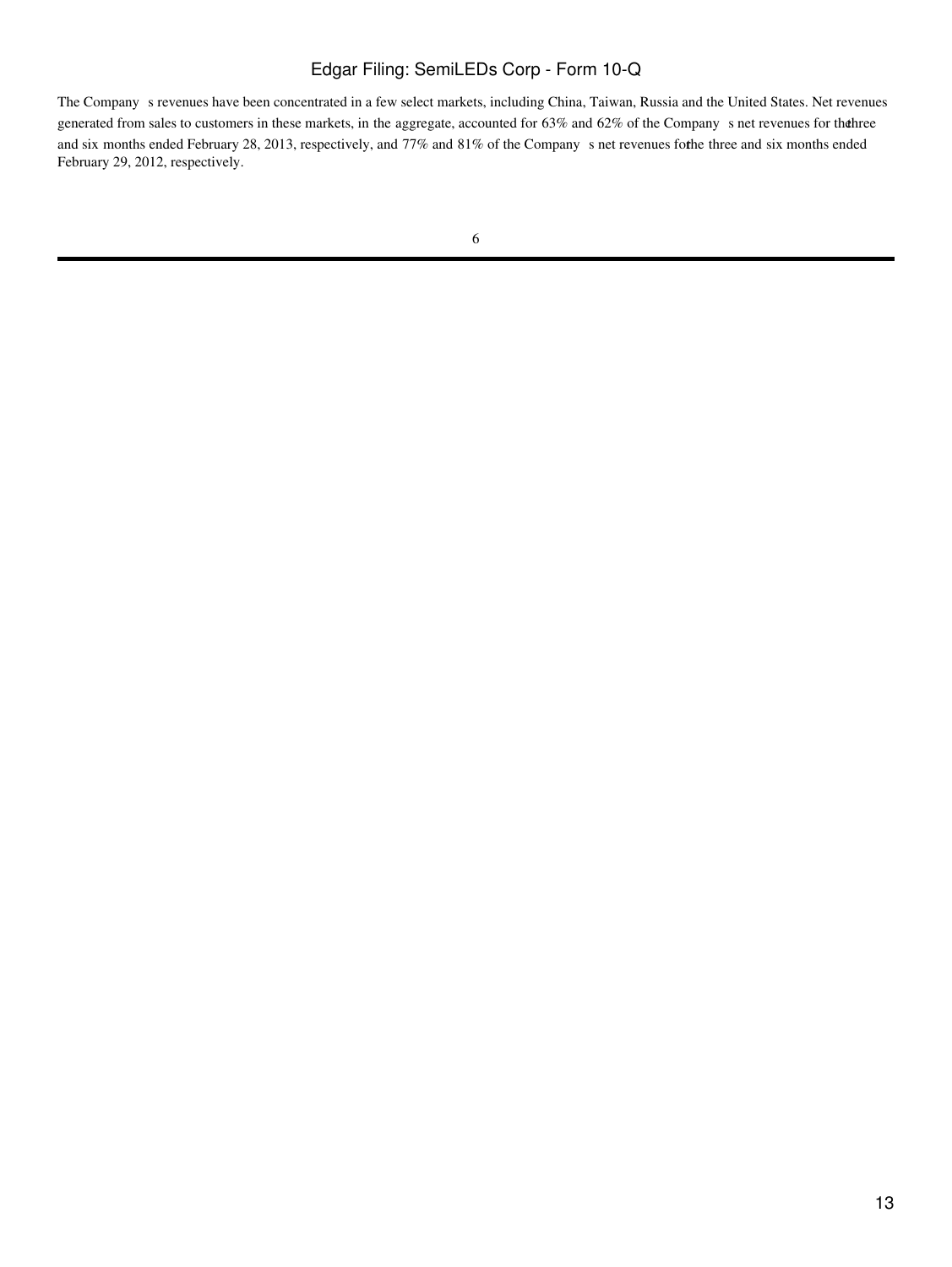#### **Recently Issued Accounting Pronouncements**

**Presentation of comprehensive income** Effectivon September 1, 2012, the Company adopted Financial Accounting Standards Board (FASB) Accounting Standards Update (ASU) No. 2011-05, Presentation of Comprehensive Income. ASU 2011-05 increases the prominence of other comprehensive income in the financial statements. The Company has elected to present the components of net income and comprehensive income in two consecutive financial statements. The Company adopted ASU 2011-05 retrospectively for all periods presented.

In February 2013, the FASB issued ASU No. 2013-02, Reporting of Amounts Reclassified Out of Accumulated Other Comprehensive Income. ASU 2013-02 requires expanded disclosures for amounts reclassified out of accumulated other comprehensive income by component. The guidance requires the presentation of amounts reclassified out of accumulated other comprehensive income by the respective line items of net income but only if the amount reclassified is required under U.S. GAAP to be reclassified to net income in its entirety in the same reporting period. For other amounts that are not required under U.S. GAAP to be reclassified in their entirety to net income, a cross-reference to other disclosures that provide additional detail about those amounts is required. ASU 2013-02 is effective prospectively for the Company beginning in the first quarter of fiscal 2014. Early adoption is permitted. The Company does not expect the adoption of ASU 2013-02 to have a material impact on the Company s consolidated financial statements.

#### **3. Balance Sheet Components**

#### **Inventories**

Inventories as of February 28, 2013 and August 31, 2012 consisted of the following (in thousands):

|                 | February 28,<br>2013 | August 31,<br>2012 |
|-----------------|----------------------|--------------------|
| Raw materials   | 2,440                | 2,999              |
| Work in process | 3.227                | 4,065              |
| Finished goods  | 4,508                | 5,952              |
| Total           | 10.175               | 13,016             |

### **Property, Plant and Equipment**

Property, plant and equipment as of February 28, 2013 and August 31, 2012 consisted of the following (in thousands):

**February 28, 2013**

**August 31, 2012**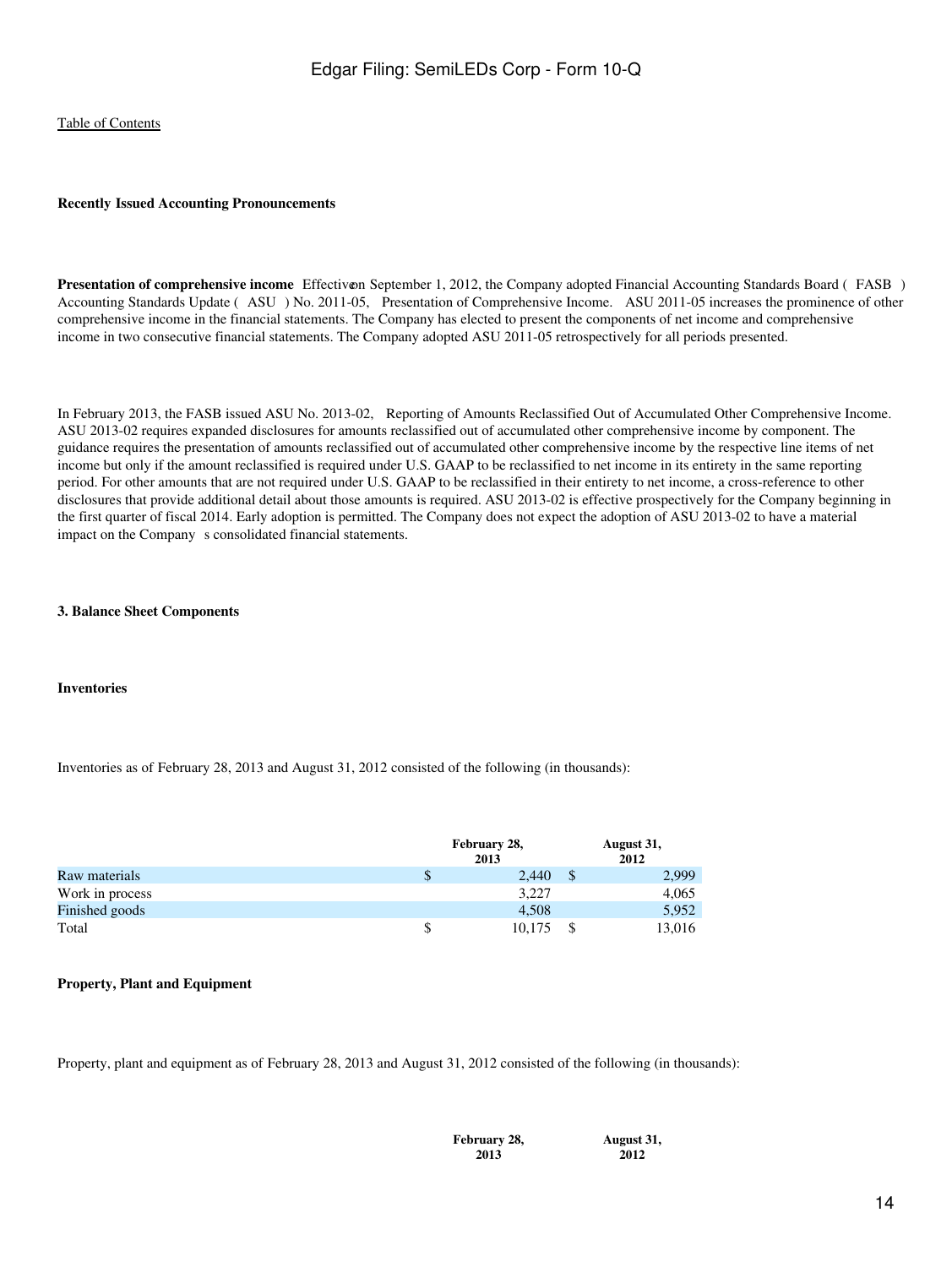| Buildings and improvements                       | 14,636<br>-\$ | 14,501   |
|--------------------------------------------------|---------------|----------|
| Machinery and equipment                          | 65,237        | 64,267   |
| Leasehold improvements                           | 3,172         | 3,143    |
| Other equipment                                  | 2.140         | 2.249    |
| Construction in progress                         | 2,483         | 2,546    |
| Total property, plant and equipment              | 87,668        | 86,706   |
| Less: Accumulated depreciation, amortization and |               |          |
| impairment(1)                                    | (44, 286)     | (40,064) |
| Property, plant and equipment, net               | 43,382<br>S   | 46,642   |
|                                                  |               |          |

(1) Includes an impairment charge of \$7,507 thousand on certain of the Companys property, plant and equipment for the year ended August 31, 2012. The impairment charge was primarily related to machinery and equipment used in the manufacturing of LED chips.

<sup>7</sup>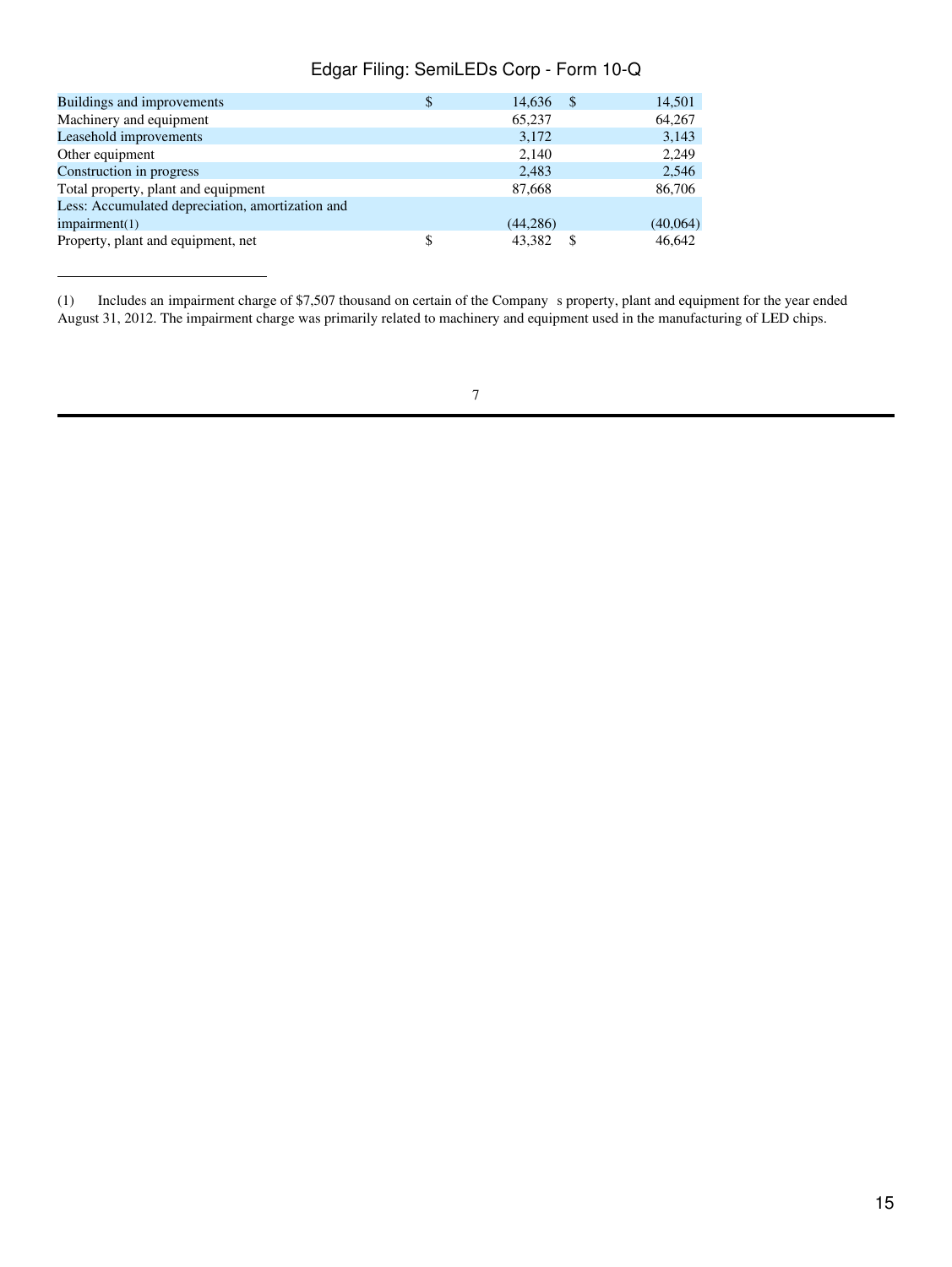### **Intangible Assets**

Intangible assets as of February 28, 2013 and August 31, 2012 consisted of the following (in thousands):

|                     |                                                              |                                    | <b>February 28, 2013</b> |                                    |                                  |       |
|---------------------|--------------------------------------------------------------|------------------------------------|--------------------------|------------------------------------|----------------------------------|-------|
|                     | Weighted<br>Average<br>Amortization<br><b>Period (Years)</b> | Gross<br>Carrying<br><b>Amount</b> |                          | Accumulated<br><b>Amortization</b> | <b>Net</b><br>Carrying<br>Amount |       |
| Patents and         |                                                              |                                    |                          |                                    |                                  |       |
| trademarks          | 16                                                           | \$<br>620                          | \$                       | 167                                | \$                               | 453   |
| Acquired technology | 4                                                            | 168                                |                          | 123                                |                                  | 45    |
| Customer            |                                                              |                                    |                          |                                    |                                  |       |
| relationships       |                                                              | 1,349                              |                          | 427                                |                                  | 922   |
| Total               |                                                              | \$<br>2.137                        | \$                       | 717                                | \$                               | 1,420 |

|                     | <b>August 31, 2012</b>                                |    |                             |    |                             |    |                                         |
|---------------------|-------------------------------------------------------|----|-----------------------------|----|-----------------------------|----|-----------------------------------------|
|                     | Weighted<br>Average<br>Amortization<br>Period (Years) |    | Gross<br>Carrying<br>Amount |    | Accumulated<br>Amortization |    | <b>Net</b><br>Carrying<br><b>Amount</b> |
| Patents and         |                                                       |    |                             |    |                             |    |                                         |
| trademarks          | 17                                                    | \$ | 585                         | \$ | 146                         | \$ | 439                                     |
| Acquired technology | 4                                                     |    | 167                         |    | 101                         |    | 66                                      |
| Customer            |                                                       |    |                             |    |                             |    |                                         |
| relationships       |                                                       |    | 1,337                       |    | 290                         |    | 1,047                                   |
| Total               |                                                       | \$ | 2,089                       | \$ | 537                         | \$ | 1,552                                   |

### **4. Investments in Unconsolidated Entities**

The Company s ownership interest and investments in unconsolidated entities as offebruary 28, 2013 and August 31, 2012 consisted of the following (in thousands, except percentages):

|                                              | <b>February 28, 2013</b> |    |        | <b>August 31, 2012</b> |    |        |
|----------------------------------------------|--------------------------|----|--------|------------------------|----|--------|
|                                              | Percentage               |    |        | Percentage             |    |        |
|                                              | Ownership                |    | Amount | Ownership              |    | Amount |
| Equity method investments:                   |                          |    |        |                        |    |        |
| SILQ (Malaysia) Sdn. Bhd.                    | 50%                      | \$ | 441    | 50%                    | S  | 525    |
| Xurui Guangdian Co., Ltd. (China             |                          |    |        |                        |    |        |
| SemiLED <sub>s</sub> )                       | 49%                      |    |        | 49%                    |    |        |
| SS Optoelectronics Co., Ltd. (SS             |                          |    |        |                        |    |        |
| Optoelectronics )                            |                          |    |        | 49%                    |    | 248    |
| Cost method investments                      | Various                  |    | 3,890  | Various                |    | 1.048  |
| Total investments in unconsolidated entities |                          | \$ | 4.331  |                        | \$ | 1.821  |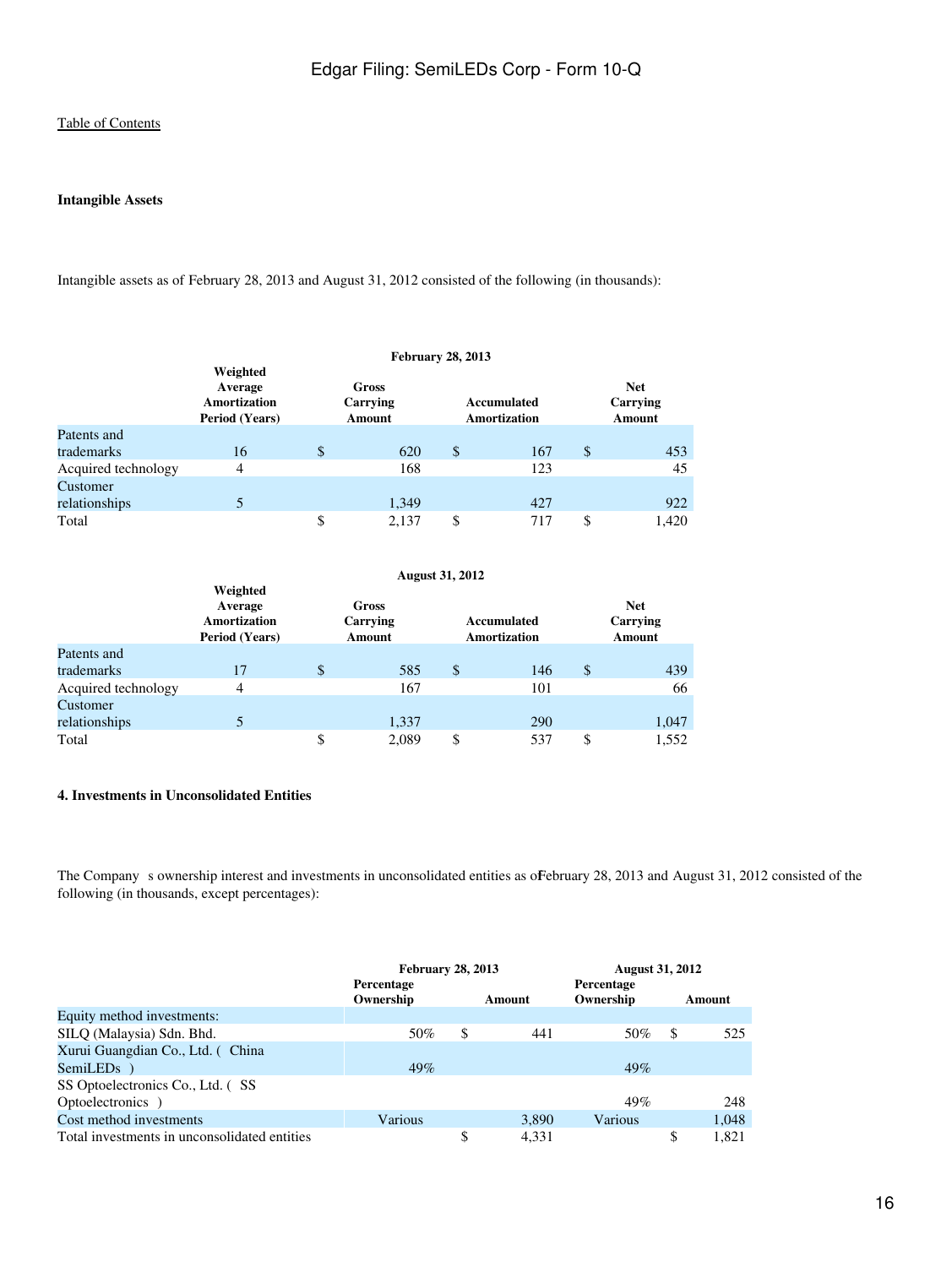There were no dividends received from unconsolidated entities through February 28, 2013.

### **Equity Method Investments**

The carrying amount of the Company s investment in China SemiLEDs was reduced to zero as of August 31, 2012 as a result of the Company recognizing its proportionate share of the net loss reported by China SemiLEDs. The excess of the Companys share of the net assets of China SemiLEDs over the carrying value of this investment was \$4.6 million as of August 31, 2012. The Company has suspended using the equity method of accounting and will no longer amortize the excess of the Company s share of the net assets of China SemiLEDs over the carrying value of this investment until its share of future income, if any, from China SemiLEDs is sufficient to recover its share of the cumulative losses that have not previously been recognized.

In September 2012, SS Optoelectronics was dissolved in accordance with its joint venture agreement and the Company received return of investment of \$250 thousand.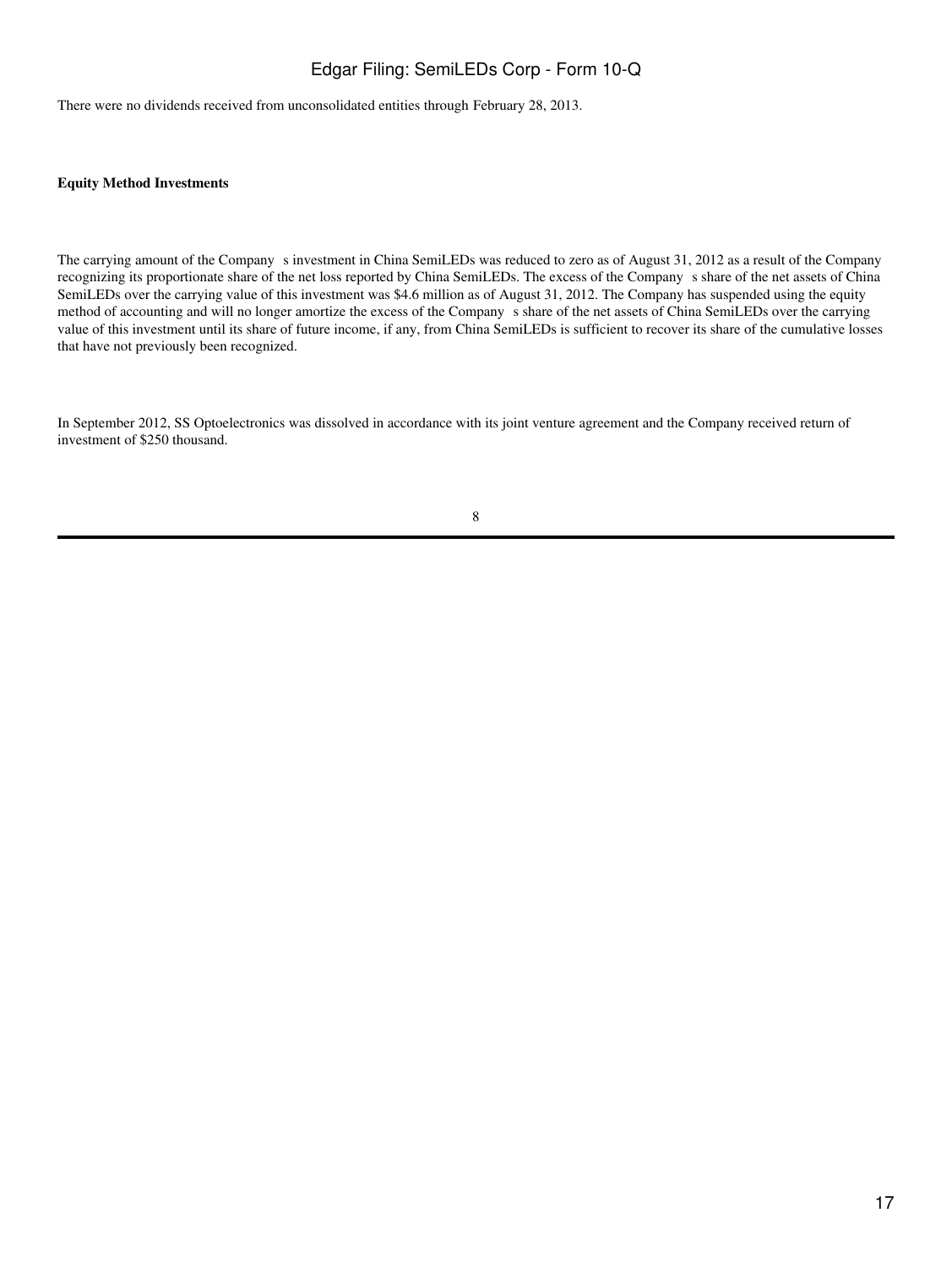### [Table of Contents](#page-2-0)

The fair value of the Company s investments in the non-marketable stock of its equity method investees is not readily available. These investments, except for China SemiLEDs which had a zero carrying amount at February 28, 2013, are assessed for impairment when events or changes in circumstances indicate that the carrying amounts may not be recoverable.

### **Cost Method Investments**

In October 2012, the Company acquired a 9.9% equity interest in High Power Optoelectronics, Inc. for total cash consideration of \$2.9 million and has an option to increase its equity interest to more than 50% within one year of the acquisition. The fair values of the Company s cost method investments are not readily available. All cost method investments are assessed for impairment when events or changes in circumstances indicate that the carrying amounts may not be recoverable.

### **5. Indebtedness**

In January 2013, the Company entered into a NT dollar-denominated long-term credit facility providing for approximately \$4.1 million of borrowing capacity. The term of each draw down is three years and interest is calculated at a variable rate based on the annual time deposit rate plus an annual rate of 0.63%. The credit facility is secured by the Companys manufacturing equipment. As of February 28, 2013, the Company had drawn down \$1.8 million, which requires monthly payments of principal and interest in the amount of \$51 thousand with final payment to occur in February 2016. The interest rate on the outstanding balance under the facility was 2.0% per annum as of February 28, 2013.

### **6. Commitments and Contingencies**

**Operating Lease Agreements** The Company has several operating leases with unrelated parties, primarily for land, plant and office spaces in Taiwan, which are noncancellable and which expire at various dates between August 2013 and December 2020. Lease expense related to these noncancellable operating leases was \$202 thousand and \$404 thousand for the three and six months ended February 28, 2013, respectively, and \$196 thousand and \$396 thousand for the three and six months ended February 29, 2012, respectively. Lease expense is recognized on a straight-line basis over the term of the lease. The aggregate future noncancellable minimum rental payments for the Company s operating leases as of February 28, 2013 consisted of the following (in thousands):

| <b>Years Ending August 31,</b> | <b>Operating</b><br>Leases |
|--------------------------------|----------------------------|
| Remainder of 2013              | \$<br>443                  |
| 2014                           | 855                        |
| 2015                           | 926                        |
| 2016                           | 870                        |
| 2017                           | 266                        |
| Thereafter                     | 241                        |
| Total                          | \$<br>3,601                |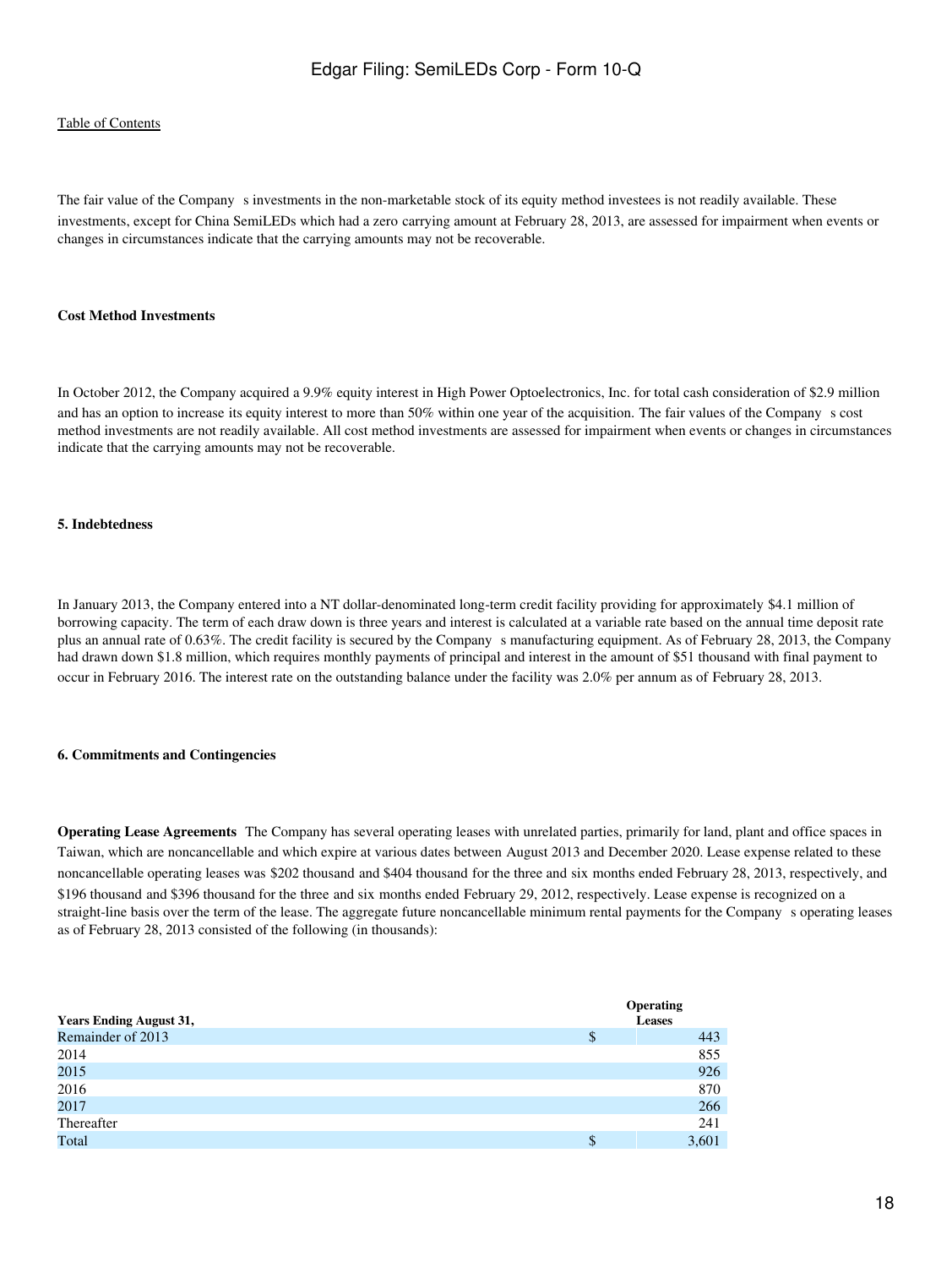**Purchase Obligations** The Company had purchase commitments for property, plant and equipment in the amount of \$4.1 million and \$3.7 million as of February 28, 2013 and August 31, 2012, respectively.

Litigation From time to time, the Company is subject to legal proceedings and claims arising in the ordinary course of business. There were no material pending legal proceedings and claims as of February 28, 2013 and, to the best knowledge of management, there were none threatened as of February 28, 2013.

### **7. Stock-based Compensation**

As of August 31, 2010, the Company had one stock-based compensation plan (the 2005 Plan). In November 2010, SemiLEDs board of directors and its stockholders approved the 2010 Equity Incentive Plan (the 2010 Plan), which became effective upon the completion of the initial public offering on December 8, 2010.

In September 2012, SemiLEDs granted options for 100 thousand shares of SemiLEDs common stock to an executive officer of the Company. The options vest over four years at a rate of 25% on each anniversary of the vesting start date and the options have a contractual term of ten years, subject to earlier expiration in the event of the holder s termination. The exercise price of stock options of \$1.72 was equal to the closing price of the common stock on the date of grant.

| M.<br>S           |
|-------------------|
| I<br>ł<br>۰,<br>٠ |
|                   |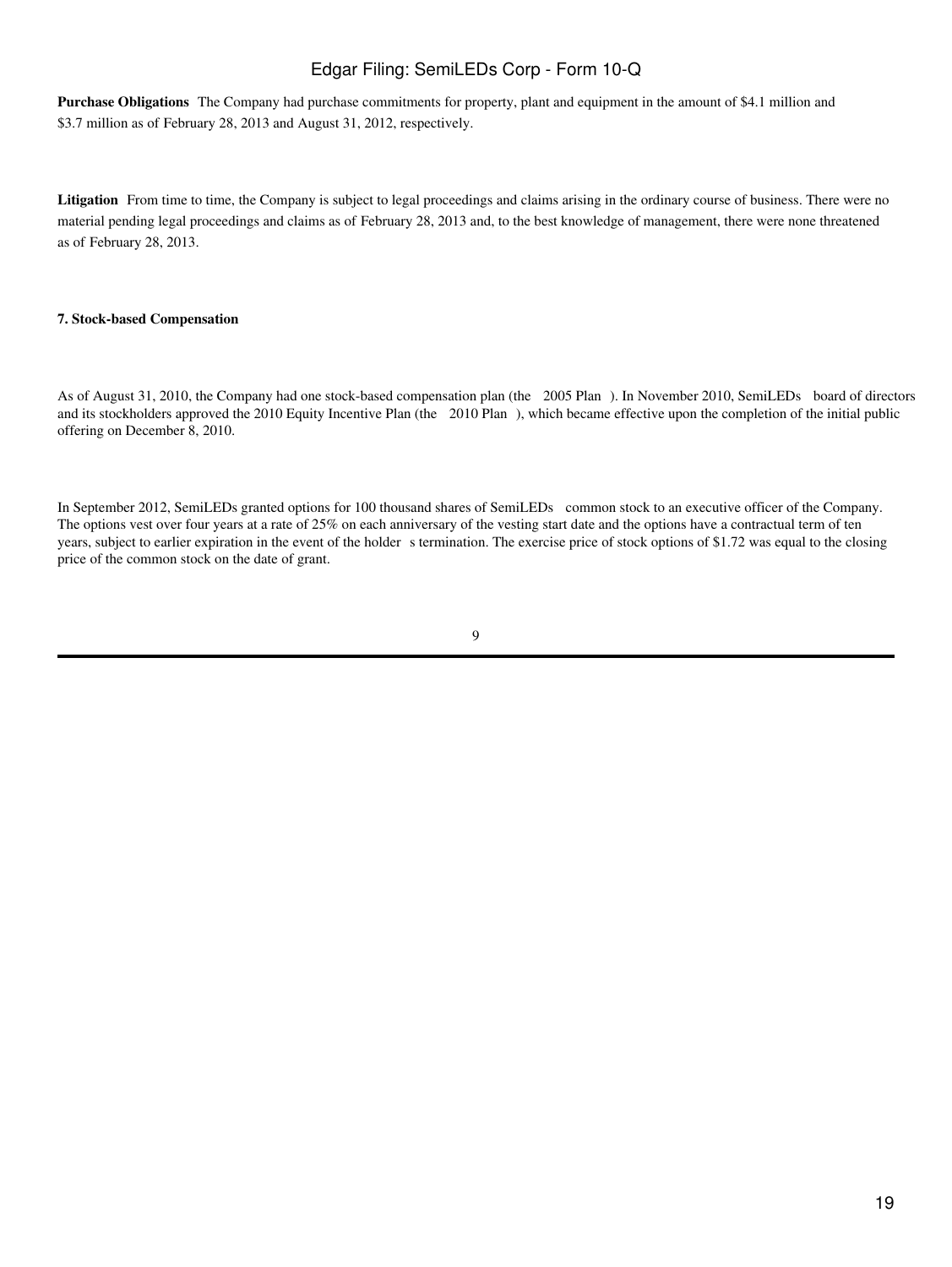### [Table of Contents](#page-2-0)

In February 2013, SemiLEDs granted 211 thousand restricted stock units to its directors that vest 100% on the earlier of the first anniversary of the vesting start date of February 6, 2013 and the date of the next annual meeting. The grant-date fair value of the restricted stock units was \$0.71 per unit.

The grant date fair value of stock options is determined using the Black-Scholes option-pricing model. The Black-Scholes option-pricing model requires inputs including the trading price of SemiLEDs common stock on the date of grant, the term that the stock options are expected to be outstanding, the implied stock volatilities of several of the Companys publicly-traded peers over the expected term of stock options, risk-free interest rate and expected dividend. Each of these inputs is subjective and generally requires significant judgment to determine. The grant date fair value of stock units is based upon the market price of SemiLEDs common stock on the date of the grant. This fair value is amortized to compensation expense over the vesting term.

Stock-based compensation expense is recorded net of estimated forfeitures such that expense is recorded only for those stock-based awards that are expected to vest. A forfeiture rate is estimated at the time of grant and revised, if necessary, in subsequent periods if actual forfeitures differ from initial estimates. A forfeiture rate of zero is estimated for stock-based awards with vesting term that is less than or equal to one year from the date of grant.

A summary of the stock-based compensation expense for the three and six months ended February 28, 2013 and February 29, 2012 was as follows (in thousands):

|                                     | <b>Three Months Ended</b> |  |                      |  | <b>Six Months Ended</b> |  |                      |  |
|-------------------------------------|---------------------------|--|----------------------|--|-------------------------|--|----------------------|--|
|                                     | February 28,<br>2013      |  | February 29,<br>2012 |  | February 28,<br>2013    |  | February 29,<br>2012 |  |
| Cost of revenues                    | 259                       |  | 422                  |  | 442                     |  | 592                  |  |
| Research and development            | 137                       |  | 145                  |  | 231                     |  | 194                  |  |
| Selling, general and administrative | 245                       |  | 398                  |  | 304                     |  | 830                  |  |
|                                     | 641                       |  | 965                  |  | 977                     |  | 1.616                |  |

#### **8. Net Loss Per Share of Common Stock**

The following shares and stock-based compensation plan awards were excluded from the computation of diluted net loss per share of common stock for the periods presented because including them would have been anti-dilutive (in thousands):

|                                           | <b>Three Months Ended</b> |                      |  | <b>Six Months Ended</b> |                      |  |
|-------------------------------------------|---------------------------|----------------------|--|-------------------------|----------------------|--|
|                                           | February 28,<br>2013      | February 29,<br>2012 |  | February 28,<br>2013    | February 29,<br>2012 |  |
| Stock units and stock options to purchase |                           |                      |  |                         |                      |  |
| common stock                              | 253                       | 185                  |  | 320                     | 185                  |  |
| Common stock subject to repurchase        |                           |                      |  |                         |                      |  |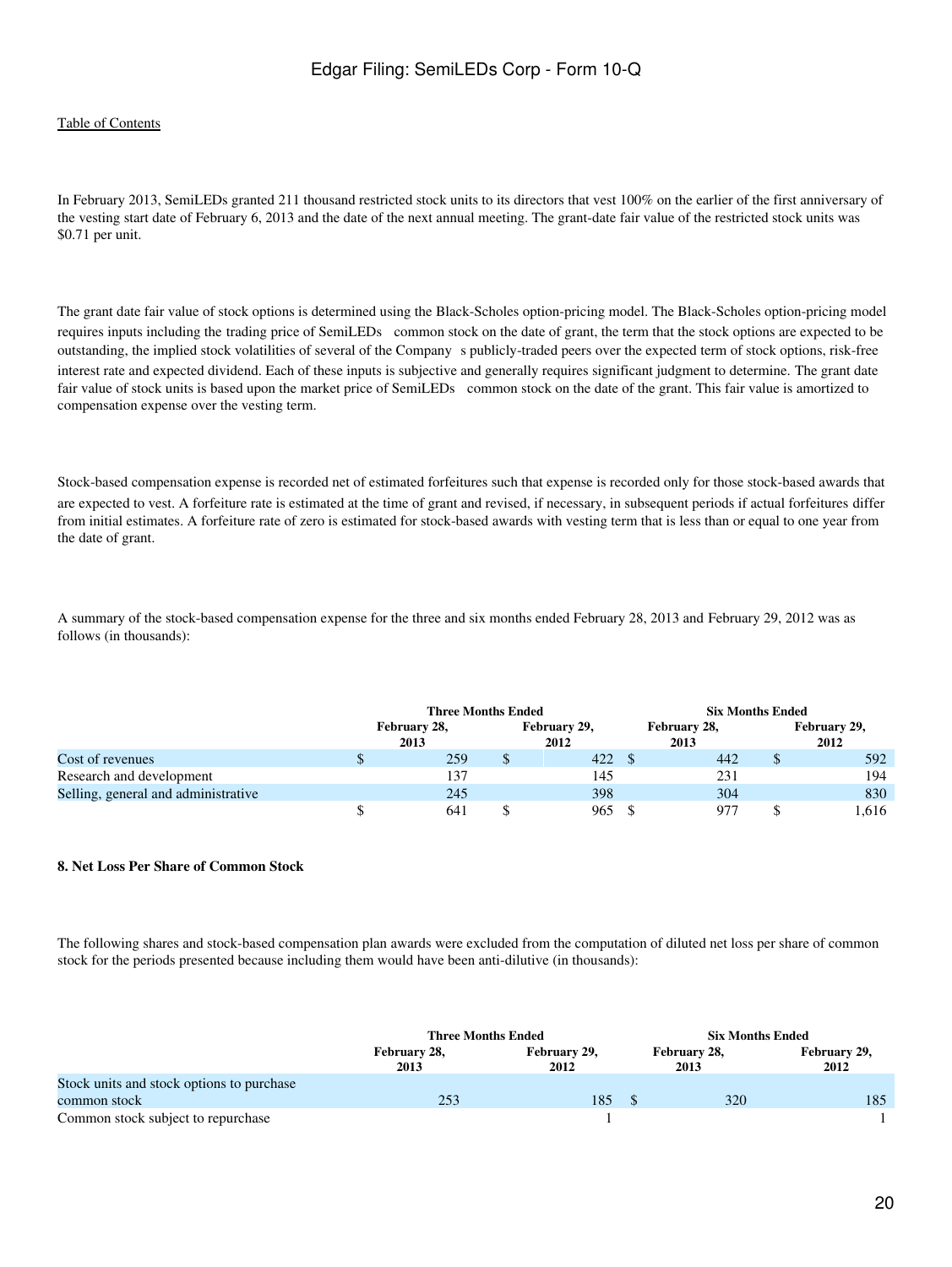### **9. Income Taxes**

The Company s loss before income taxes for the threeand six months ended February 28, 2013 and February 29, 2012 consisted of the following (in thousands):

|                          | <b>Three Months Ended</b> |  | <b>Six Months Ended</b> |                      |          |                      |
|--------------------------|---------------------------|--|-------------------------|----------------------|----------|----------------------|
|                          | February 28,<br>2013      |  | February 29,<br>2012    | February 28,<br>2013 |          | February 29,<br>2012 |
| U.S. operations          | (601)                     |  | $(1,758)$ \$            | (1.294)              | $\sigma$ | (4,117)              |
| Foreign operations       | (5,580)                   |  | (5,556)                 | (14.005)             |          | (11,028)             |
| Loss before income taxes | (6, 181)                  |  | (7,314)                 | (15,299)             |          | (15, 145)            |

As of February 28, 2013 and August 31, 2012, the Company had unrecognized tax benefits related to tax positions taken in prior periods of \$149 thousand and \$145 thousand, respectively, all of which would impact the Company s effective tax rate if recognizedThe impact would be offset by an adjustment to the valuation allowance.

Accrued interest and penalties related to unrecognized tax benefits were immaterial. The Company files income tax returns in the United States, various U.S. states and certain foreign jurisdictions. The tax years 2005 through 2012 remain open in most jurisdictions. The Company is not currently under examination by income tax authorities in U.S. federal and state or foreign jurisdictions.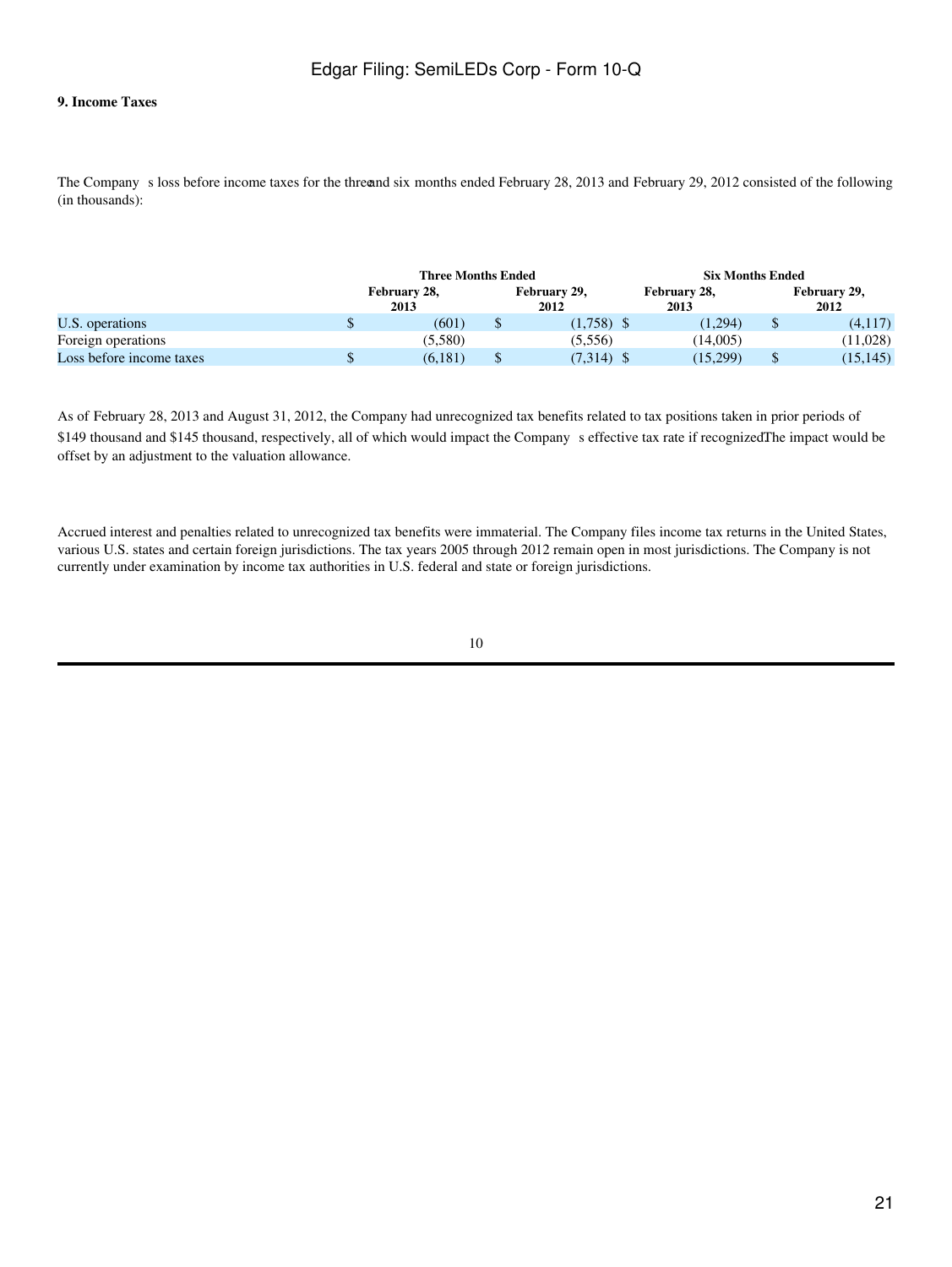### **10. Related-Party Transactions**

The following material related-party transactions were reported in the Company sunaudited interimcondensed consolidated statements of operations during the three and six months ended February 28, 2013 and February 29, 2012 (in thousands):

|                        |                              | <b>Three Months Ended</b> |              | <b>Six Months Ended</b> |              |  |
|------------------------|------------------------------|---------------------------|--------------|-------------------------|--------------|--|
|                        |                              | February 28,              | February 29, | February 28,            | February 28, |  |
| <b>Related Parties</b> | <b>Transactions</b>          | 2013                      | 2012         | 2013                    | 2012         |  |
| China SemiLEDs         | Sales of goods               |                           |              |                         | 26           |  |
| China SemiLEDs         | Rendering of service         |                           | 10           |                         | 250          |  |
| China SemiLEDs         | Purchase of goods            | 281                       |              | 301                     |              |  |
| China SemiLEDs         | Income recognized on patents |                           |              |                         |              |  |
|                        | assignment                   | 13                        |              | 26                      | 26           |  |

Goods were bought and sold and services were provided in the ordinary course of business at prices and on terms negotiated on an arms length basis. Income from the assignment of 13 patents to China SemiLEDs pursuant to a patent assignment and license agreement entered into in March 2011 was initially deferred and is being amortized in other income over the life of the assigned patents.

As of February 28, 2013 and August 31, 2012, the Company had accounts receivable from China SemiLEDs arising from the sales of goods and provision of services, as described above, the payment of expenses on behalf of China SemiLEDs, and the sale of equipment during fiscal 2012 in the amount of \$244 thousand, and notes receivable from short-term lines of credit extended to China SemiLEDs during fiscal 2012 in an aggregate amount of approximately \$0.2 million, which China SemiLEDs had defaulted upon. Management evaluated the Companys ability to collect on these accounts and notes receivable from China SemiLEDs and recorded a charge to bad debt expense of \$1,405 thousand at August 31, 2012. Amounts due from and to China SemiLEDs as of February 28, 2013 and August 31, 2012 were reported in the Companys consolidated balance sheets as follows (in thousands):

|                                                              |     | February 28,<br>2013 |                |     | August 31,<br>2012 |
|--------------------------------------------------------------|-----|----------------------|----------------|-----|--------------------|
| Accounts and notes receivable from related parties, net of   |     |                      |                |     |                    |
| allowance for doubtful accounts of \$1,393 and \$1,405 as of |     |                      |                |     |                    |
| February 28, 2013 and August 31, 2012, respectively          |     |                      | 7 <sup>8</sup> |     | 118                |
| Other current liabilities                                    | \$. |                      |                | \$. | 65.                |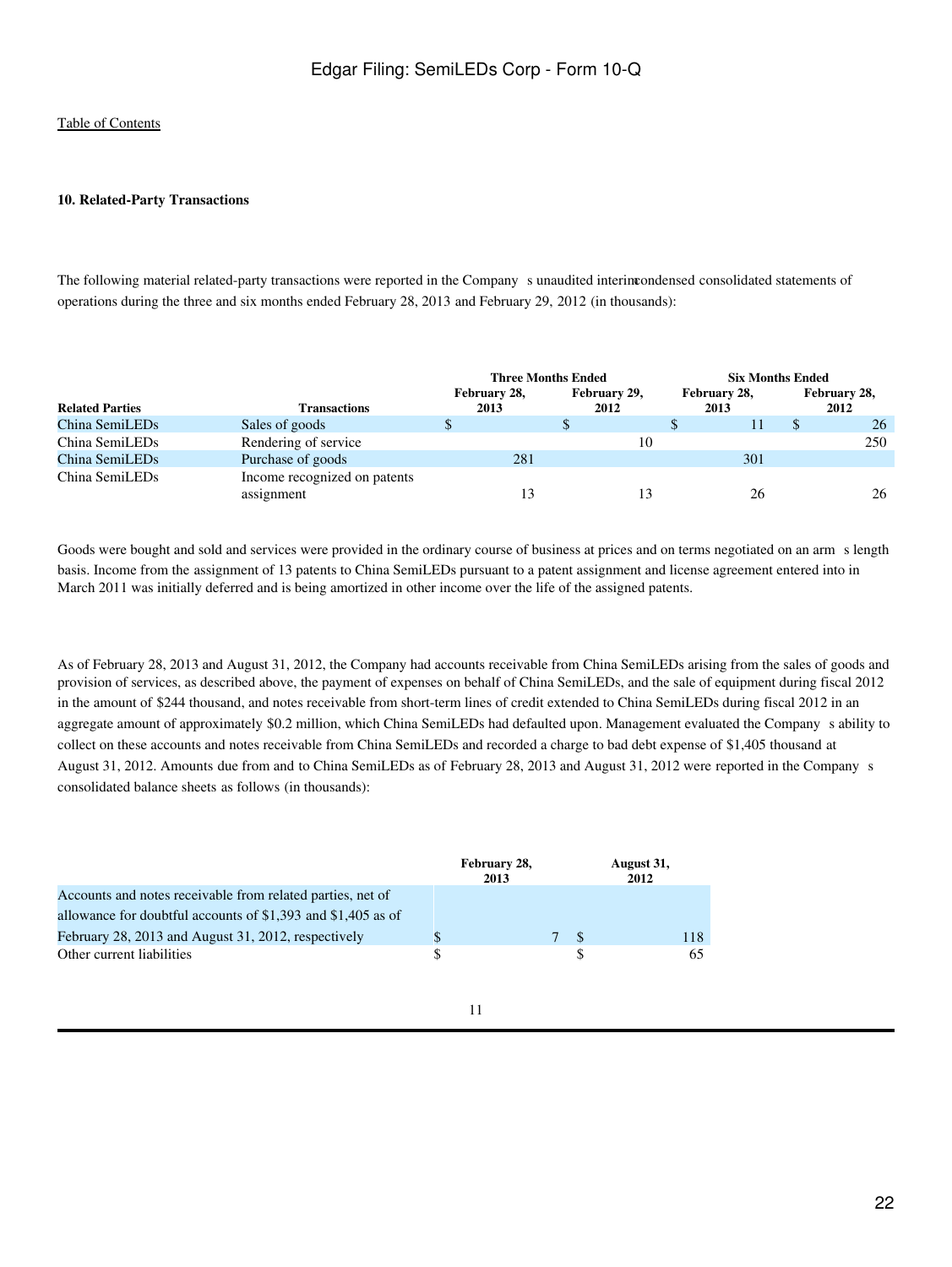### <span id="page-22-0"></span>Item 2. Management s Discussion and Analysis of Financial Condition and Results of Operations

#### **Forward Looking Statements**

This Quarterly Report on Form 10-Q, or this Quarterly Report, contains forward-looking statements within the meaning of Section 21E of the Securities Exchange Act of 1934, as amended, or the Exchange Act. All statements other than statements of historical facts contained in this Quarterly Report, including statements regarding the future results of operations of SemiLEDs Corporation, or we, our or the Company, and financial position, strategy and plans, our expectations for future operations, and our ability or inability to maintain compliance in the future with NASDAQ continued listing standards, are forward-looking statements. Any statements contained herein that are not statements of historical facts may be deemed to be forward-looking statements. The words believe, may, should, plan, potential, project, will, estimate, continues, continues, continues, continues, continues, continues, continues, continues, contin anticipate, design, intend, expect and similar expressions are intended to identify forward-looking statements. We have based these forward-looking statements largely on our current expectations and projections about future events and trends that we believe may affect our financial condition, results of operations, strategy, short-term and long-term business operations and objectives, and financial needs. These forward-looking statements are subject to a number of risks, uncertainties and assumptions, and actual results and the timing of certain events could differ materially and adversely from those anticipated or implied in the forward-looking statements as a result of many factors. These factors include, among other things,

• Our ability to reduce our net losses and to restore our operations to profitability.

• Our ability to successfully manage our operations in the face of the cyclicality, rapid technological change, rapid product obsolescence, declining average selling prices and wide fluctuations in supply and demand typically found in the LED market.

- Competitive pressures from existing and new companies.
	- Our ability to grow our revenues generated from the sales of our products and to control our expenses.

• Our ability to successfully introduce new products that we can produce and that customers will purchase in such amounts as to be sufficiently profitable to cover the costs of developing and producing these products, as well as providing us additional net income from operations.

Loss of any of our key personnel, or our failure to attract, assimilate and retain other highly qualified personnel.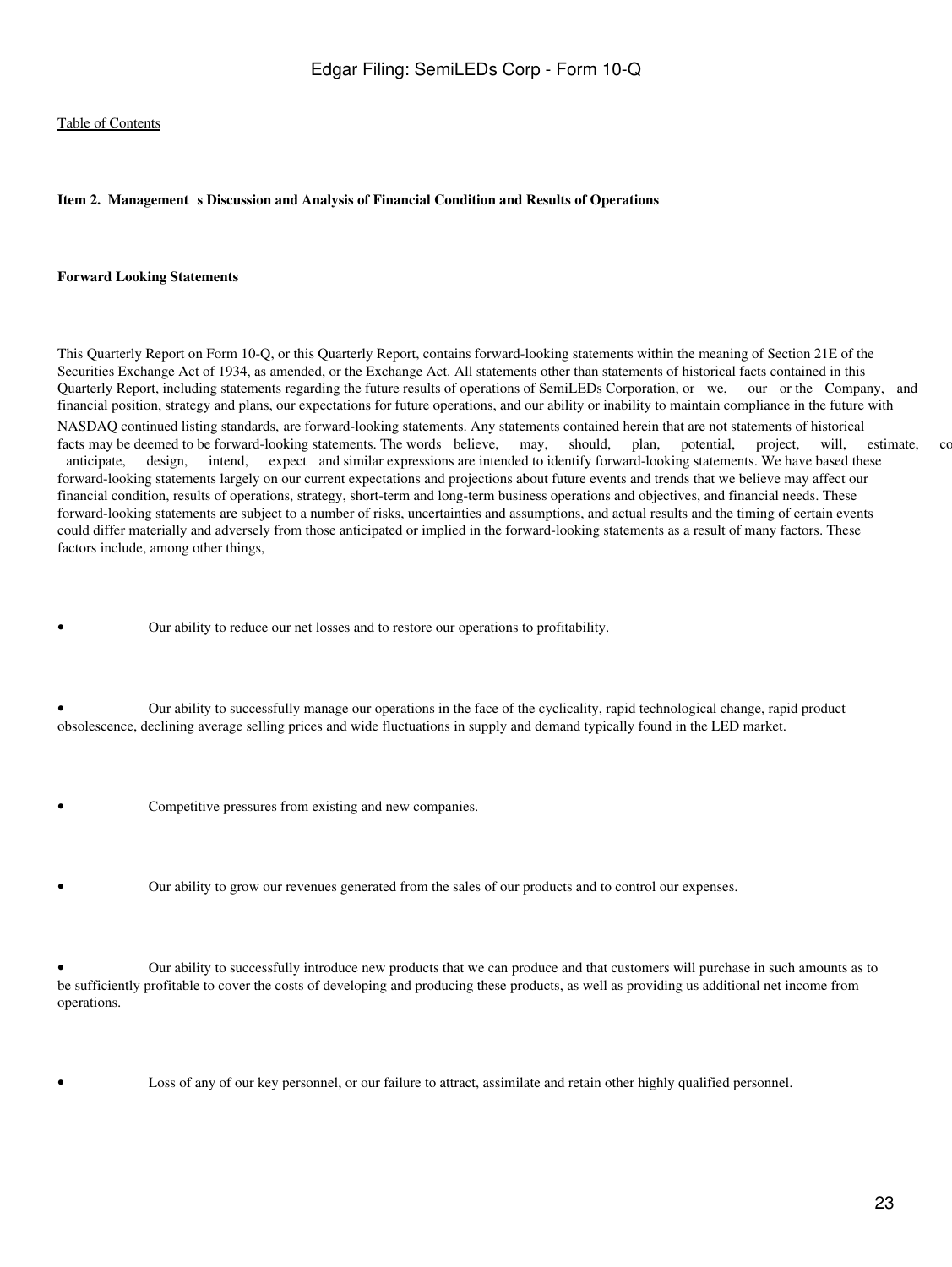• Intellectual property infringement or misappropriation claims by third parties against us or our customers, including our distributor customers.

• The failure of LEDs to achieve widespread adoption in the general lighting market, or if alternative technologies gain market acceptance.

• Our ability to improve our gross margins.

The loss of key suppliers or contract manufacturers.

• The inability of contract manufacturers to produce products that satisfy our requirements.

• Our ability to effectively expand or upgrade our production facilities or do so in a timely or cost-effective manner.

• Difficulty in managing our future growth or in responding to a need to contract operations, and the associated changes to our operations.

• Adverse development in those selected markets, including China, Taiwan, Russia and the United States, where our revenues are concentrated.

• Our ability to develop and execute upon a new strategy to exploit the China market.

• The reduction or elimination of government investment in LED lighting or the elimination of, or changes in, policies in certain countries that encourage the use of LEDs over some traditional lighting technologies.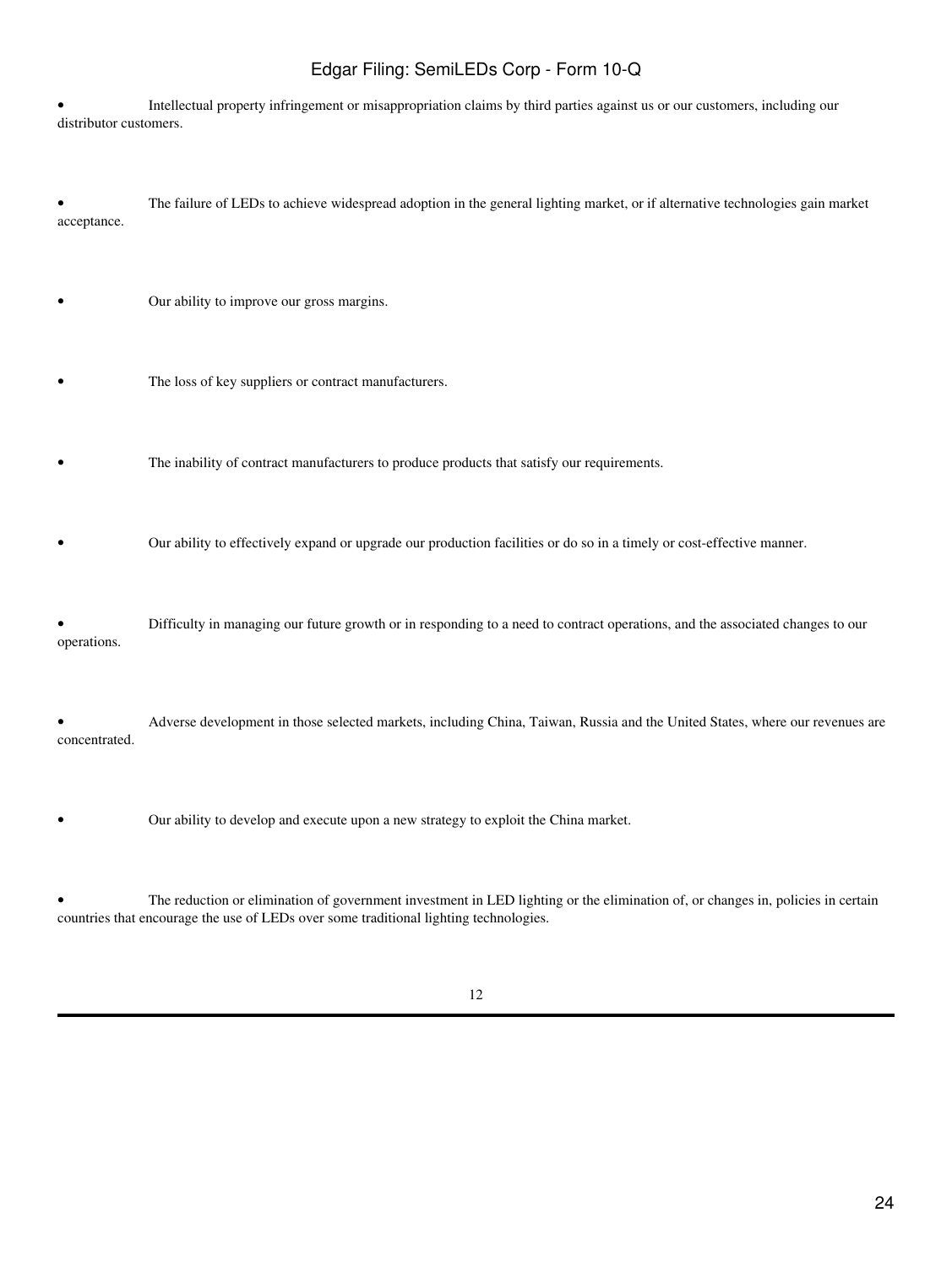### [Table of Contents](#page-2-0)

Our ability to cost-effectively produce LED chips using larger wafer sizes.

• Our ability to implement our product innovation strategy effectively, particularly in view of the prohibition against our (and/or our assisting others in) making, using, importing, selling and/or offering to sell in the United States our accused products and/or any device that includes an accused product after October 1, 2012 as a result of the injunction agreed to in connection with the Cree Inc., or Cree, litigation.

• Loss of customers.

• Failure of our strategy of marketing and selling our products in jurisdictions with limited intellectual property enforcement regimes.

- Lack of marketing and distribution success by our third-party distributors.
- Our customers ability to produce and sell products incorporating our LED products.
- Our failure to adequately prevent disclosure of trade secrets and other proprietary information.
- Ineffectiveness of our disclosure controls and procedures and our internal control over financial reporting.
	- Our ability to profit from existing and future joint ventures, investments, acquisitions and other strategic alliances.
- Impairment of goodwill, long-lived assets or investments;
- Undetected defects in our products that harm our sales and reputation and adversely affect our manufacturing yields.
	- The availability of adequate and timely supply of electricity and water for our manufacturing facilities.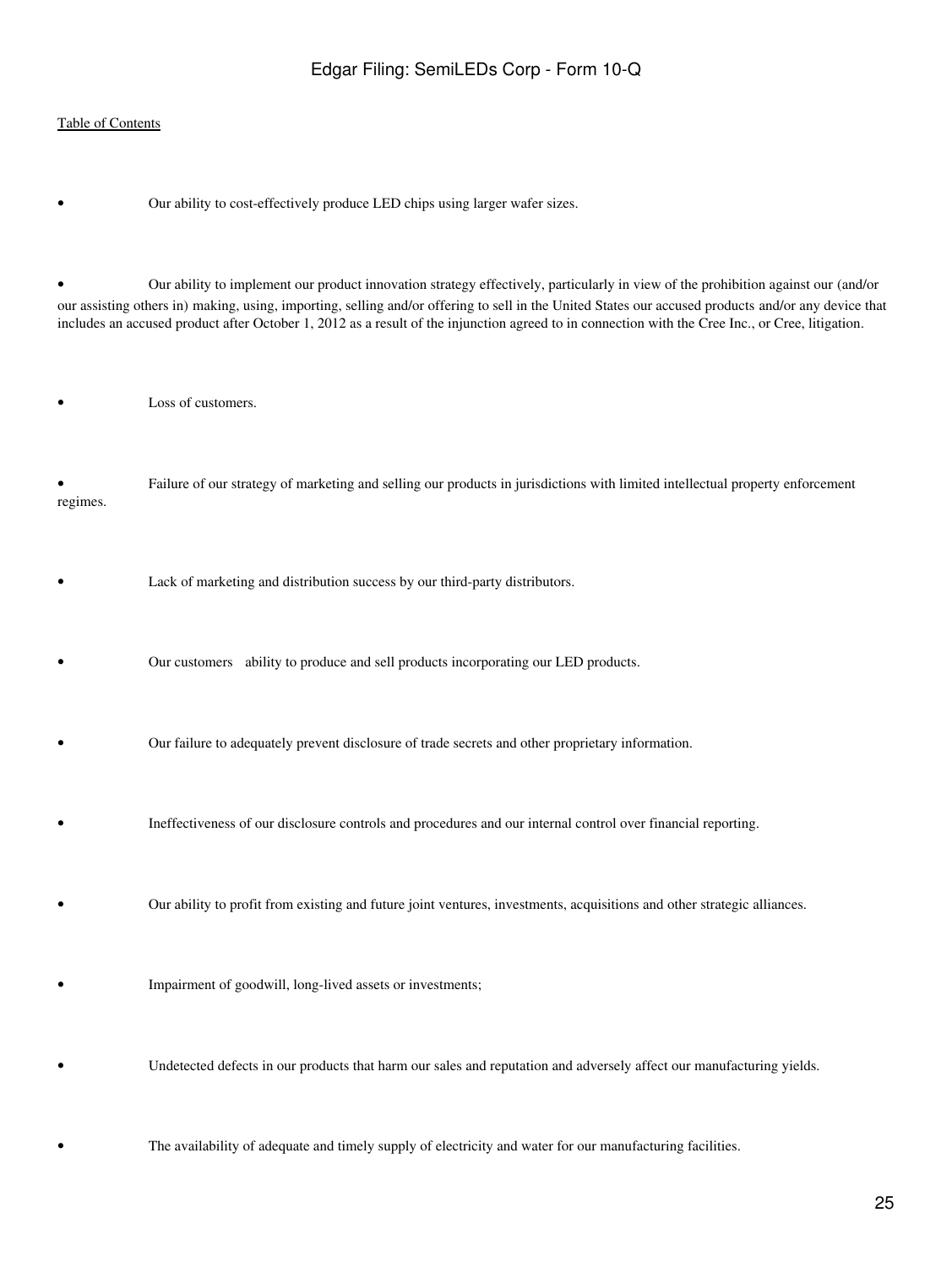• Our ability to comply with existing and future environmental laws and the cost of such compliance.

• The non-compete provisions between us and Xurui Guangdian Co., Ltd., or China SemiLEDs, constraining our ability to grow in China, or actions by China SemiLEDs or the other shareholders of China SemiLEDs that are detrimental to us.

• The ability of SemiLEDs Optoelectronics Co., Ltd., or Taiwan SemiLEDs, to make dividends and other payments to us.

• Our ability to obtain necessary regulatory approvals to make further investments in Taiwan SemiLEDs.

• Catastrophic events such as fires, earthquakes, floods, tornados, tsunamis, typhoons, pandemics, wars, terrorist activities and other similar events, particularly if these events occur at or near our operations, or the operations of our suppliers, contract manufacturers and customers.

The effect of the legal system in the People s Republic of China, or the PRC.

Labor shortages, strikes and other disturbances that affect our operations.

• Deterioration in the relations between the PRC and Taiwan governments.

• Fluctuations in the exchange rate between the U.S. dollar, the New Taiwan, or NT, dollar and other currencies in which our sales, raw materials and component purchases and capital expenditures are denominated.

• Our ability to obtain additional equity capital or credit when necessary for our operations, the difficulty of which may increase if our common stock is delisted from The NASDAQ Stock Market.

The effect of new disclosure requirements under the new provisions of the Dodd-Frank Act relating to conflict minerals, which could increase our costs and limit the supply of certain metals used in our products and affect our reputation with customers and shareholders.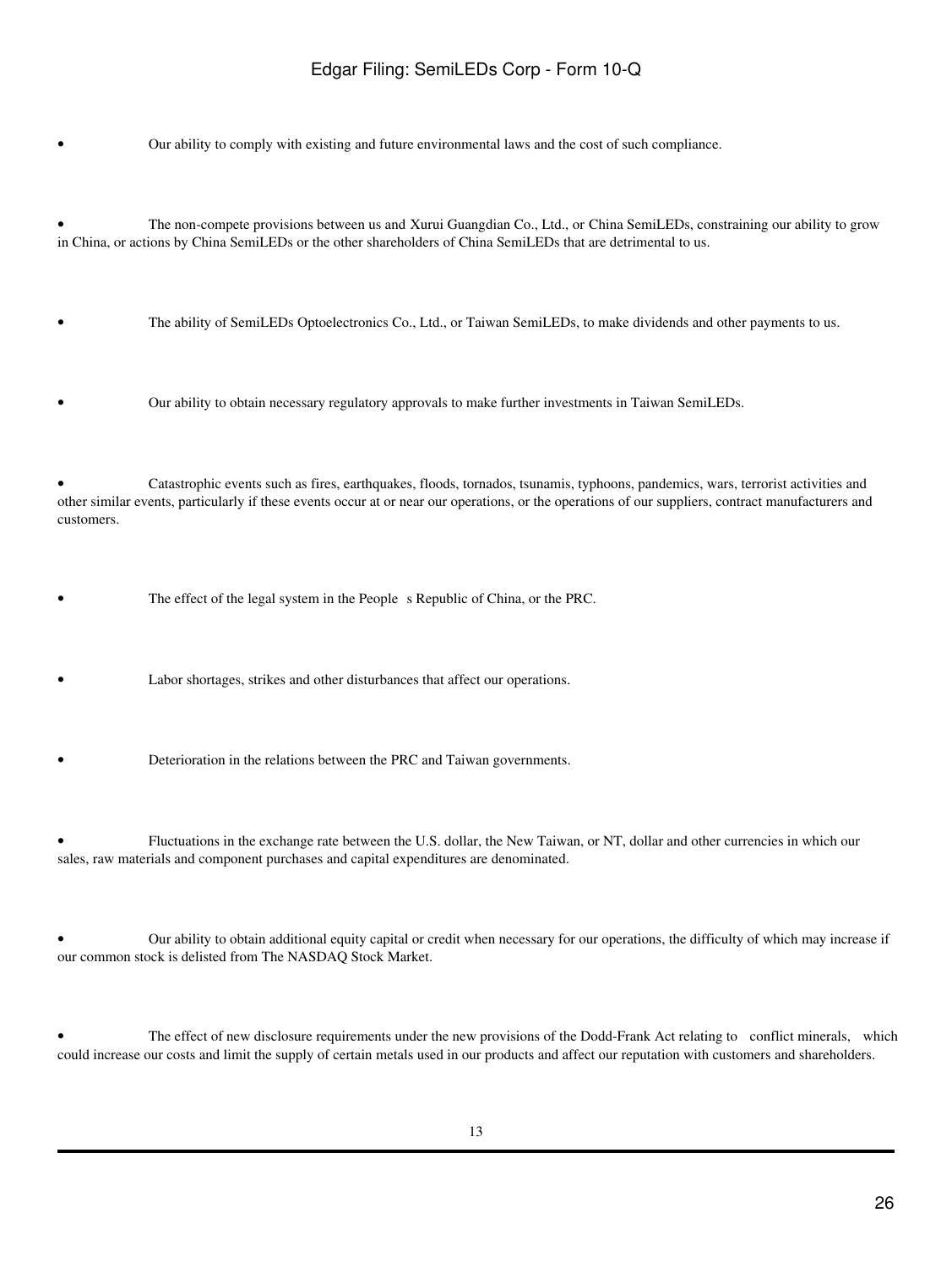The impact on the trading price of our common stock if we are delisted for failure to meet the NASDAQ continued listing requirements if our stock trades below \$1 per share.

Although we believe that the expectations reflected in the forward-looking statements are reasonable, we cannot guarantee future results, levels of activity, performance or achievements. We have not assumed any obligation to, and you should not expect us to, update or revise these statements because of new information, future events or otherwise.

For more information on the significant risks that could affect the outcome of these forward-looking statements, see Item 1A Risk Factors in Part I of our Annual Report on Form 10-K for the fiscal year ended August 31, 2012, or the 2012 Annual Report, and those contained in Part II, Item 1A of this Quarterly Report, and other information provided from time to time in our filings with the Securities and Exchange Commission, or the SEC.

The following discussion and analysis of our financial condition and results of operations is based upon and should be read in conjunction with the unaudited interim condensed consolidated financial statements and the notes and other information included elsewhere in this Quarterly Report, in our 2012 Annual Report, and in other filings with the SEC.

#### **Company Overview**

We develop, manufacture and sell LED chips and LED components that we believe are among the industry-leading LED products on a lumens per watt basis. Our products are used primarily for general lighting applications, including street lights and commercial, industrial and residential lighting. Our LED chips may also be used in specialty industrial applications, such as ultraviolet, or UV, curing of polymers, LED light therapy in medical/cosmetic applications, counterfeit detection, and LED lighting for horticulture applications. Our core products are LED chips and LED components, but lighting products have also become an increasingly important part of our business.

Utilizing our patented and proprietary technology, our manufacturing process begins by growing upon the surface of a sapphire wafer, or substrate, several very thin separate semiconductive crystalline layers of gallium nitride, or GaN, a process known as epitaxial growth, on top of which a mirror-like reflective silver layer is then deposited. After the subsequent addition of a copper alloy layer and finally the removal of the sapphire substrate, we further process this multiple-layered material to create individual LED chips.

We sell blue, green and UV LED chips under our MvpLED brand to a customer base that is heavily concentrated in a few select markets, including China, Taiwan, Russia and the United States. During the fourth quarter of our fiscal 2012, we launched our new Enhanced Vertical, or EV, LED product series in blue, green and UV, as well as a new ceramic LED component that incorporates the EV chip. We sell our LED chips to packagers or to distributors, who in turn sell to packagers. In addition, we package a portion of our LED chips into LED components, which we sell to distributors and end-customers in selected markets. We also contract other manufacturers to produce for our sale certain LED components products based on our design and technology requirements and under our quality control specifications and final inspection process. Our lighting products customers are primarily original design manufacturers of lighting products and the end-users of lighting devices.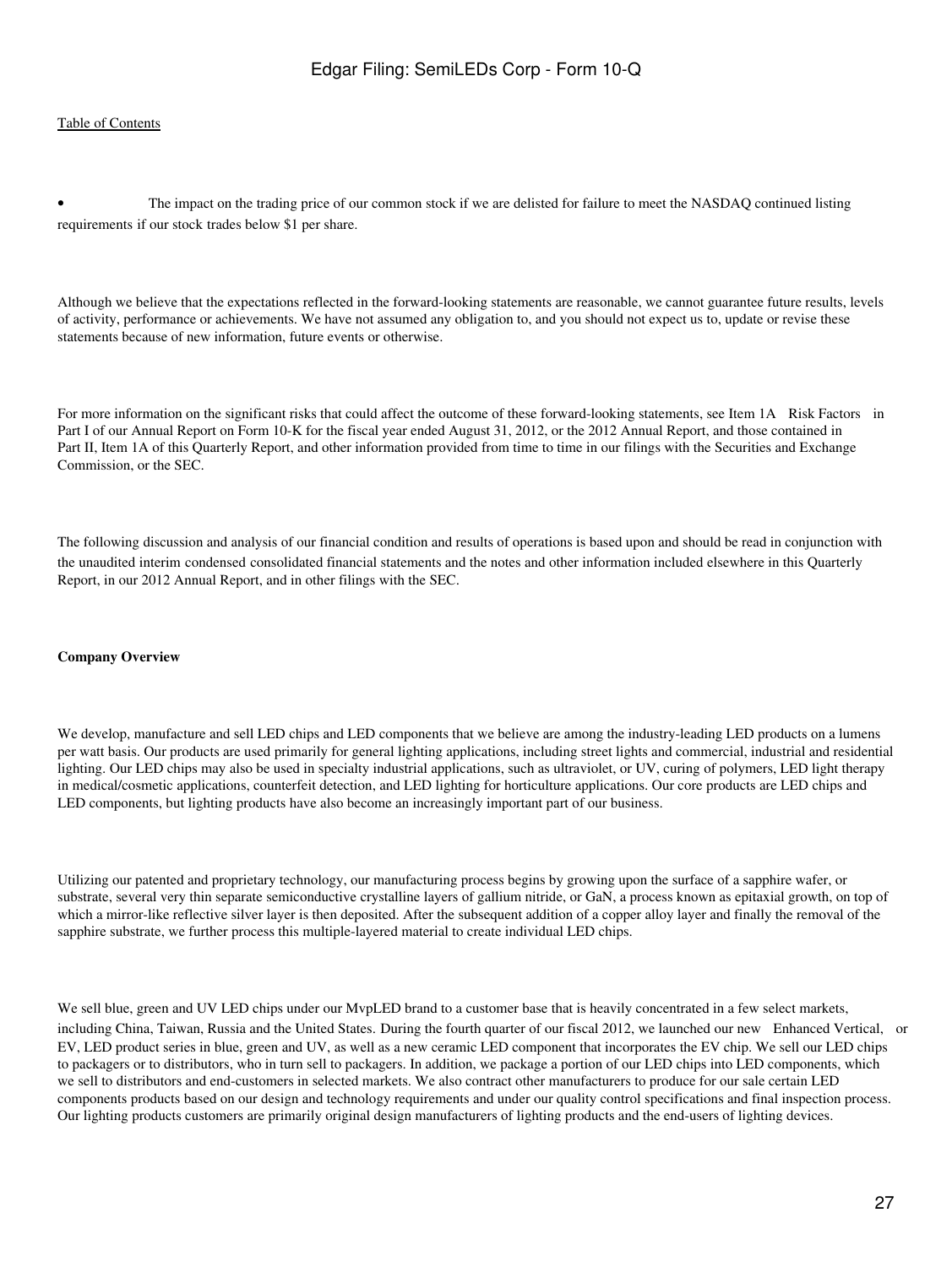We have developed advanced capabilities and proprietary know-how in:

- reusing sapphire substrate in subsequent production runs;
- optimizing our epitaxial growth processes to create layers that efficiently convert electrical current into light;
- employing a copper alloy base manufacturing technology to improve our chip s thermal and electrical performance;
- utilizing nanoscale surface engineering to improve usable light extraction; and

• developing a LED structure that generally consists of multiple epitaxial layers which are vertically-stacked on top of and a copper alloy base.

These technical capabilities enable us to produce LED chips that can provide efficacies of greater than 100 lumens per watt when packaged. We believe these capabilities and know-how also allow us to reduce our manufacturing costs and our dependence on sapphire, a costly raw material used in the production of sapphire-based LED devices. In addition, we believe our technological know-how and capabilities will help facilitate our migration to larger wafer sizes.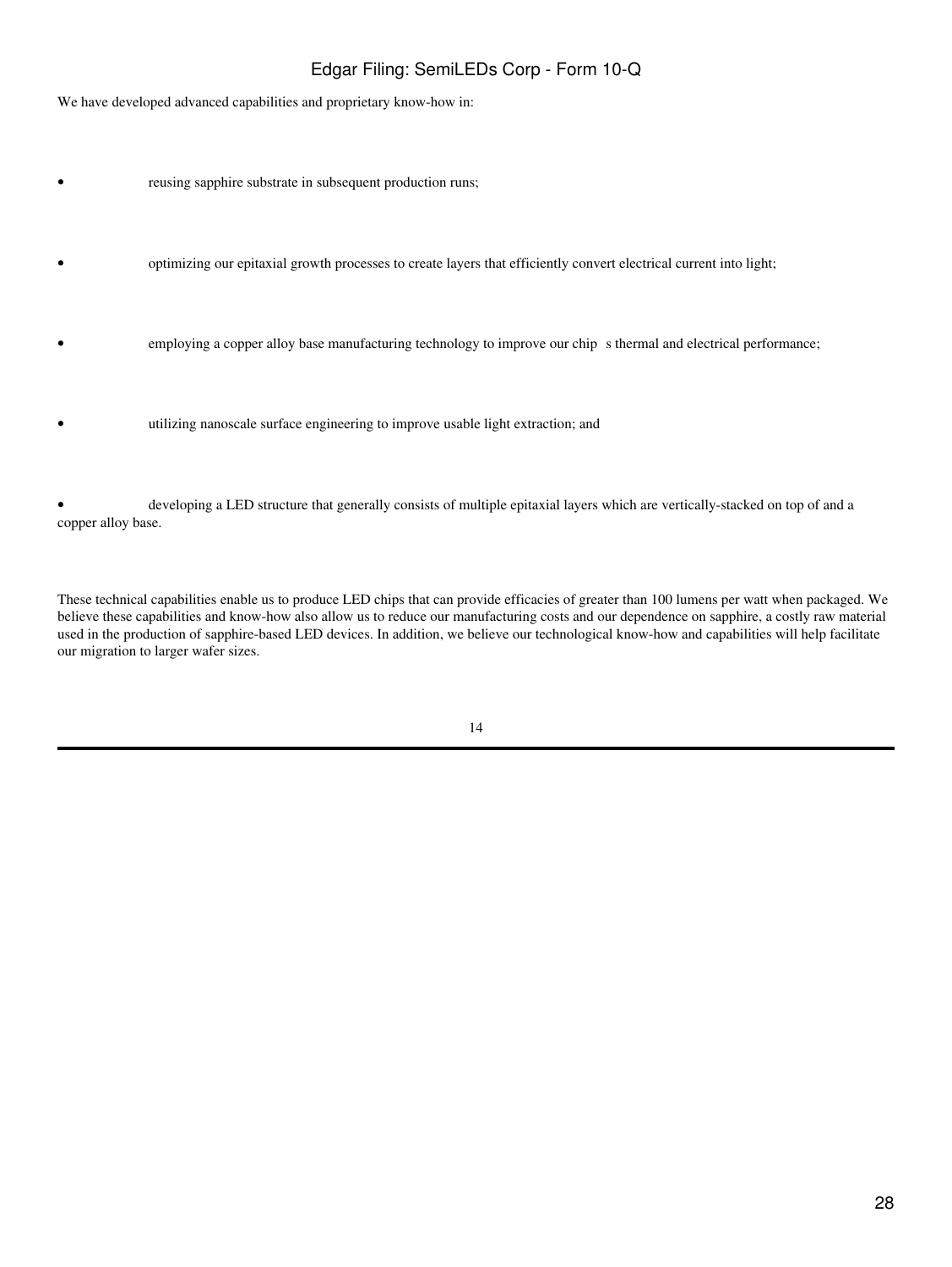We were incorporated in Delaware in January 2005 and sold our first LED chips in November 2005. We are a holding company for various wholly and majority owned subsidiaries and joint ventures. Our most significant subsidiary is our wholly owned operating subsidiary, Taiwan SemiLEDs, where a substantial portion of our assets are held and located, where a substantial portion of our research, development, manufacturing, marketing and sales activities take place, and where most of our employees are based. In August 2011, we acquired a 51% interest in Ning Xiang Technology Co., Ltd., or Ning Xiang, which is engaged in the design, manufacture and sales of lighting fixtures and systems. In addition, as of February 28, 2013, we owned a 50% interest in SILQ (Malaysia) Sdn. Bhd., or SILQ, a joint venture established in Malaysia to design, manufacture and sell lighting fixtures and systems. We account for our investment in SILQ using the equity method of accounting.

As of February 28, 2013, we owned a 49% equity interest in China SemiLEDs, an equity method investee that had originally been significant to our China strategy, but that we wrote down to a carrying value of zero at August 31, 2012. See discussion further below.

In October 2012, the Company acquired a 9.9% equity interest in High Power Optoelectronics, Inc. (HPO) for total cash consideration of \$2.9 million and has an option to increase its equity interest to more than 50% within one year of the acquisition. We have also become the exclusive distributor for HPO s LED products having a wavelength that is 560 microns or shorter and a distributor for those that are longer. In addition, we have entered into a joint research and development agreement with HPO to develop LED products. The acquisition was for strategic reasons, including, among other things, to focus on the Taiwan market, to expand our product portfolio and diversify our sales and to develop complementary technologies and products.

#### **Key Factors Affecting Our Financial Condition, Results of Operations and Business**

The following are key factors that we believe affect our financial condition, results of operations and business:

General economic conditions and geographic concentration. The global financial crisis that began in late 2007 caused extreme disruption in the financial markets. Although the disruption in the global financial markets moderated thereafter, concerns remain that problems affecting the economies and budgets of European Union members, a slowdown in China and some other developing markets and the inability of the United States to sustain a more robust economic recovery, may precipitate wider global contraction that could have a significant impact on the LED industry and our financial results. When the global economy slows or a financial crisis occurs, consumer and government confidence declines, with levels of government grants and subsidies for LED adoption and consumer spending likely to be adversely impacted. Our revenues have been concentrated in a few select markets, including China, Taiwan, Russia and the United States. Given that we are an early-stage company operating in a rapidly changing industry, our sales in specific markets may fluctuate from quarter to quarter. Therefore, our financial results will be impacted by general economic and political conditions in such markets. In addition, we derive a significant portion of our revenues from a limited number of customers. Some of our largest customers and what we produce/have produced for them have changed from quarter to quarter primarily as a result of the timing of discrete, large project-based purchases and broadening customer base, among other things. For the three and six months ended February 28, 2013, sales to our three largest customers, in the aggregate, accounted for 19% and 17% of our revenues, respectively.

• *Industry growth and demand for products and applications using LED chips.* The overall adoption of LED lighting devices to replace traditional lighting sources is expected to influence the growth and demand for LED chips and impact our financial performance. Since a substantial portion of our LED chips and LED components and our lighting products is used by end-users in general lighting applications, the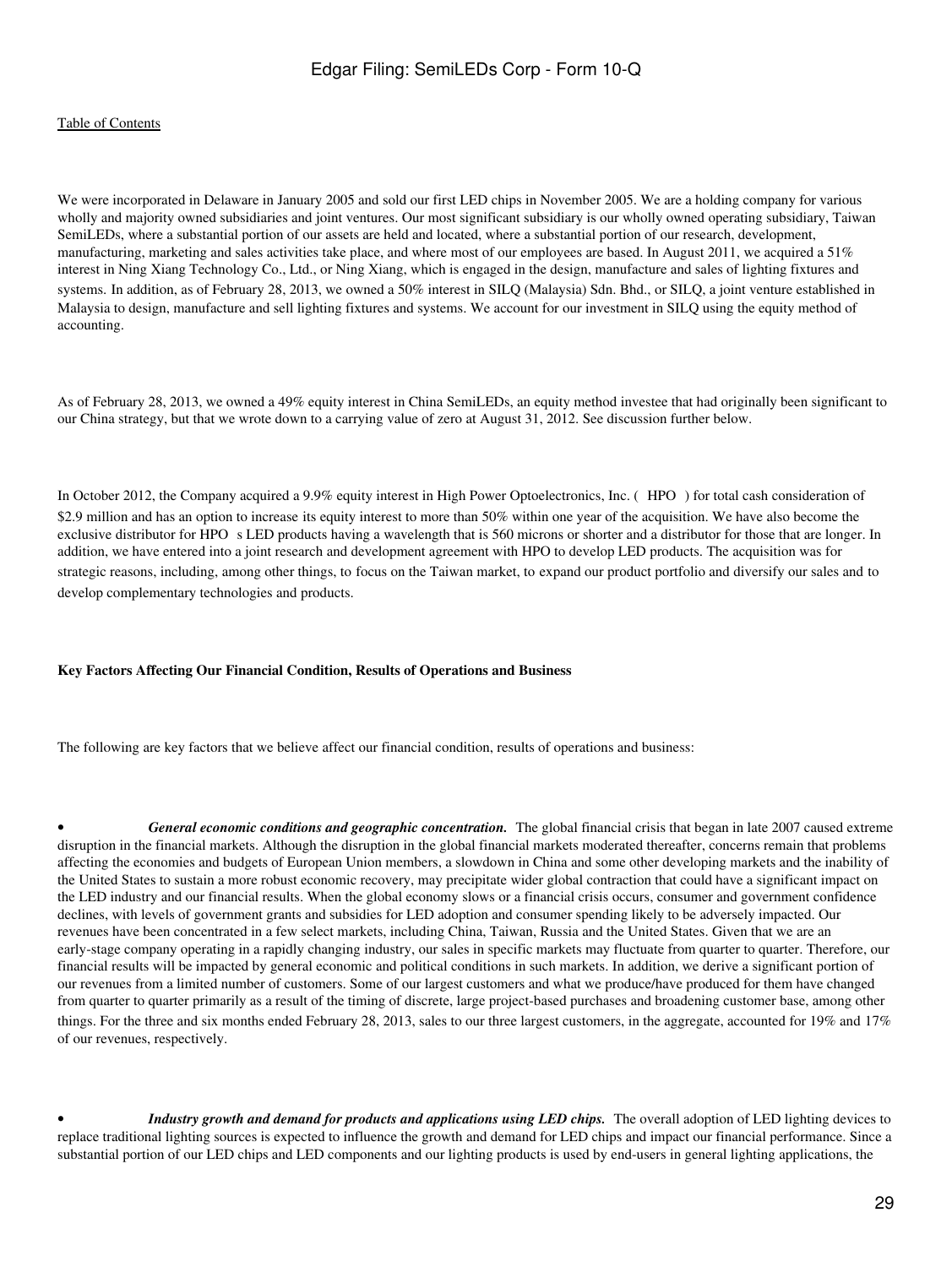adoption of LEDs into these applications will have a strong impact on the demand of LED chips generally and, as a result, for our LED chips, LED components and LED lighting products. Fluctuations in demand of LED lights products will also affect the results of Ning Xiang.

• *Average selling price of our products.* Our financial performance is affected by the average selling price of our LED chips and LED components. The price that we charge to our customers is subject to a variety of factors, including prices charged by our competitors, the efficacy of our products, our cost basis, the size of the order and our relationship with the relevant customer, as well as general market and economic conditions. Competition in the markets for LED products is intense, and we expect that competition will continue to increase. Increased competition, which began in calendar year 2011, and continued through the second quarter of our fiscal 2013, created a highly aggressive pricing environment. Some of our competitors have in the past reduced their average selling prices, and the resulting competitive pricing pressures have caused us to similarly reduce our prices, accelerating the decline in the gross margin of our products. When prices decline, we must also write down the value of our inventory. Average selling prices are also affected by the mix of products that we sell in any given period. In particular, as the LED industry develops and technical specifications and market standards change, we must continue to develop and offer competitive products that meet our customers specifications and pricing requirements. Average selling prices for our LED chips and LED components are also impacted to a significant extent by the stage of our products life cycles, with average selling prices being higher early in the life cycle of a product and prices decreasing over time as products age and new products with higher efficacies are introduced. Therefore, our ability to continue to innovate by introducing higher efficacy LED chips at lower costs will have a material influence on our ability to improve our product margins, although in the near term the introduction of such higher efficacy LED chips may further reduce the selling prices of our existing products or render them obsolete. Reduction in the average selling price of LED lighting products will also affect the results of Ning Xiang.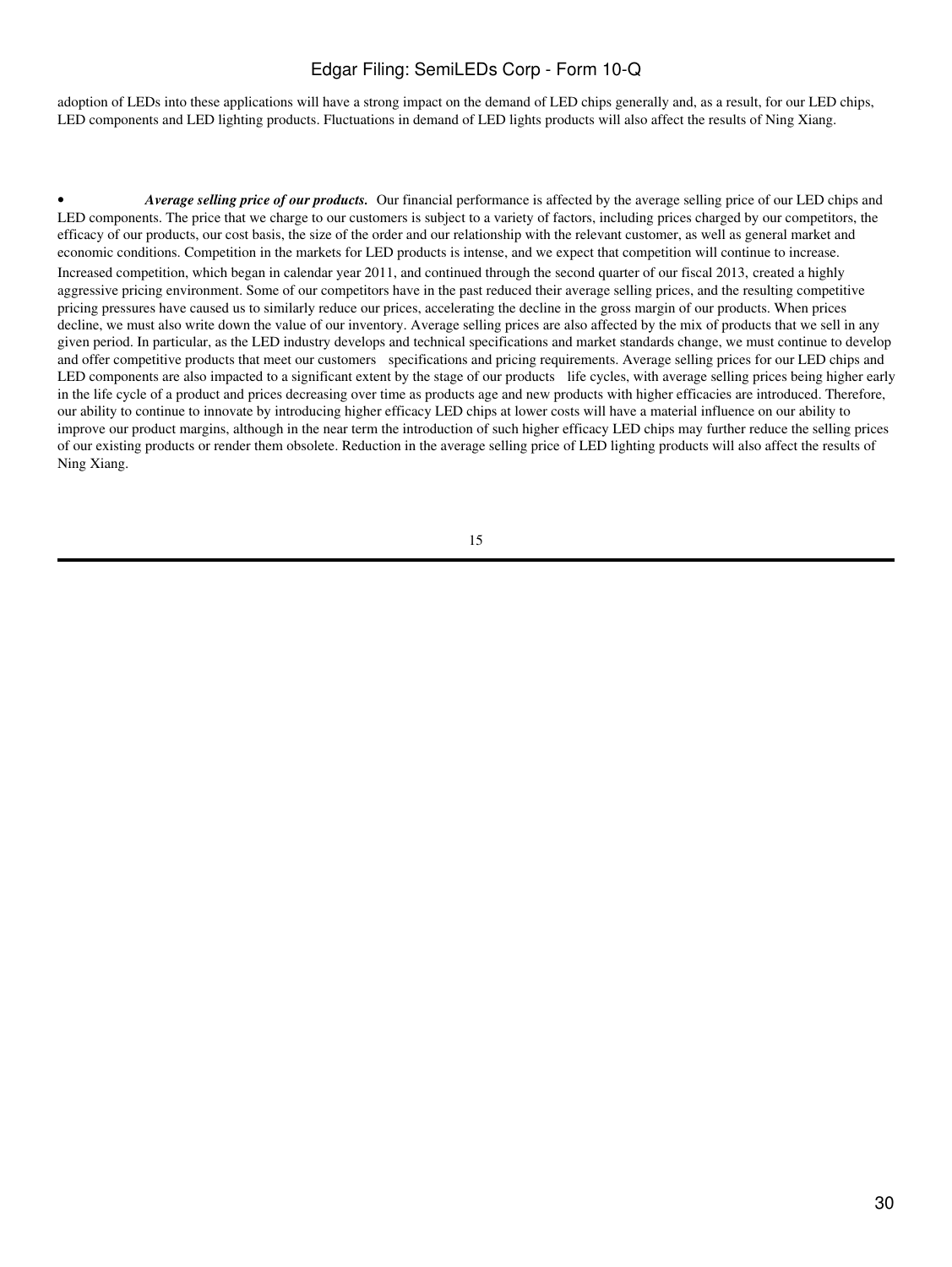• *Changes in our product mix.* We anticipate that our gross margins will fluctuate from period to period as a result of the mix of products that we sell and the utilization of our manufacturing capacity in any given period, among other things. For example, in fiscal 2012, we placed greater emphasis on the sales of LED components rather than the sales of LED chip where we have been forced to cut prices on older inventory. In particular, we sold a significant volume of a category of lower-priced LED components designed to meet our customers demand. While such a shift in product mix to lower-priced products had lowered our average selling price, the significant sales volume had helped to improve revenues and gross margin in fiscal 2012. We intend to continue to pursue opportunities for profitable growth in areas of business where we see the best opportunity for our new EV LED product series of LED chips (particularly the UV market) and continue to expand the lower-priced LED components as appropriate. However, as we expand and diversify our product offering and with varying average selling prices, a change in the mix of products that we sell in any given period may increase volatility in our revenues and gross margin from period to period.

• *Our ability to reduce cost to offset lower average prices.* Competitors may reduce average selling prices faster than our ability to reduce costs, and competitive pricing pressures may accelerate the rate of decline of our average selling prices. To address increased pricing pressure, we have invested in the development of larger wafer sizes, in particular using 4 wafers, which we believe should lower our production costs. We have substantially converted our manufacturing of LED chips based on 4 wafer technology. We have also improved and increased our production yields to reduce the per-unit cost of production for our products. However, such cost savings currently have limited impact on our gross profit, as we suffered from the underutilization of our manufacturing capacity, primarily for our LED chips, starting in the fourth quarter of our fiscal 2011, and continuing through the second quarter of our fiscal 2013, and must absorb a high level of fixed cost such as depreciation. While we intend to focus on managing our costs and expenses, over the long term we expect to be required to invest substantially if we are to grow.

• *Intellectual property issues.* Competitors of ours and other third parties have in the past and will likely from time to time in the future allege that our products infringe on their intellectual property rights. Defending against any intellectual property infringement claims would likely result in costly litigation and ultimately may lead to our not being able to manufacture, use or sell products found to be infringing. We have settled the intellectual property dispute involving Cree. We agreed to the entry of a permanent injunction that was effective October 1, 2012 that precludes us from (and/or from assisting others in) making, using, importing, selling and/or offering to sell in the United States certain accused products and/or any device that includes such an accused product after that date and to payment of a settlement fee for past damages. Revenue from sales in the United States of LED chips and LED components subject to the injunction accounted for 7% of our revenue for the year ended August 31, 2012. All remaining claims between Cree and us were withdrawn without prejudice, with each retaining the right to assert them in the future. However, other third parties may also assert infringement claims against our customers with respect to our products, or our customers products that incorporate our technologies or products. Any such legal action or the threat of legal action against us, or our customers, could impair such customers continued demand for our products. This could prevent us from growing or even maintaining our revenues, or cause us to incur additional costs and expenses, and adversely affect our financial condition and results of operations.

• *Our ability to continue to innovate.* As part of our growth strategy, we plan to continue to be innovative in product design, to deliver new products and to improve our manufacturing efficiencies. Our continued success depends on our ability to develop and introduce new, technologically advanced and lower cost products, such as more efficient, higher brightness LED chips. If we are unable to introduce new products that are commercially viable and meet rapidly evolving customer requirements or keep pace with evolving technological standards and market developments or are otherwise unable to execute our product innovation strategy effectively, we may not be able to take advantage of market opportunities as they arise, execute our business plan or be able to compete effectively. During the fourth quarter of our fiscal 2012, we launched our new EV LED product series, capable of operating at a higher junction temperature and with higher thermal endurance, as well as a new ceramic LED component that incorporates the EV chip and also offers customers greater flexibility in making color choices. Our near-term success will depend upon how attractive these products are to our customers versus competitors offerings and our customers willingness and promptness in qualifying the EV LED products.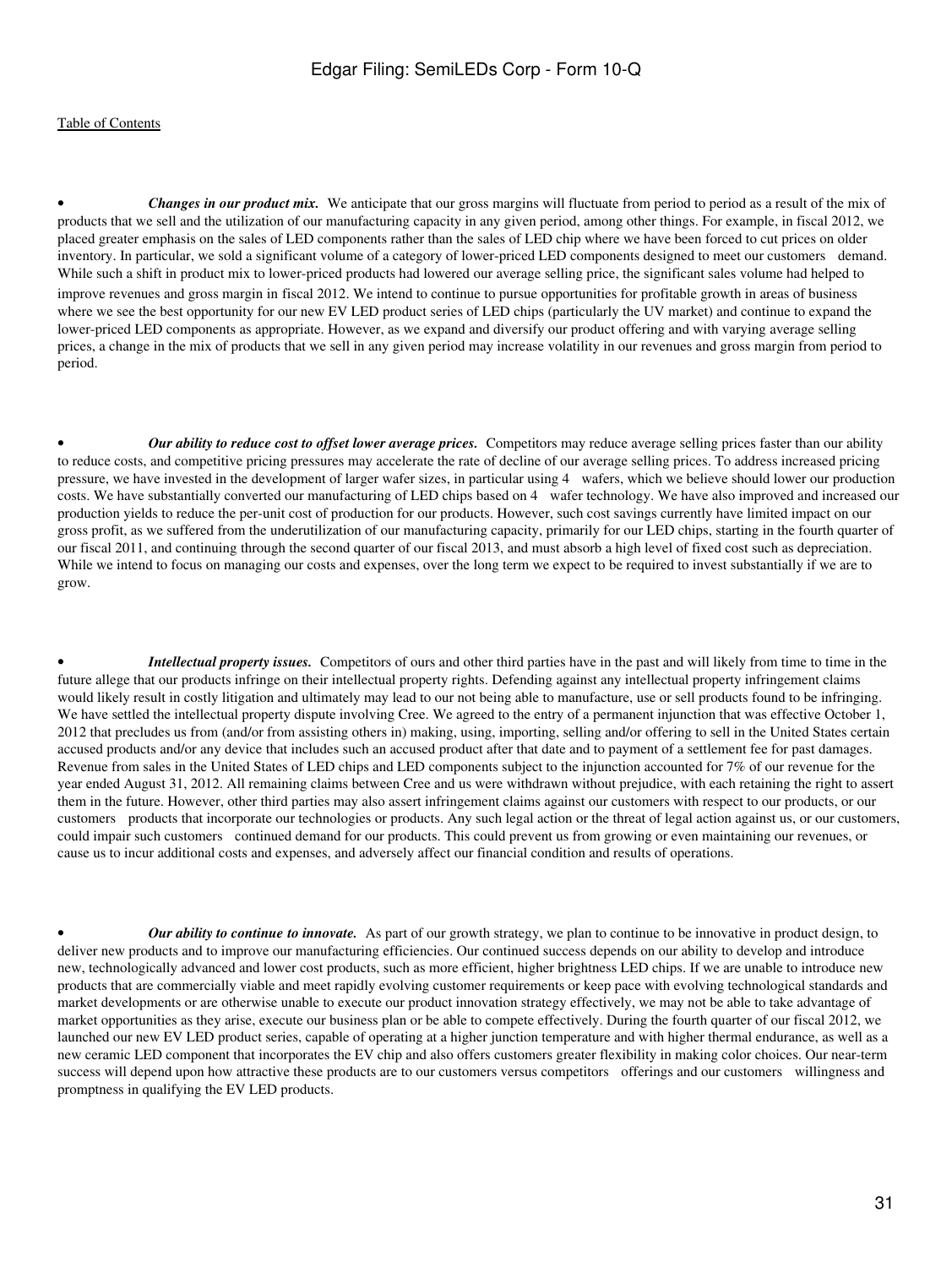• *Our ability to achieve consistently high manufacturing yields.* We measure our manufacturing yield per wafer by the number of saleable LED chips produced, compared to the theoretical maximum number of LED chips that can be produced on such wafer. It is critical for us to achieve high manufacturing yields in order to improve our margins. We expect to have to continually attain higher yields from our existing wafer sizes and develop new technologies that allow us to efficiently migrate to larger wafer sizes. Our success in achieving sufficient profitability with respect to the recently launched EV LEDs also requires that we optimize our manufacturing process to achieve suitable yields as soon as possible.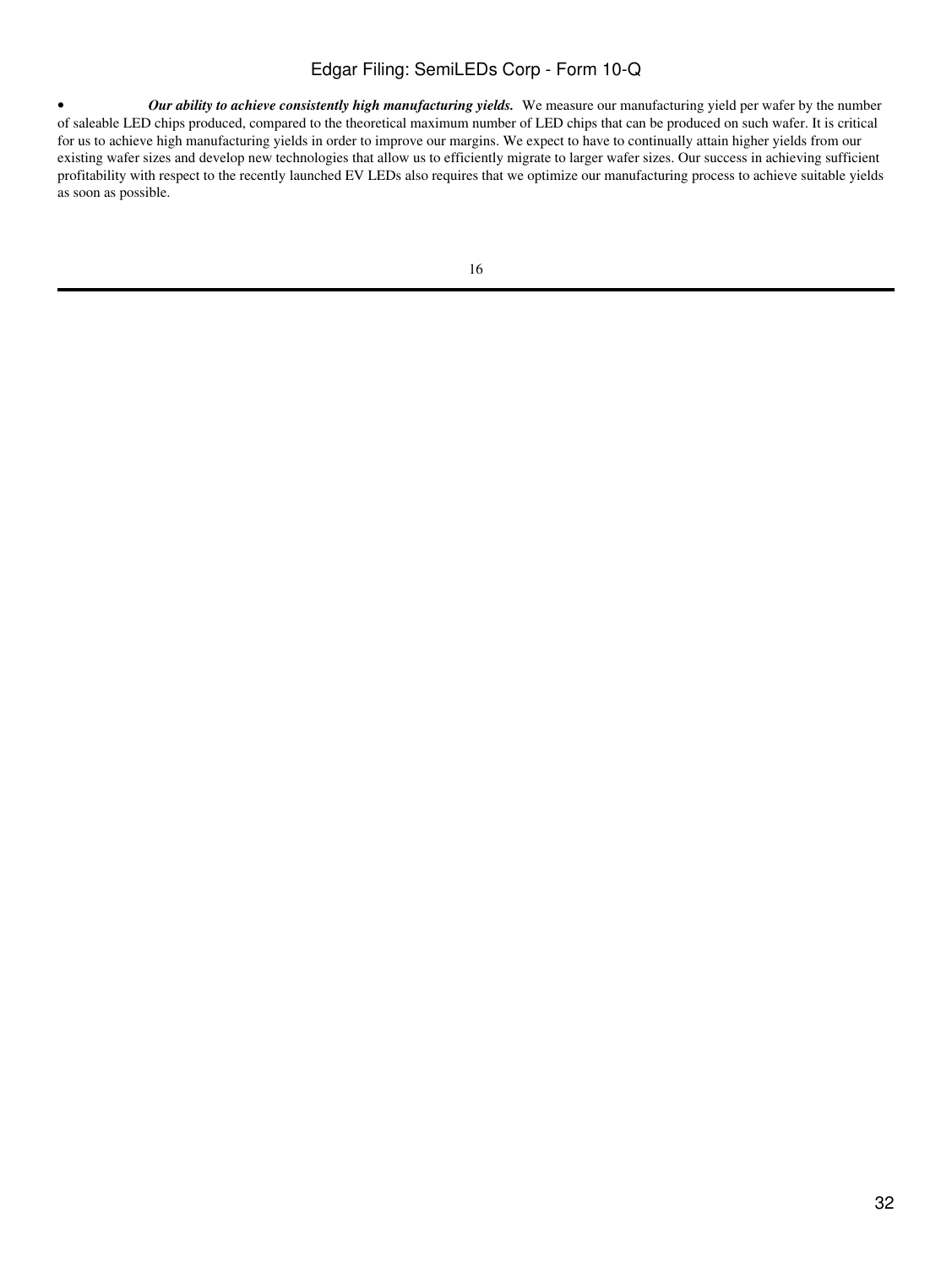• *Our ability to realize our strategic initiatives.* Our China strategy was initially premised on continuing our growth in China through China SemiLEDs. The launch of China SemiLEDs was not successful, coinciding with a downturn in the number of LED street and tunnel light projects financed by the Chinese government, which was its target market. Although it tried to shift its focus, China SemiLEDs faced intense competition and its shareholders decided to suspend operations temporarily until all shareholders agreed to a new operating plan. The shareholders of China SemiLEDs have been working towards implementing a restructuring of China SemiLEDs and entered into a restructuring agreement in February 2013. The restructuring is subject to the approval of the Department of Foreign Trade and Economic Cooperation of Guangdong Province. Under the agreed restructuring plan, China SemiLEDs second largest shareholder would contribute an additional RMB50.0 million (approximately \$8.0 million) to China SemiLEDs and increase its ownership interest to approximately 60.5%, the effect of which would be to dilute the ownership interests of all other shareholders, including ours. Under the new capital structure, our ownership interest would be approximately 16.3%. The new majority owner would also assume control of China SemiLEDs operations. Even with the infusion of this new capital, it is uncertain whether China SemiLEDs will be successful. We may not be able to recover anything from our investment. Furthermore, we now no longer view China SemiLEDs as the vehicle to drive our growth in China. As the world s second largest economy and one that is geographically close to our manufacturing operations, China continues to represent a key market for our products and we will now be executing our China strategy through our wholly owned subsidiary based in Shenzhen, China, to exploit the opportunities that it presents and to serve our customers in China.

### **Critical Accounting Policies and Estimates**

There have been no material changes in the matters for which we make critical accounting policies and estimates in the preparation of our unaudited interim condensed consolidated financial statements for the six months ended February 28, 2013 as compared to those disclosed in our 2012 Annual Report.

#### **Exchange Rate Information**

We are a Delaware corporation and, under SEC requirements, must report our financial position, results of operations and cash flows in accordance with accounting principles generally accepted in the United States of America, or U.S. GAAP. At the same time, our subsidiaries use the local currency as their functional currency. For example, the functional currency for Taiwan SemiLEDs is the NT dollar. The assets and liabilities of the subsidiaries are, therefore, translated into U.S. dollars at exchange rates in effect at each balance sheet date, and income and expense accounts are translated at average exchange rates during the period. The resulting translation adjustments are recorded to a separate component of accumulated other comprehensive income (loss) within equity. Any gains and losses from transactions denominated in currencies other than their functional currencies are recognized in the consolidated statements of operations as a separate component of other income (expense). Due to exchange rate fluctuations, such translated amounts may vary from quarter to quarter even in circumstances where such amounts have not materially changed when denominated in their functional currencies.

The translations from NT dollars to U.S. dollars for periods prior to January 1, 2011 were made at the exchange rates published on OANDA.com. For January 1, 2011 and all later dates and periods, the exchange rate refers to the exchange rate as set forth in the statistical release of the Bank of Taiwan. On August 31, 2012, the exchange rate was 29.93 NT dollars to one U.S. dollar. On February 27, 2013, the exchange rate was 29.66 NT dollars to one U.S. dollar. On April 8, 2013, the exchange rate was 30.02 NT dollars to one U.S. dollar.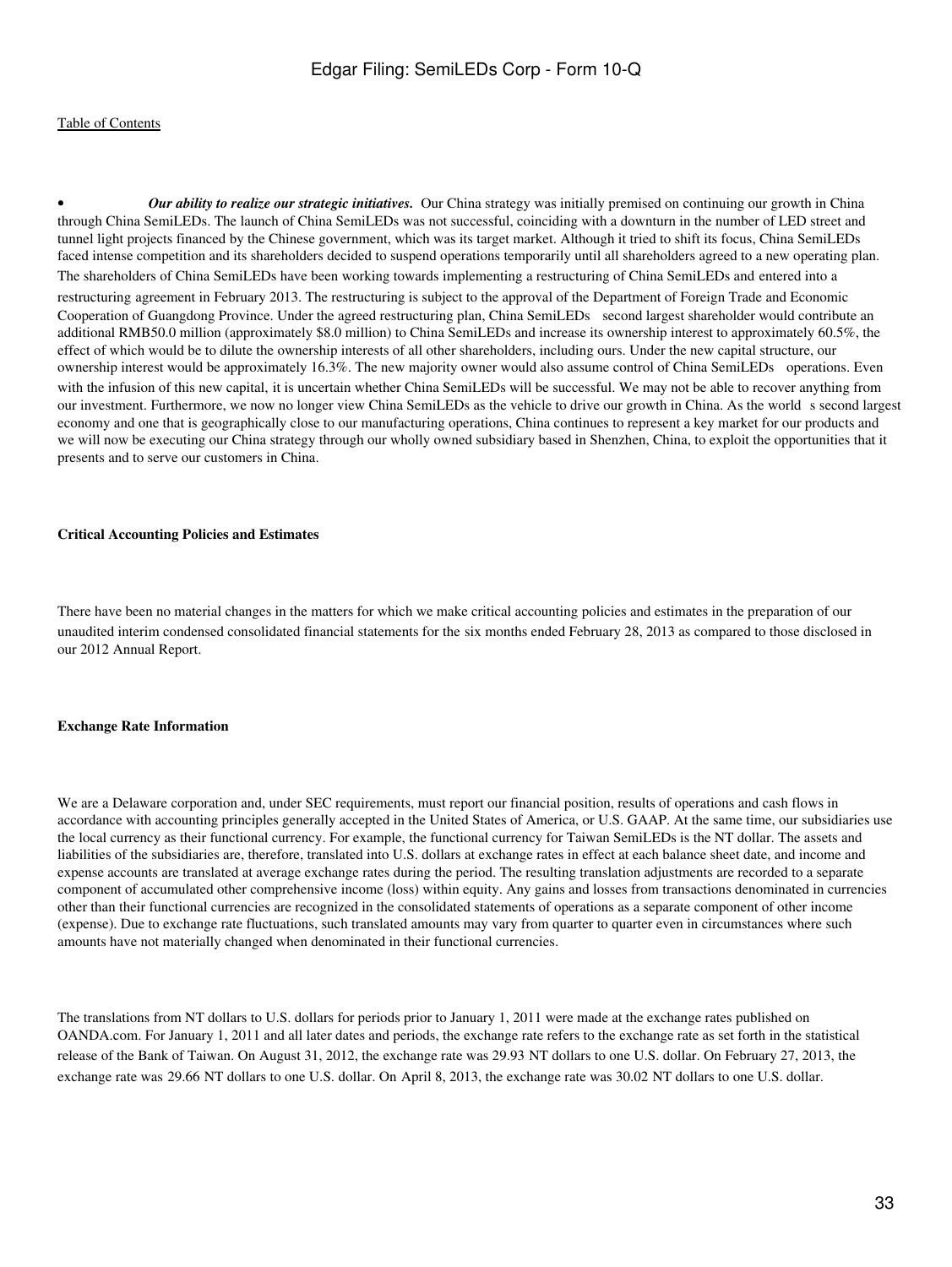The following table sets forth, for the periods indicated, information concerning the number of NT dollars for which one U.S. dollar could be exchanged.

|                                    | NT dollars per U.S. dollar |       |       |                   |  |
|------------------------------------|----------------------------|-------|-------|-------------------|--|
|                                    | Average(1)                 | High  | Low   | <b>Period-End</b> |  |
| Fiscal 2011                        | 29.53                      | 32.04 | 31.26 | 29.01             |  |
| Fiscal 2012                        | 29.86                      | 30.68 | 28.95 | 29.93             |  |
| September 2012                     | 29.53                      | 29.89 | 29.29 | 29.30             |  |
| October 2012                       | 29.26                      | 29.32 | 29.19 | 29.22             |  |
| November 2012                      | 29.13                      | 29.25 | 29.00 | 29.06             |  |
| December 2012                      | 29.06                      | 29.09 | 29.04 | 29.04             |  |
| January 2013                       | 29.09                      | 29.55 | 28.95 | 29.54             |  |
| February 2013                      | 29.61                      | 29.73 | 29.51 | 29.66             |  |
| March 2013                         | 29.74                      | 29.90 | 29.62 | 29.83             |  |
| April 2013 (through April 8, 2013) | 29.91                      | 30.02 | 29.86 | 30.02             |  |

(1) Annual averages calculated from month-end rates and monthly averages calculated from daily closing rates.

No representation is made that the NT dollar or U.S. dollar amounts referred to herein could have been or could be converted into U.S. dollars or NT dollars, as the case may be, at any particular rate or at all.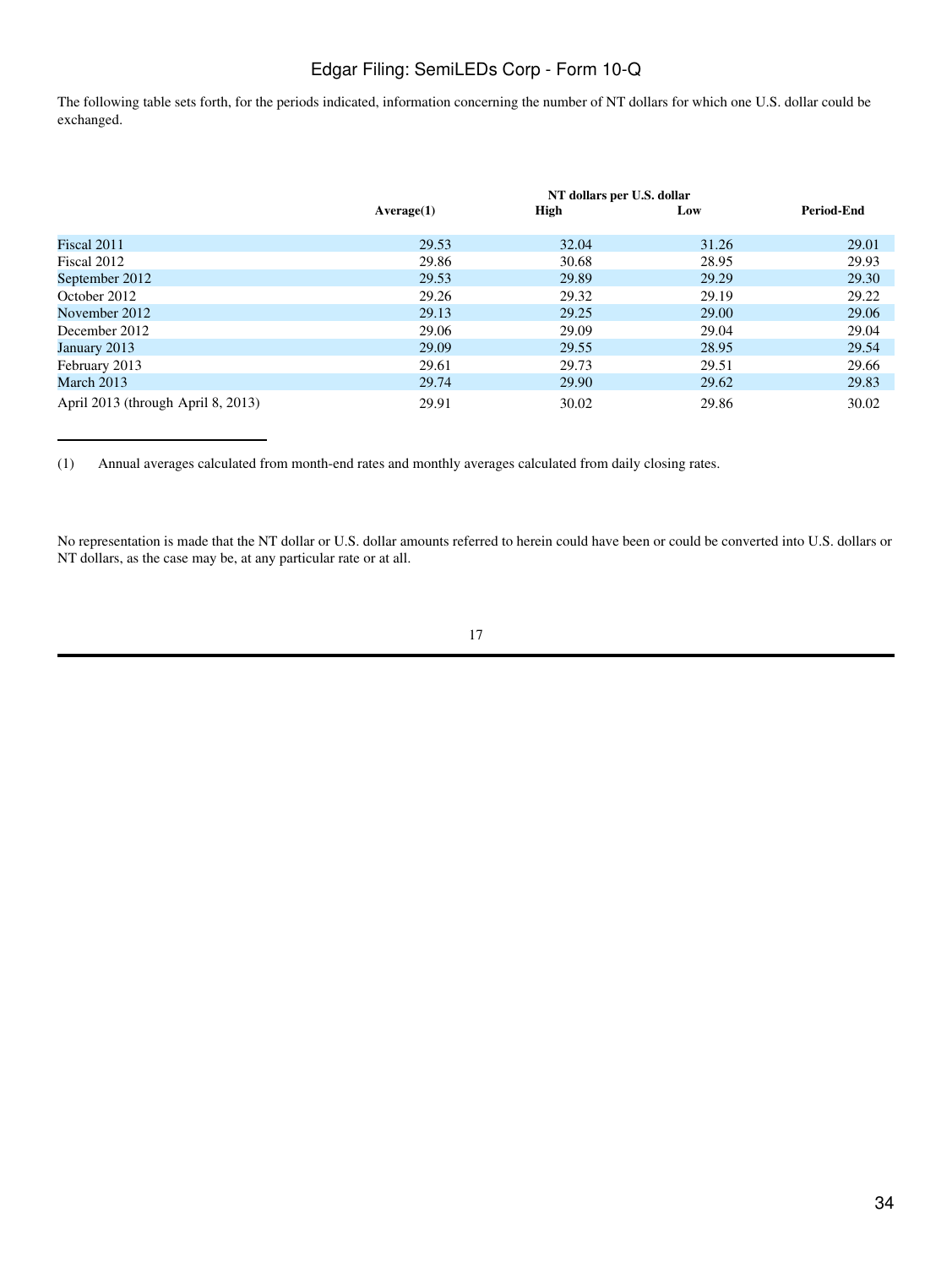#### **Results of Operations**

### **Three Months Ended February 28, 2013 Compared to the Three Months Ended February 29, 2012**

#### *Revenues, net*

Our revenues decreased by approximately 39% from \$7.9 million for the three months ended February 29, 2012 to \$4.8 million for the three months ended February 28, 2013. The \$3.1 million decrease in revenues reflects a \$3.6 million decrease in revenues attributable to sales of LED components, offset in part by a \$0.5 million increase in revenues attributable to sales of LED chips and a \$0.1 million increase in other revenues.

Revenues attributable to the sales of our LED components represented 38% and 69% of our revenues for the three months ended February 28, 2013 and February 29, 2012, respectively. The decrease in revenues attributable to sales of LED components was due to a 78% decrease in the volume of LED components sold, primarily due to reduced sales as a result of a slowdown in customer demand for a category of lower-priced LED components that we had previously sold in significant volume during the three months ended February 29, 2012. The decrease, however, was offset in part by a 49% increase in the average selling price of LED components, primarily as a result of a shift in our product mix to a reduced proportion of lower-priced LED components, and our introduction of new, higher-priced LED components starting in the fourth quarter of fiscal 2012.

Revenues attributable to the sales of our LED chips represented 36% and 16% of our revenues for the three months ended February 28, 2013 and February 29, 2012, respectively. The increase in revenues attributable to sales of LED chips was due to a 4.5-fold increase in the volume of LED chips sold, offset in part by a 76% decrease in the average selling price of LED chips. The increase in the volume of LED chips sold was primarily because we sold in significant volume a category of lower-priced LED chips and cleared older inventory in our LED chips portfolio at discounted prices during the three months ended February 28, 2013, and also due to increased customer demand for our LED chips. The decrease in the average selling price reflected our sales of such lower-priced LED chips and older inventory, and also as a result of continued market downward pricing pressure.

Other revenues consisted primarily of revenues attributable to the sales of lighting products, which represented 20% and 8% of our revenues for the three months ended February 28, 2013 and February 29, 2012, respectively. Revenues from the sales of lighting products increased from \$0.6 million for the three months ended February 29, 2012 to \$1.0 million for three months ended February 28, 2013, primarily due to increased sales of LED luminaries, and also due to project-based orders for LED lights products during the three months ended February 28, 2013. The increase, however, was offset in part by a \$0.3 million decrease in other revenues, which consisted primarily of revenues attributable to the sale of scraps, epitaxial wafers and raw materials, and the provision of services.

#### *Cost of Revenues*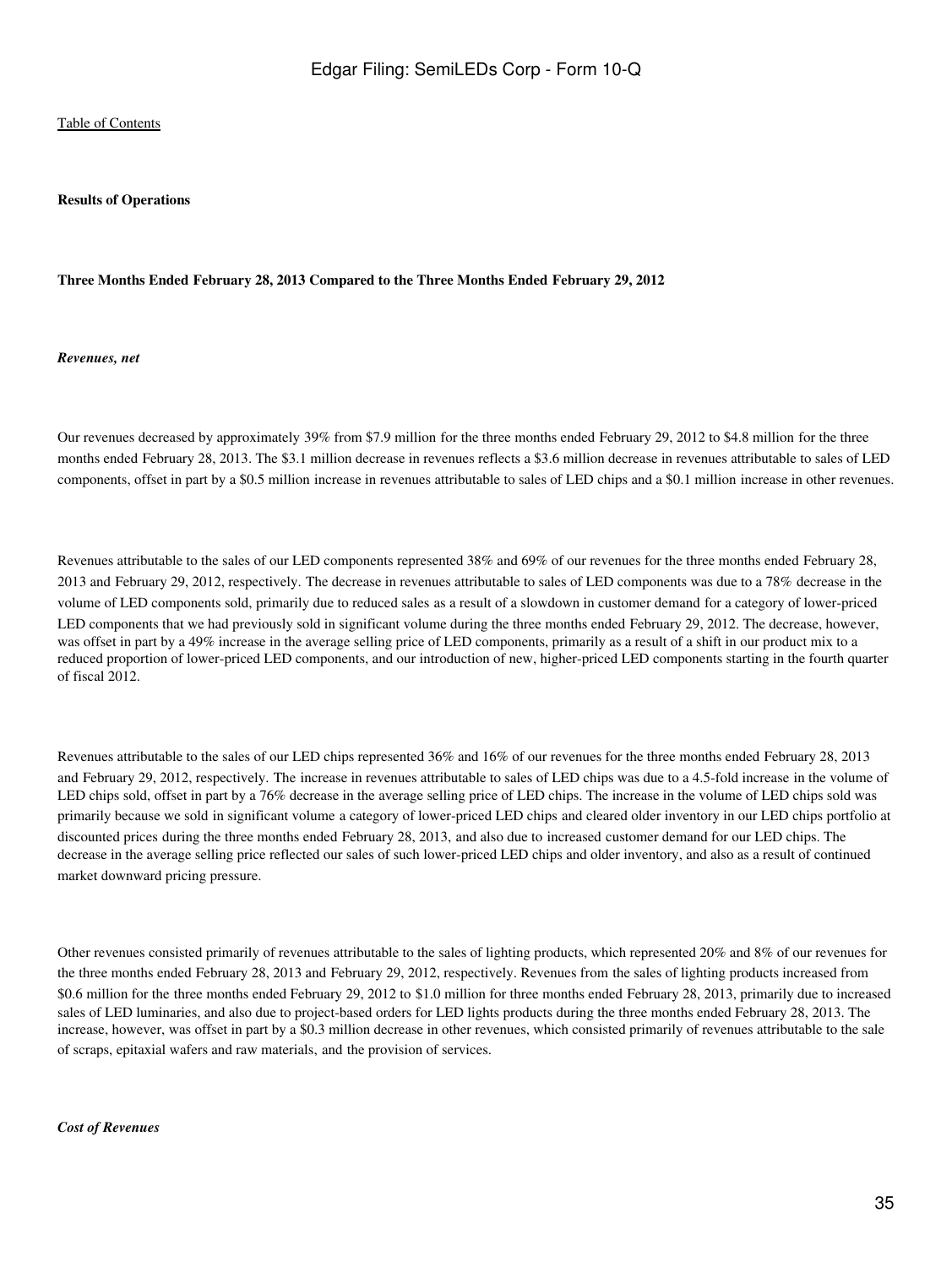Our cost of revenues decreased by 5% from \$8.6 million for the three months ended February 29, 2012 to \$8.2 million for the three months ended February 28, 2013. The decrease in cost of revenues was primarily due to reduced sales of a category of LED components in significant volume for the three months ended February 28, 2013, as more fully described above, and also due to lower inventory valuation adjustments and excess capacity charges for our LED chips. We continued to suffer from the underutilization of our manufacturing capacity during the three months ended February 28, 2013, but utilization rates were lower during the three months ended February 29, 2012, primarily due to our decision to decrease factory utilization and work down our inventory levels for our LED chips. Inventory write-downs decreased from \$0.6 million for the three months ended February 29, 2012 to \$0.5 million for the three months ended February 28, 2013. These decreases were offset in part by increases in our cost of revenues driven primarily by higher volume of LED chips sold and increased sales of lighting products.

#### *Gross Loss*

Our gross loss increased from \$0.7 million for the three months ended February 29, 2012 to a loss of \$3.4 million for the three months ended February 28, 2013. Our gross margin percentage was negative 69% for the three months ended February 28, 2013, as compared to negative 9% for the three months ended February 29, 2012, as a consequence of the significant reduction in revenues, primarily due to reduced sales of LED components and decreases in the average selling prices of LED chips, as more fully described above.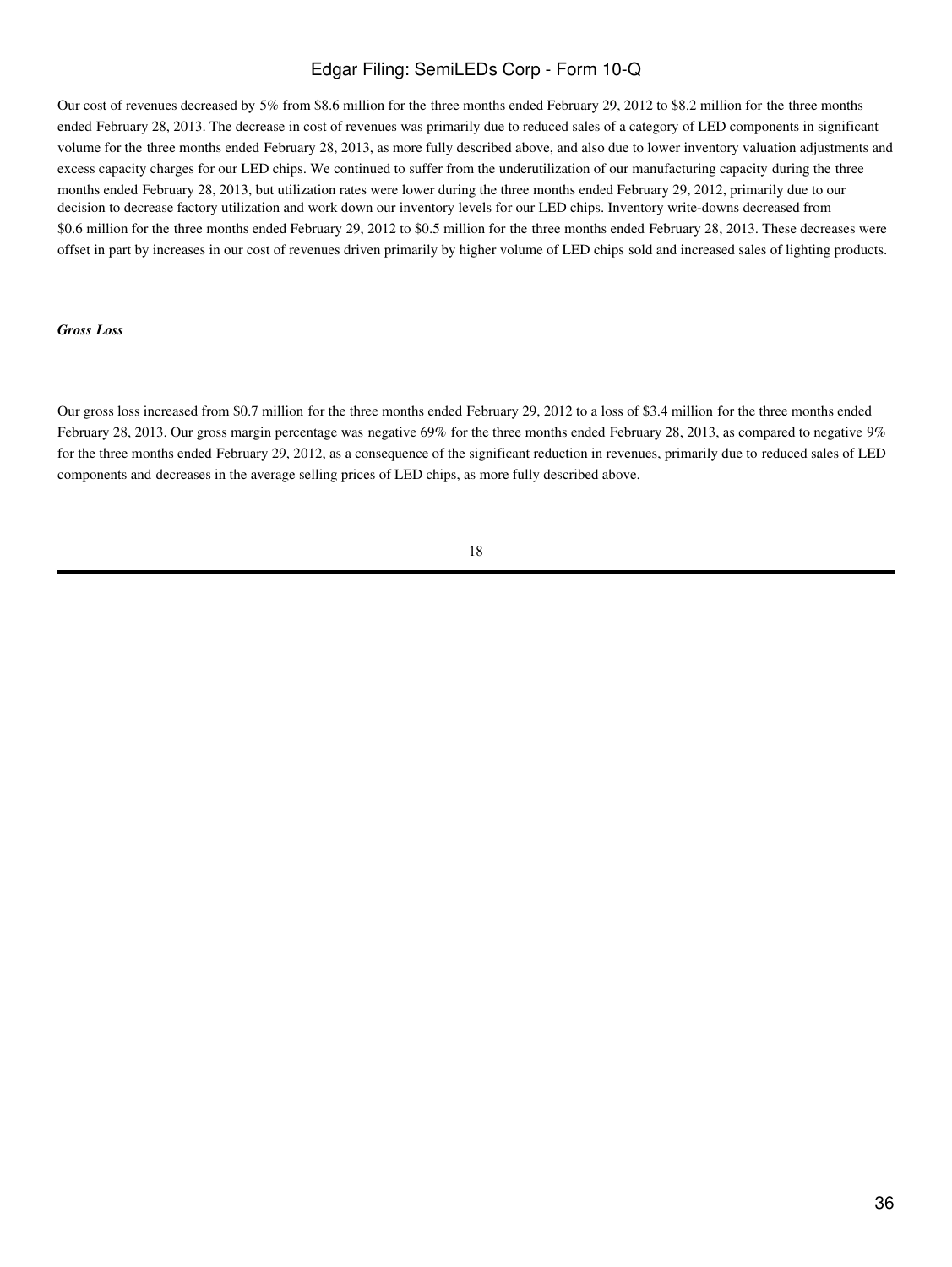### *Operating Expenses*

*Research and development.* Our research and development expenses decreased from \$2.0 million for the three months ended February 29, 2012 to \$1.0 million for the three months ended February 28, 2013. The decrease was primarily due to a \$1.1 million decrease in materials and supplies used in research and development, primarily as a result of fewer ongoing research and development activities during the three months ended February 28, 2013. In comparison, the amount of materials and supplies used during the three months ended February 29, 2012 was higher, primarily due to our research and development activities to improve production yields, to enhance the brightness of our chips, to provide continued support of the migration to 4 wafers and to improve our products. The decrease, however, was offset in part by a \$0.1 million increase in salaries, bonuses and other benefits, primarily due to our hiring of additional employees and reassigned employees from other functions to the research and development function.

*Selling, general and administrative.* Our selling, general and administrative expenses decreased from \$3.0 million for the three months ended February 29, 2012 to \$2.6 million for the three months ended February 28, 2013. The decrease was mainly attributable to a \$0.4 million decrease in professional service expenses for legal services and a \$0.2 million decrease in compensation to our directors, offset in part by a \$0.2 million increase in bad debt expense. We incurred a higher legal service expense for the three months ended February 29, 2012 primarily due to our defense of a patent infringement lawsuit involving Cree, which we settled in June 2012. The decrease in compensation to our directors reflected mainly the fact that we have two fewer non-employee directors, and grant-date fair value of restricted stock units for awards made to the directors that vested on February 6, 2013 was also lower than awards to directors that vested on January 20, 2012. The increase in bad debt expense of \$0.2 million reflected a bad debt charge of \$0.1 million related to a single customer in the three months ended February 28, 2013, which we have ceased making sales to this customer and initiated legal action to attempt to recover the amounts due from this customer, as compared to the three months ended February 29, 2012, we reported income from the collection of previously written off receivables of \$0.1 million.

#### *Other Income (Expenses)*

*Equity in losses from unconsolidated entities, net.* We recognized an insignificant amount of net losses from unconsolidated entities for the three months ended February 28, 2013, as compared to \$1.2 million for the three months ended February 29, 2012, primarily because we no longer recognize the net losses reported by China SemiLEDs subsequent to August 31, 2012.

*Foreign currency transaction gain (loss), net.* We recognized a net foreign currency transaction gain of \$0.8 million for the three months ended February 28, 2013, primarily due to the appreciation of the U.S. dollar against the NT dollar from demand and certificates of deposit held by Taiwan SemiLEDs in currency other than the functional currency of such subsidiary, as compared to a net foreign currency transaction loss of \$0.4 million for the three months ended February 29, 2012, primarily due to the depreciation of the U.S. dollar against the NT dollar on such deposits.

#### *Income Tax Expense*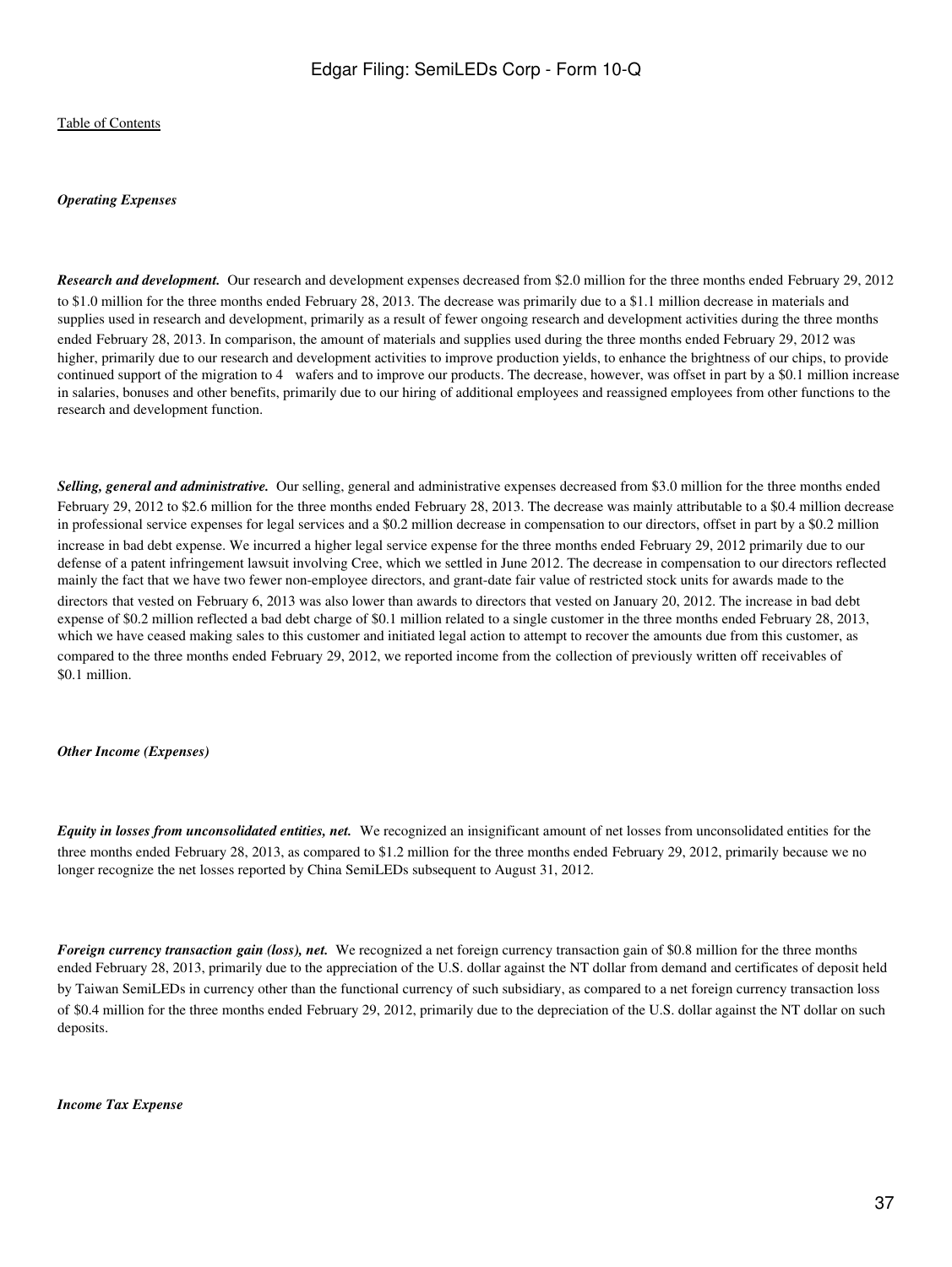Our effective tax rate is estimated to be approximately zero for fiscal 2013, since it is expected that Taiwan SemiLEDs, our primary operating subsidiary, will incur losses, and because we provided a full valuation allowance on all deferred tax assets, which consist primarily of net operating loss carryforwards and tax credits. Subsidiaries in Taiwan file their income tax returns separately.

Our effective tax was approximately zero for fiscal 2012, since Taiwan SemiLEDs incurred losses, and because we provided a full valuation allowance on all deferred tax assets, which consist primarily of net operating loss carryforwards and tax credits.

### *Net Loss Attributable to Noncontrolling Interests*

We recognized a net loss attributable to noncontrolling interests of \$0.2 million for both the three months ended February 28, 2013 and February 29, 2012, which was attributable to the share of net loss of Ning Xiang held by the remaining 49% noncontrolling holders.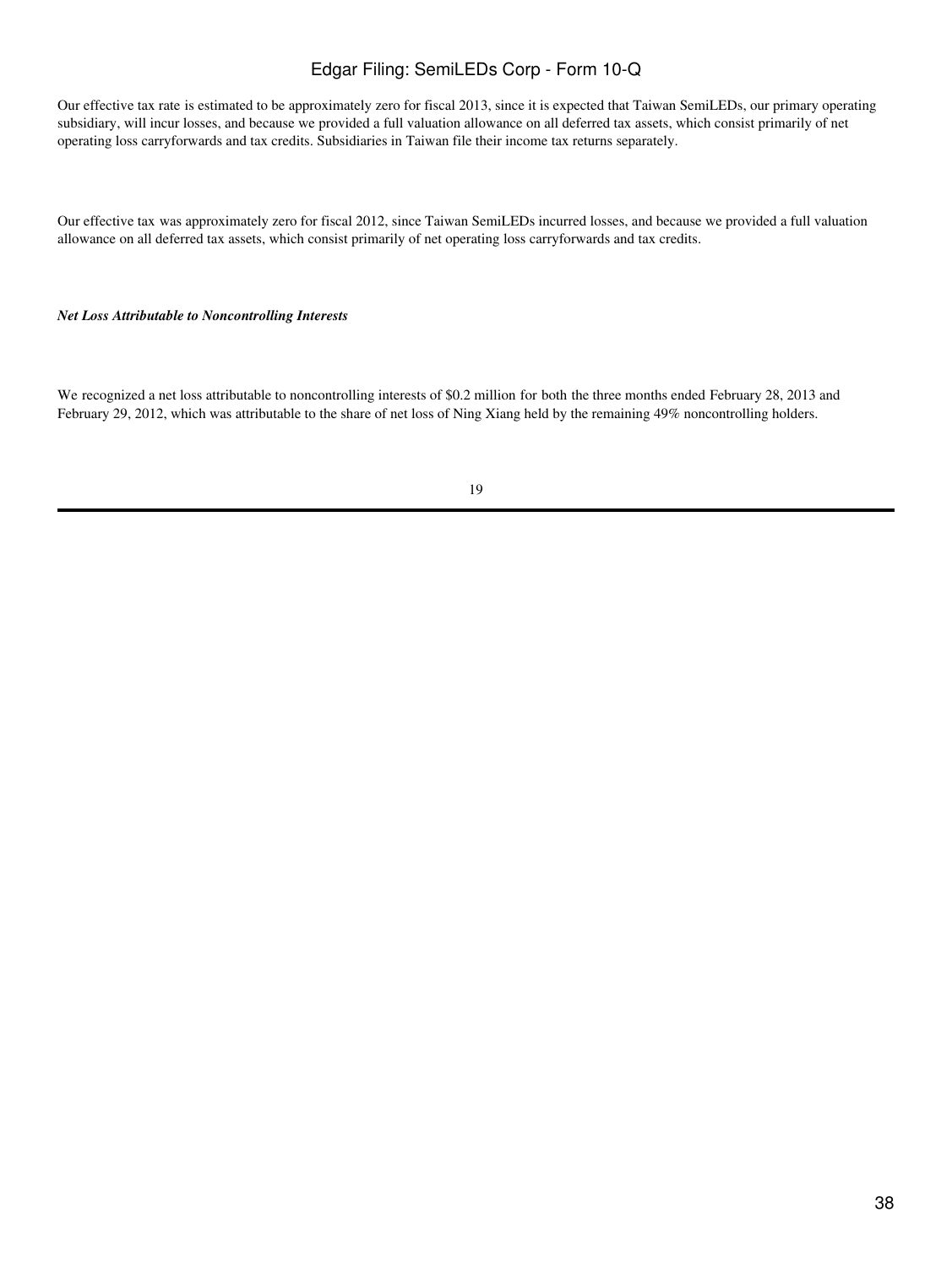### **Six Months Ended February 28, 2013 Compared to the Six Months Ended February 29, 2012**

#### *Revenues, net*

Our revenues decreased by approximately 25% from \$14.7 million for the six months ended February 29, 2012 to \$11.1 million for the six months ended February 28, 2013. The \$3.6 million decrease in revenues reflects a \$4.2 million decrease in revenues attributable to sales of LED components, offset in part by a \$0.4 million increase in other revenues and a \$0.2 million increase in revenues attributable to sales of LED chips.

Revenues attributable to the sales of our LED components represented 39% and 58% of our revenues for the six months ended February 28, 2013 and February 29, 2012, respectively. The decrease in revenues attributable to sales of LED components was due to a 65% decrease in the volume of LED components sold, primarily due to reduced sales as a result of a slowdown in customer demand for a category of lower-priced LED components that we had previously sold in significant volume during the six months ended February 29, 2012. The decrease, however, was offset in part by a 42% increase in the average selling price of LED components, primarily as a result of a shift in our product mix to a reduced proportion of lower-priced LED components, and our introduction of new, higher-priced LED components starting in the fourth quarter of fiscal 2012.

Revenues attributable to the sales of our LED chips represented 32% and 23% of our revenues for the six months ended February 28, 2013 and February 29, 2012, respectively. The increase in revenues attributable to sales of LED chips was due to a 2.1-fold increase in the volume of LED chips sold, offset in part by a 67% decrease in the average selling price of LED chips. The increase in the volume of LED chips sold was primarily because we sold in significant volume a category of lower-priced LED chips and cleared older inventory in our LED chips portfolio at discounted prices during the six months ended February 28, 2013, and also due to increased customer demand for our LED chips. The decrease in the average selling price reflected our sales of such lower-priced LED chips and older inventory, and also as a result of continued market downward pricing pressure.

Other revenues consisted primarily of revenues attributable to the sales of lighting products, which represented 21% and 11% of our revenues for the six months ended February 28, 2013 and February 29, 2012, respectively. Revenues from the sales of lighting products increased from \$1.6 million for the six months ended February 29, 2012 to \$2.3 million for six months ended February 28, 2013, primarily due to increased sales of LED luminaries and LED retrofits, and also due to project-based orders for LED lights products during the six months ended February 28, 2013. The increase, however, was offset in part by a \$0.3 million decrease in other revenues, which consisted primarily of revenues attributable to the sale of scraps, epitaxial wafers and raw materials, and the provision of services.

#### *Cost of Revenues*

Our cost of revenues increased by 9% from \$16.2 million for the six months ended February 29, 2012 to \$17.7 million for the six months ended February 28, 2013. The increase in cost of revenues was driven primarily by higher volume of LED chips sold and increased sales of lighting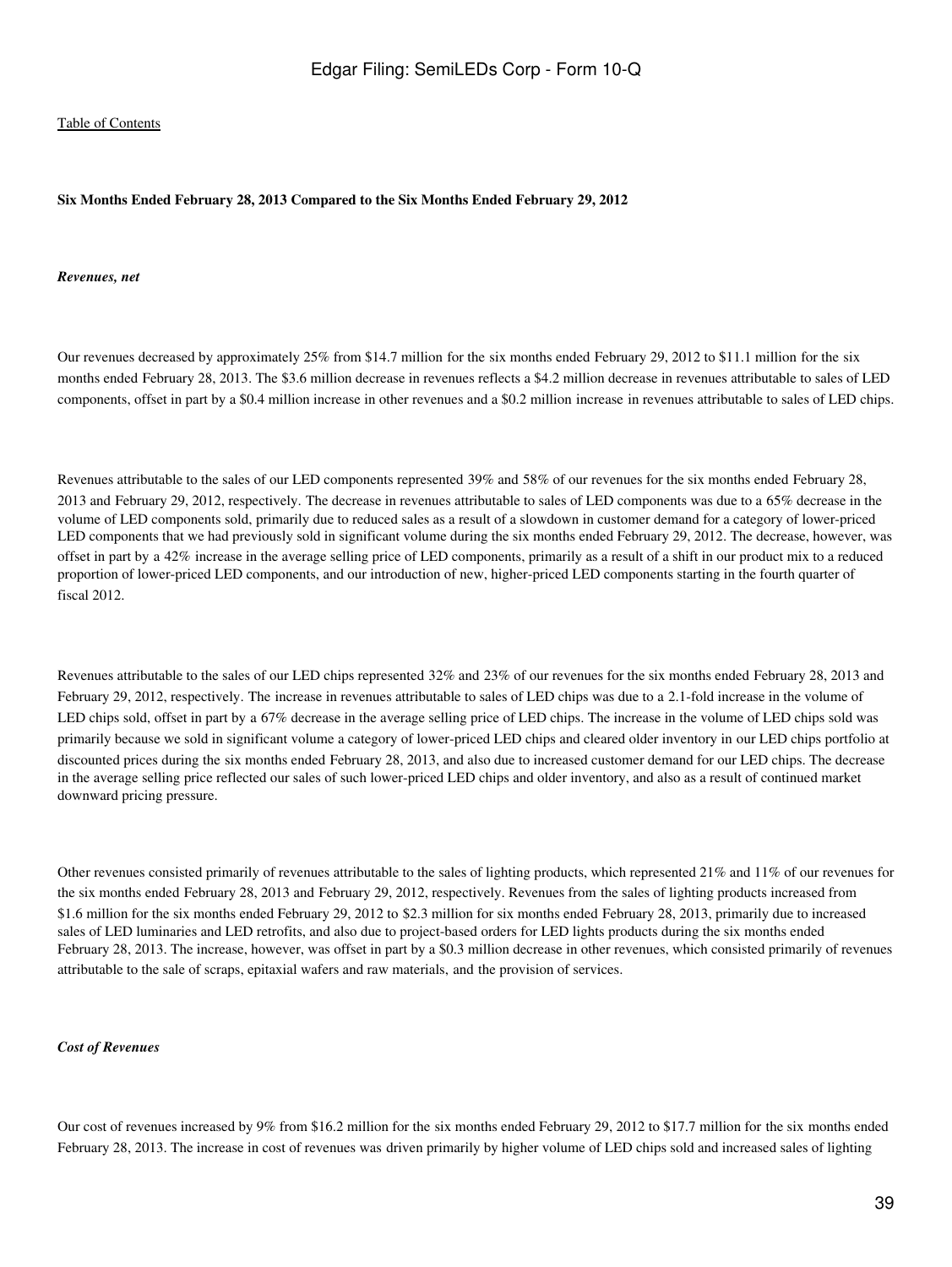products for the six months ended February 28, 2013, as more fully described above. Excess capacity charges, primarily for our LED chips, also increased slightly during the six months ended February 28, 2013. These increases were offset in part by a decrease in cost of revenues primarily due to reduced sales of a category of LED components in significant volume for the six months ended February 28, 2013, as more fully described above, and lower inventory valuation adjustments.

### *Gross Loss*

Our gross loss increased from \$1.5 million for the six months ended February 29, 2012 to a loss of \$6.6 million for the six months ended February 28, 2013. Our gross margin percentage was negative 60% for the six months ended February 28, 2013, as compared to negative 11% for the six months ended February 29, 2012, as a consequence of the reduction in revenues, primarily due to reduced sales of LED components and decreases in the average selling prices of LED chips, and increased cost of revenues, as more fully described above.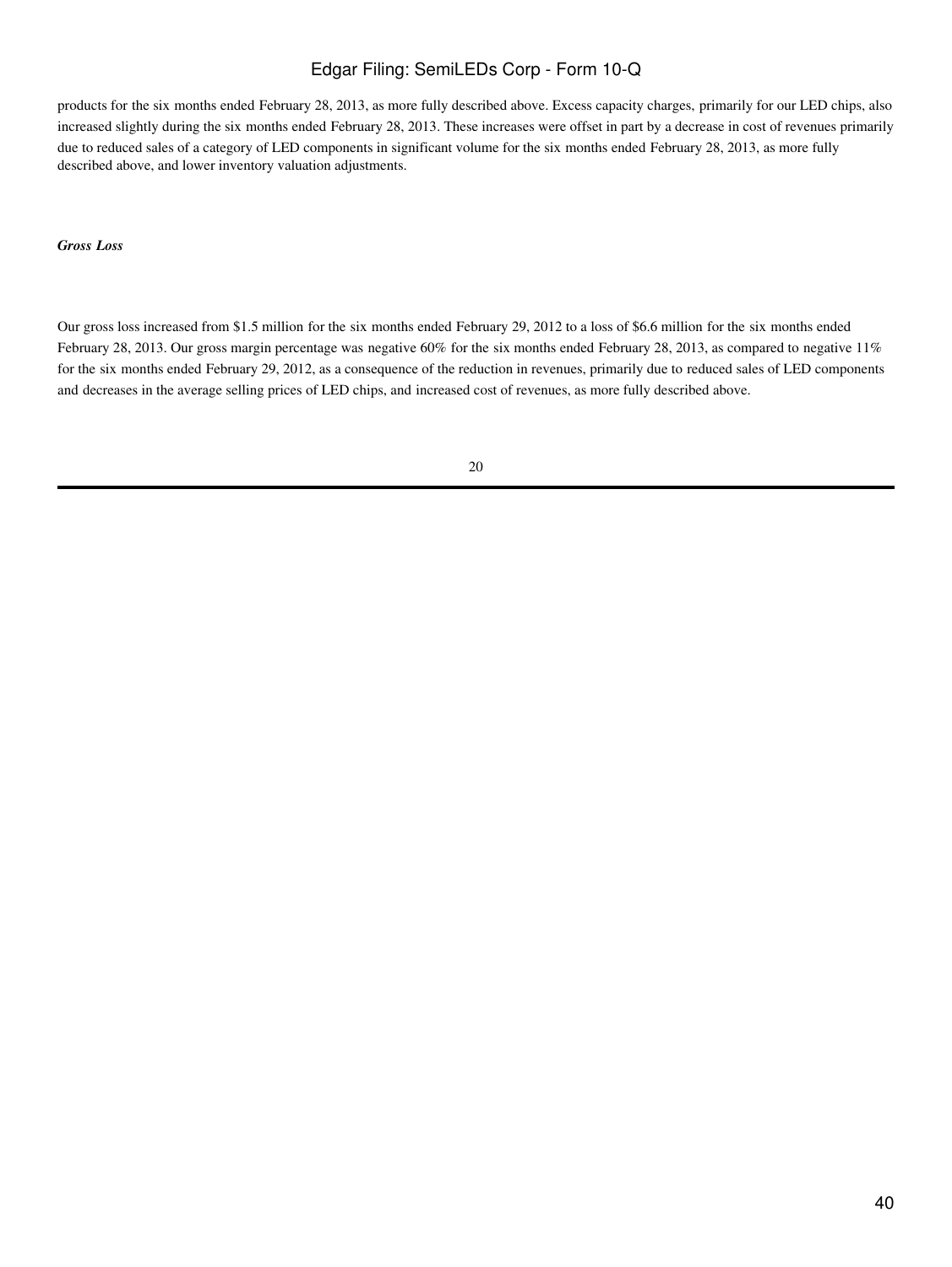### *Operating Expenses*

*Research and development.* Our research and development expenses decreased from \$3.7 million for the six months ended February 29, 2012 to \$2.3 million for the six months ended February 28, 2013. The decrease was primarily due to a \$1.7 million decrease in materials and supplies used in research and development, primarily as a result of fewer ongoing research and development activities during the six months ended February 28, 2013. In comparison, the amount of materials and supplies used during the six months ended February 29, 2012 was higher, primarily due to our research and development activities to improve production yields, to enhance the brightness of our chips, to provide continued support of the migration to 4 wafers and to improve our products. The decrease, however, was offset in part by a \$0.3 million increase in salaries, bonuses and other benefits, primarily due to our hiring of additional employees and reassigned employees from other functions to the research and development function.

*Selling, general and administrative.* Our selling, general and administrative expenses decreased from \$7.0 million for the six months ended February 29, 2012 to \$6.3 million for the six months ended February 28, 2013. The decrease was mainly attributable to a \$0.9 million decrease in legal services expense, a \$0.2 million decrease in advisory service expense and a \$0.5 million decrease in compensation to our directors, offset in part by a \$0.9 million increase in bad debt expense. We incurred a higher professional service expenses for legal and advisory services for the six months ended February 29, 2012, primarily due to our defense of a patent infringement lawsuit involving Cree, which we settled in June 2012, and due to our hiring of compensation consultant to assist in a compensation survey in the six months ended February 29, 2012. The decrease in compensation to our directors reflected mainly the fact that we have two fewer non-employee directors, and grant-date fair value of restricted stock units for awards made to the directors that vested on February 6, 2013 was also lower than awards to directors that vested on January 20, 2012. The increase in bad debt expense of \$0.9 million reflected a bad debt charge of \$0.8 million in the six months ended February 28, 2013, which we have ceased making sales to these customers, as compared to the six months ended February 29, 2012, we reported income from the collection of previously written off receivables of \$0.1 million.

#### *Other Income (Expenses)*

*Equity in losses from unconsolidated entities, net.* We recognized net losses from unconsolidated entities of \$0.1 million for the six months ended February 28, 2013, as compared to \$2.7 million for the six months ended February 29, 2012, primarily because, as described above, we no longer recognize the net losses reported by China SemiLEDs subsequent to August 31, 2012.

*Foreign currency transaction loss, net.* We recognized net foreign currency transaction loss of \$0.2 million and \$0.3 million for the six months ended February 28, 2013 and February 29, 2012, respectively, primarily due to the appreciation of the NT dollar against the U.S. dollar from demand and certificates of deposit held by Taiwan SemiLEDs in currency other than the functional currency of such subsidiary.

*Income Tax Expense*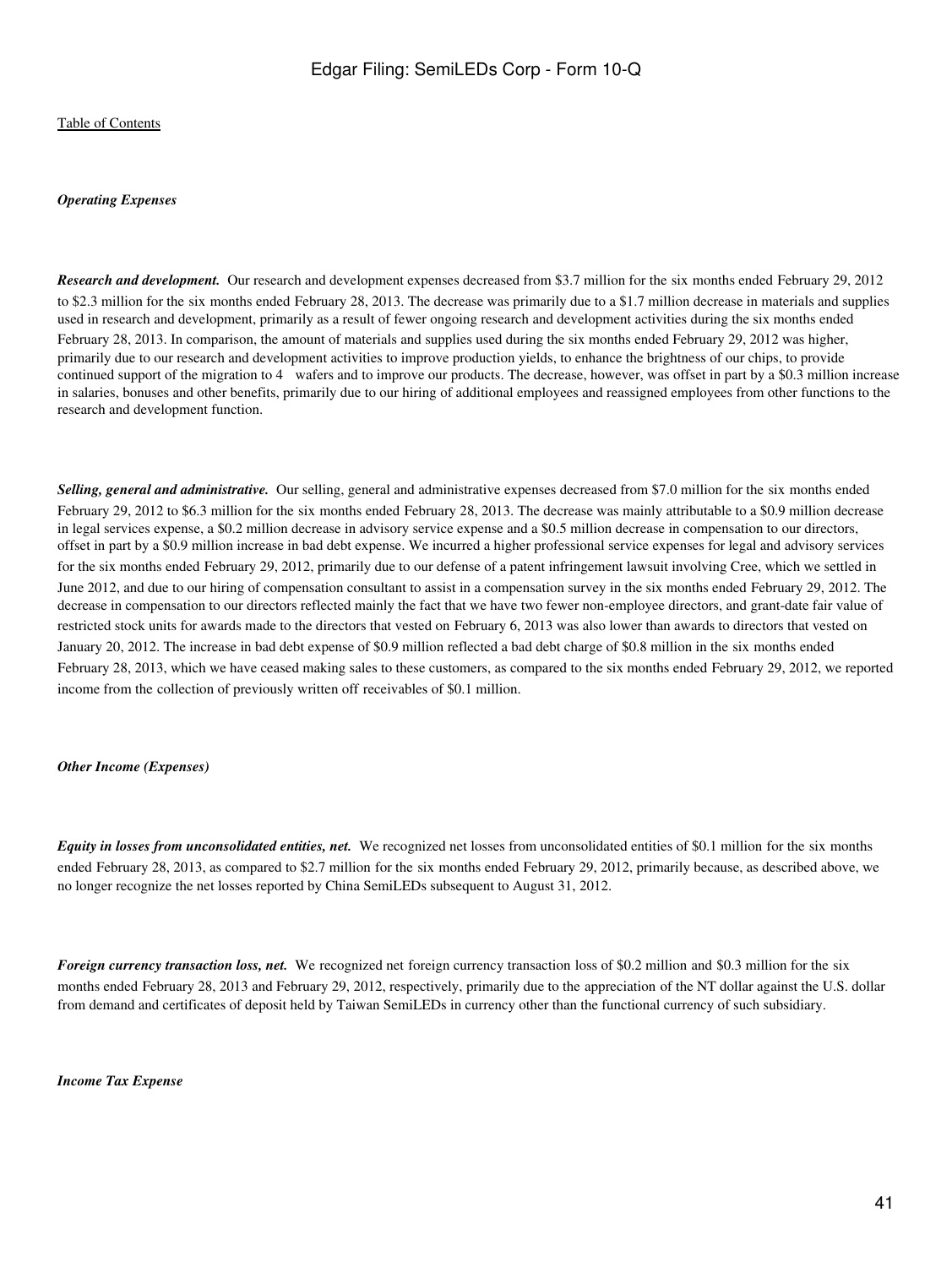Our effective tax rate is estimated to be approximately zero for fiscal 2013, since it is expected that Taiwan SemiLEDs, our primary operating subsidiary, will incur losses, and because we provided a full valuation allowance on all deferred tax assets, which consist primarily of net operating loss carryforwards and tax credits. Subsidiaries in Taiwan file their income tax returns separately.

Our effective tax was approximately zero for fiscal 2012, since Taiwan SemiLEDs incurred losses, and because we provided a full valuation allowance on all deferred tax assets, which consist primarily of net operating loss carryforwards and tax credits.

### *Net Loss Attributable to Noncontrolling Interests*

We recognized a net loss attributable to noncontrolling interests of \$0.4 million and \$0.3 million for the six months ended February 28, 2013 and February 29, 2012, respectively, which was attributable to the share of net loss of Ning Xiang held by the remaining 49% noncontrolling holders.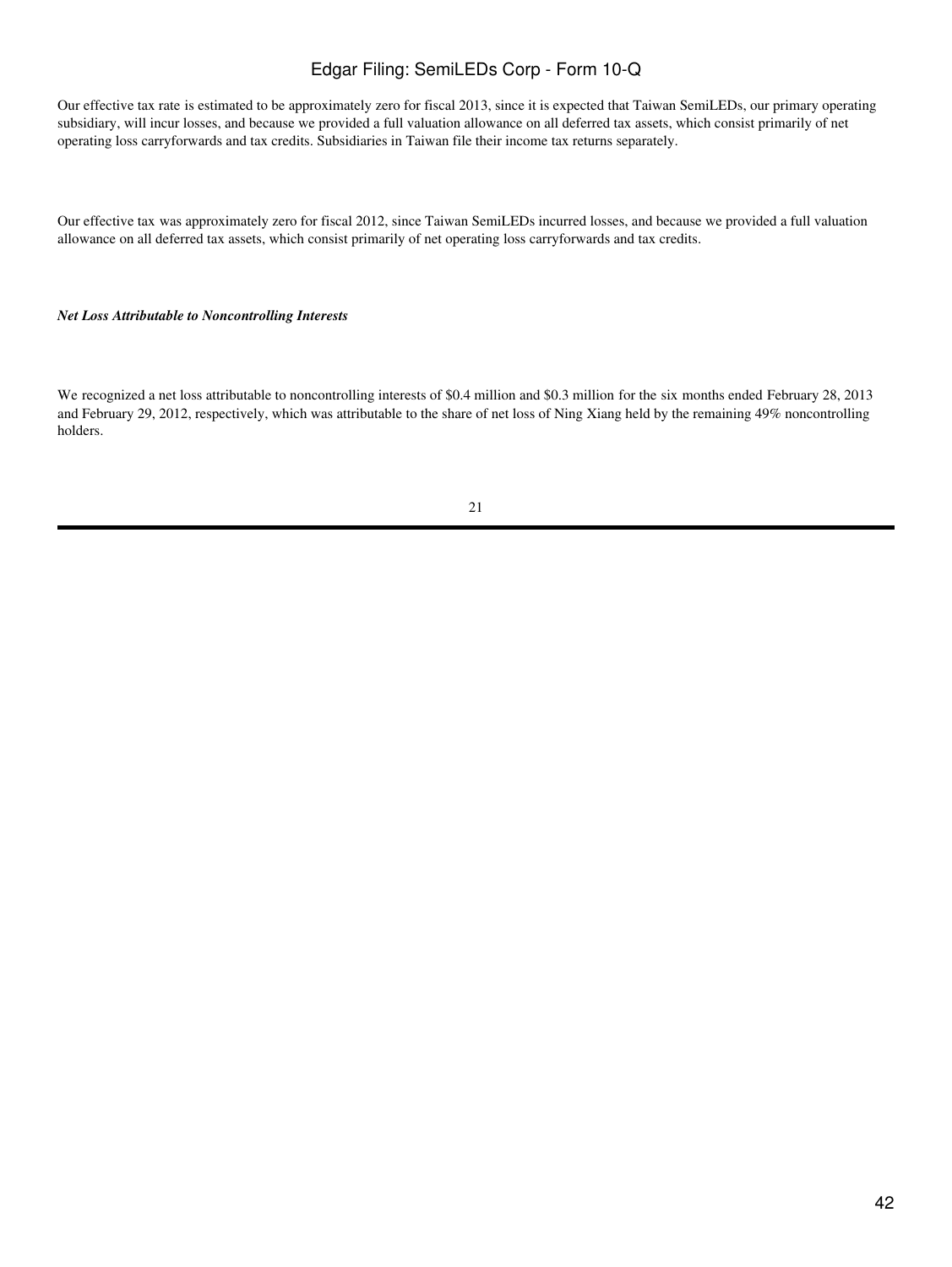### **Liquidity and Capital Resources**

From our inception through the completion of our initial public offering in December 2010, we substantially satisfied our capital and liquidity needs from private sales of our convertible preferred stock and, to a lesser extent, from cash flow from operations, bank borrowings and credit lines. As a result of our initial public offering, we received net proceeds of \$92.0 million, after deducting underwriting discounts and commissions of \$7.2 million and offering-related expenses of \$3.5 million. As of February 28, 2013 and August 31, 2012, we had cash and cash equivalents of \$43.9 million and \$47.2 million, respectively, which were predominately held in U.S. dollar-denominated demand deposits, money market funds and time deposits, and as of August 31, 2012, we also had short-term investments of \$8.8 million, which consisted of time deposits with initial maturity of greater than three months.

We have utilized operating lines of credit with certain banks to fulfill our short-term financing needs. We had the following credit facilities with certain banks which provided for approximately \$7.1 million and \$7.0 million in aggregate borrowing capacity as of February 28, 2013 and August 31, 2012, respectively:

• An unsecured NT dollar-denominated revolving credit facility providing for approximately \$2.0 million as of both February 28, 2013 and August 31, 2012. As of February 28, 2013, we had no amount outstanding under this credit facility.

• A one-year Renminbi-denominated loan agreement that we entered into in July 2012 providing for approximately \$5.1 million and \$5.0 million credit facility as of February 28, 2013 and August 31, 2012, respectively. Borrowings under this credit facility are secured by cash collateral equal to the amounts outstanding or not less than 111% of the amounts outstanding if denominated in a different currency. Interest is calculated at a variable rate based on the interest rate published by the bank plus 2%. We have not drawn down on this credit facility.

Total outstanding balances of these lines of credit were \$0 and \$1.6 million as of February 28, 2013 and August 31, 2012, respectively. The outstanding balance as of August 31, 2012 included \$1.1 million from an expired line of credit, which we paid off in October 2012. As of August 31, 2012, the balance outstanding under these lines of credit had maturity dates of six to eight months from the date of draw, one with a fixed interest rate of 1.8% per annum and one with a variable interest rate of 1.8% per annum. Total unused amounts on the remaining lines of credit were \$7.1 million and \$6.5 million as of February 28, 2013 and August 31, 2012, respectively.

Our long-term debt, which consisted of NT dollar denominated long-term notes, totaled \$7.3 million and \$5.9 million as February 28, 2013 and August 31, 2012. These long-term notes carry variable interest rates, based on the annual time deposit rate plus a specific spread, which ranged from 1.9% to 2.0% per annum as of February 28, 2013, and 1.8% to 2.0% per annum as of August 31, 2012, are payable in monthly installments, and are secured by our property, plant and equipment. These long-term notes do not have prepayment penalties or balloon payments upon maturity.

• The first note payable requires monthly payments of principal and interest in the amount of \$14 thousand over the 15-year term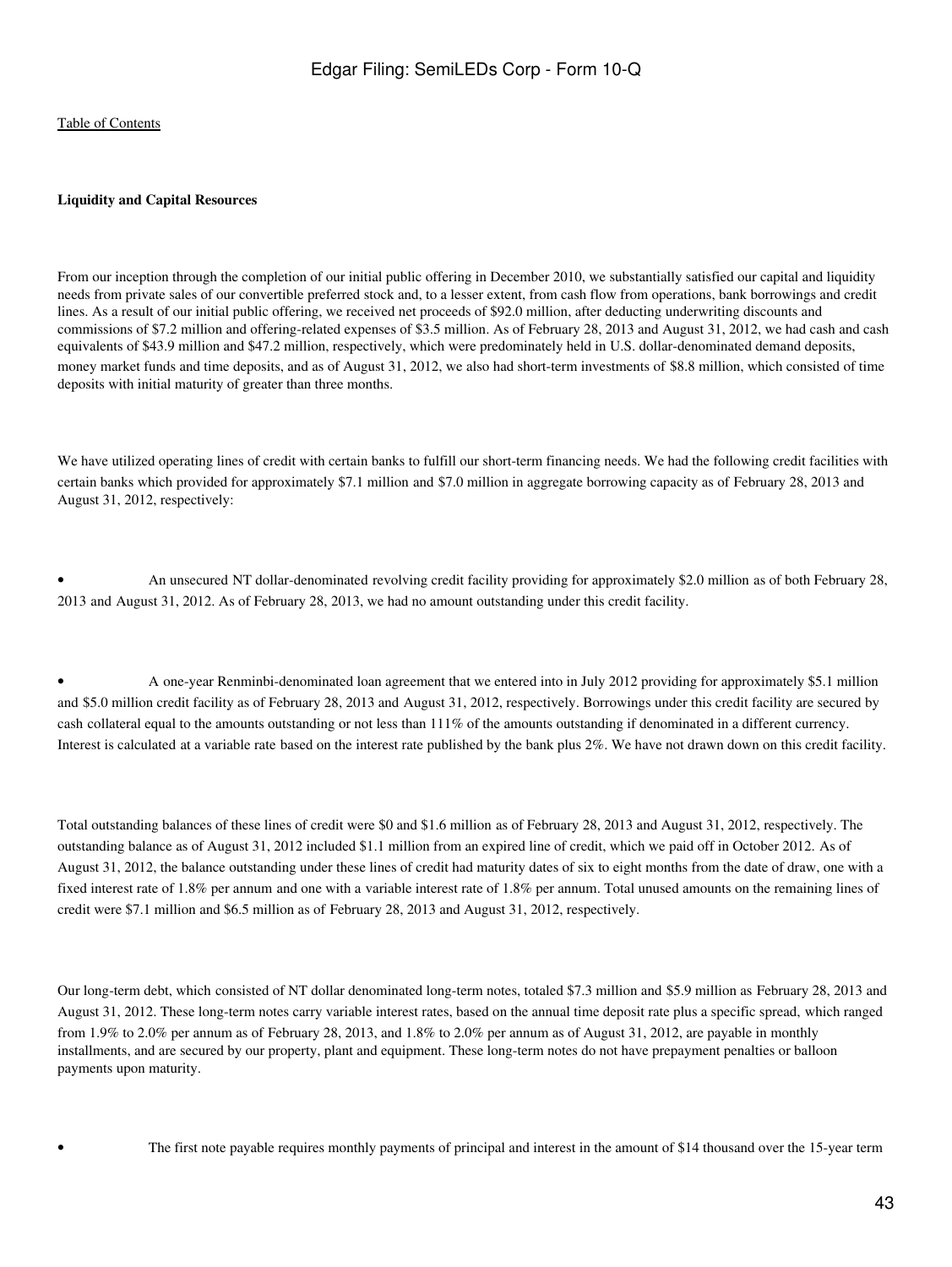of the note with final payment to occur in May 2024; as of February 28, 2013, our outstanding balance on this note payable was approximately \$1.7 million.

• The second note payable requires monthly payments of principal and interest in the amount of \$29 thousand over the five-year term of the note with final payment to occur in August 2014; as of February 28, 2013, our outstanding balance on this note payable was approximately \$0.5 million.

• The third note payable requires monthly payments of principal and interest in the amount of \$28 thousand over the five-year term of the note with final payment to occur in May 2015; as of February 28, 2013, our outstanding balance on this note payable was approximately \$0.8 million.

• The fourth note payable requires monthly payments of principal and interest in the amount of \$19 thousand over the 15-year term of the note with final payment to occur in December 2025; as of February 28, 2013, our outstanding balance on this note payable was approximately \$2.6 million.

• In January 2013, we entered into a NT dollar-denominated long-term credit facility providing for approximately \$4.1 million. The term of each draw down is three years and interest is calculated at a variable rate based on the annual time deposit rate plus an annual rate of 0.63%. As of February 28, 2013, we had drawn down \$1.8 million, which requires monthly payments of principal and interest in the amount of \$51 thousand with final payment to occur in February 2016; as of February 28, 2013, our outstanding balance on this note payable was approximately \$1.8 million.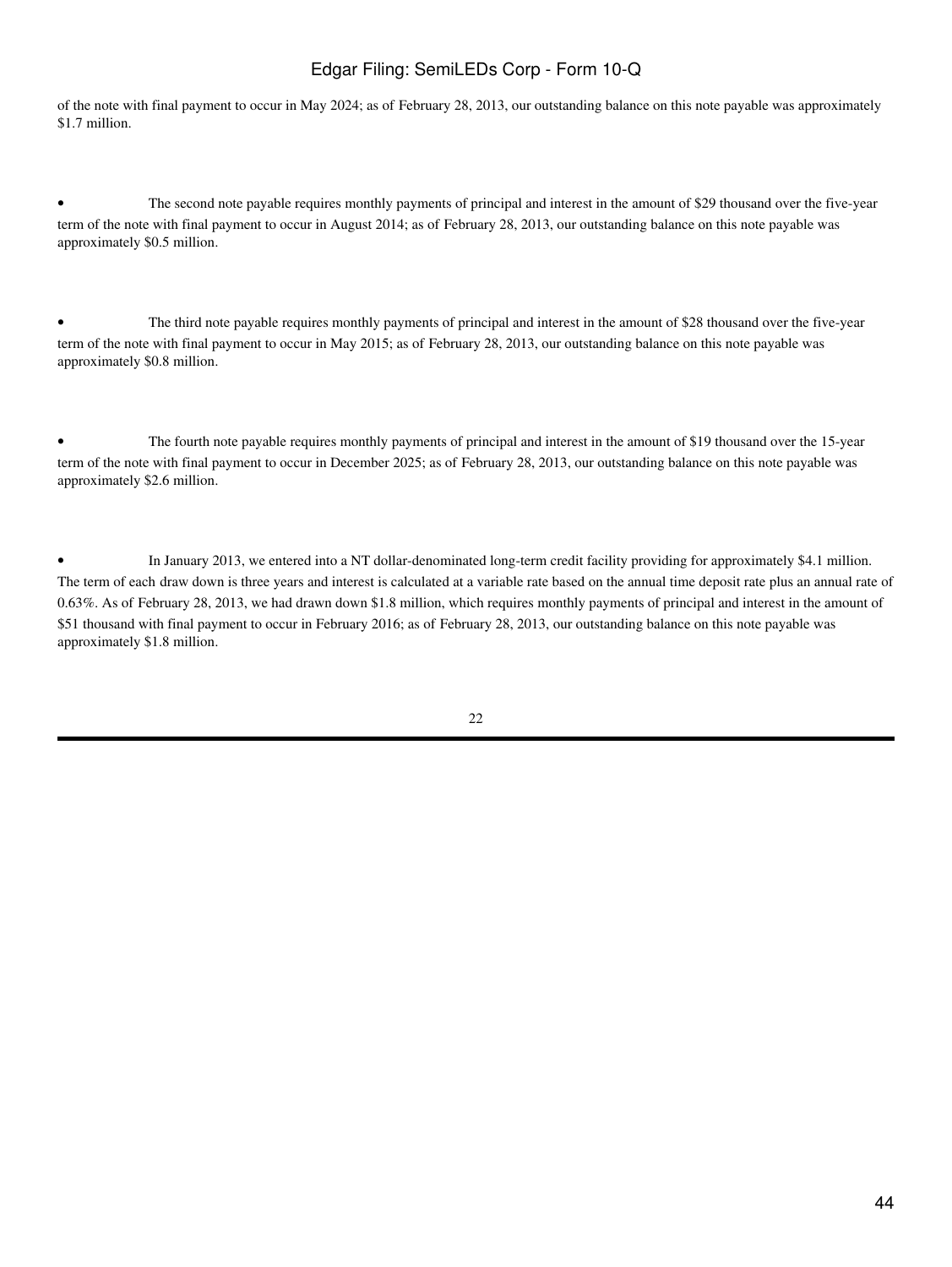### [Table of Contents](#page-2-0)

Property, plant and equipment pledged as collateral for our notes payable were \$14.6 million and \$9.9 million as of February 28, 2013 and August 31, 2012, respectively, and as of August 31, 2012, also for an outstanding balance under one of our lines of credit.

We have incurred significant losses since inception, including net losses attributable to SemiLEDs stockholders of \$49.5 million and \$16.1 million during the years ended August 31, 2012 and 2011, respectively. For the six months ended February 28, 2013, net loss attributable to SemiLEDs stockholders was \$14.9 million. The only recent year in which we have been profitable was the year ended August 31, 2010, in which we generated net income attributable to SemiLEDs stockholders of \$10.8 million. We believe that, based on our current level of operations and spending needs, our current level of cash and cash equivalents will satisfy our cash requirements for at least the next 12 months. However, if we are not able to generate positive cash flows from operations, we may need to consider alternative financing sources and seek additional funds through public or private equity financings or from other sources to support our working capital requirements or for other purposes. There can be no assurance that additional debt or equity financing will be available to us or that, if available, such financing will be available on terms favorable to us.

#### *Cash Flow*

The following summary of our cash flows for the periods indicated has been derived from our unaudited interim condensed consolidated financial statements, which are included elsewhere in this Quarterly Report (in thousands):

|                                                     | <b>Six Months Ended</b> |                      |    |                      |  |
|-----------------------------------------------------|-------------------------|----------------------|----|----------------------|--|
|                                                     |                         | February 28,<br>2013 |    | February 29,<br>2012 |  |
| Net cash used in operating activities               | S                       | (7.486)              | \$ | (8,003)              |  |
| Net cash provided by (used in) investing activities |                         | 3.904                |    | (9,290)              |  |
| Net cash used in financing activities               |                         | (289)                |    | (217)                |  |

#### *Cash Flows Used in Operating Activities*

Net cash used in operating activities for the six months ended February 28, 2013 was \$7.5 million, compared to \$8.0 million for the six months ended February 29, 2012. Cash used in operating activities during the six months ended February 28, 2013 was \$0.5 million lower, primarily due to decreases in cash used to pay for professional service expenses, to pay for materials and supplies used in production and research and development efforts, and to pay for manufacturing overhead costs such as direct labor costs and utilities cost as we implemented cost reduction initiatives, offset in part by a decrease in cash collected from customers. Cash used to pay for professional service expenses decreased, primarily as a result of our settlement of a patent infringement lawsuit involving Cree in June 2012. Cash collected from customers was lower during the six months ended February 28, 2013, primarily because revenues were \$3.6 million lower than for the six months ended February 29, 2012.

#### *Cash Flows Provided by (Used in) Investing Activities*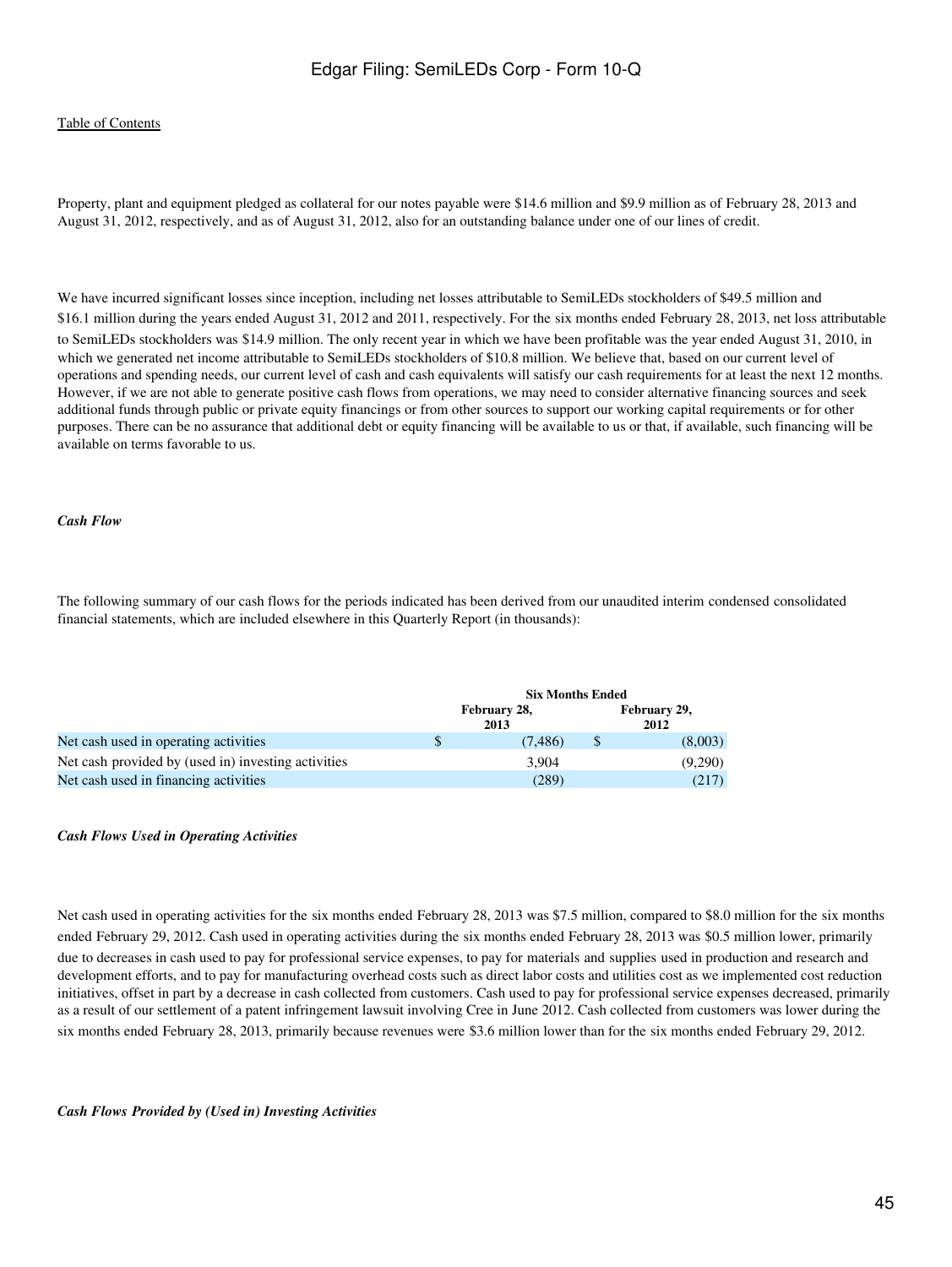Net cash provided by investing activities for the six months ended February 28, 2013 was \$3.9 million, which consisted primarily of proceeds from the sales of short-term investments of \$8.8 million and return of our investment in a joint venture entity, SS Optoelectronics Co., Ltd. of \$0.3 million. Short-term investments consisted of time deposits with initial maturities of greater than three months. These were offset in part by our \$2.9 million investment in HPO, the purchases of \$2.0 million in property, plant and equipment of representing primarily the purchases of machinery and equipment, and payments for the development of intangible assets of \$0.3 million.

Net cash used in investing activities for the six months ended February 29, 2012 was \$9.3 million, which consisted primarily of the purchases of machinery and equipment, and payments for expanding and upgrading our manufacturing facilities at our Hsinchu, Taiwan headquarters.

### *Cash Flows Used in Financing Activities*

Net cash used in financing activities for the six months ended February 28, 2013 was \$0.3 million, which consisted primarily of payments on lines of credit of \$1.6 million and long-term debt of \$0.5 million, offset in part by proceeds from the issuance of long-term debt of \$1.8 million.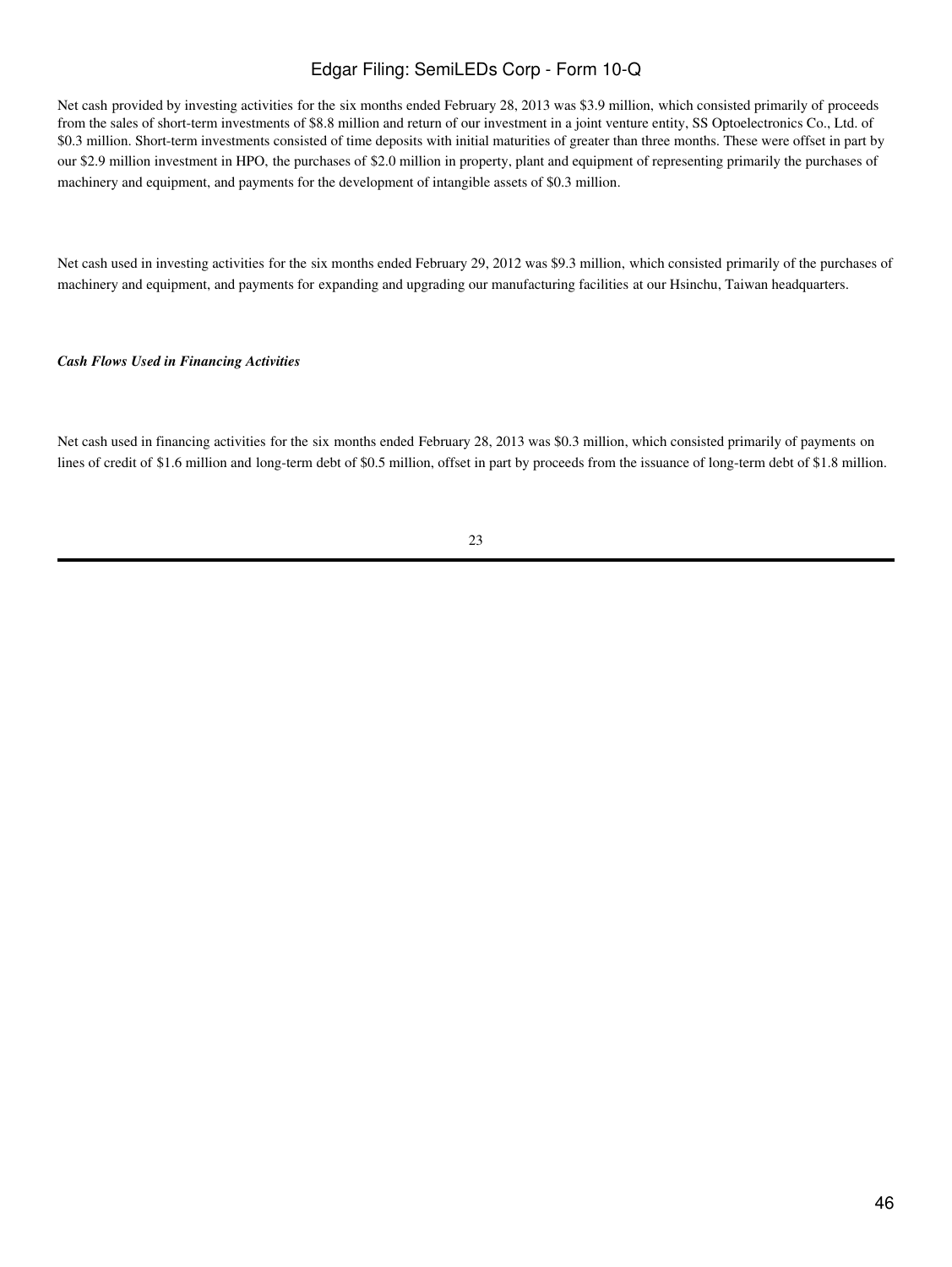### [Table of Contents](#page-2-0)

Net cash used in financing activities for the six months ended February 29, 2012 was \$0.2 million, which consisted primarily of payments of lines of credit and long-term debt in the aggregate amount of \$1.4 million, offset in part by proceeds from the draw down on lines of credit of \$1.1 million.

### **Contractual Obligations**

Subsequent to August 31, 2012, we incurred additional long-term debt of \$1.8 million and made regular payments on our long-term debt and lines of credit in the aggregate amount of \$2.1 million.

### **Capital Expenditures**

We had capital expenditures of \$2.0 million and \$9.1 million for the six months ended February 28, 2013 and February 29, 2012, respectively. Our capital expenditures consisted primarily of the purchases of machinery and equipment. We expect to continue investing in capital expenditures in the future as we invest in such expansion of our production capacity as we deem appropriate under market conditions and customer demand.

#### **Off-Balance Sheet Arrangements**

During the six months ended February 28, 2013, we had no off-balance sheet arrangements. We do not have any interests in variable interest entities.

#### **Accounting Changes and Recent Accounting Pronouncements**

For a description of accounting changes and recent accounting standards, including the expected dates of adoption and estimated effects, if any, on our unaudited interim condensed consolidated financial statements, see Note 2 in the Notes to Unaudited Condensed Consolidated Financial Statements of this Quarterly Report which disclosure is incorporated herein by reference.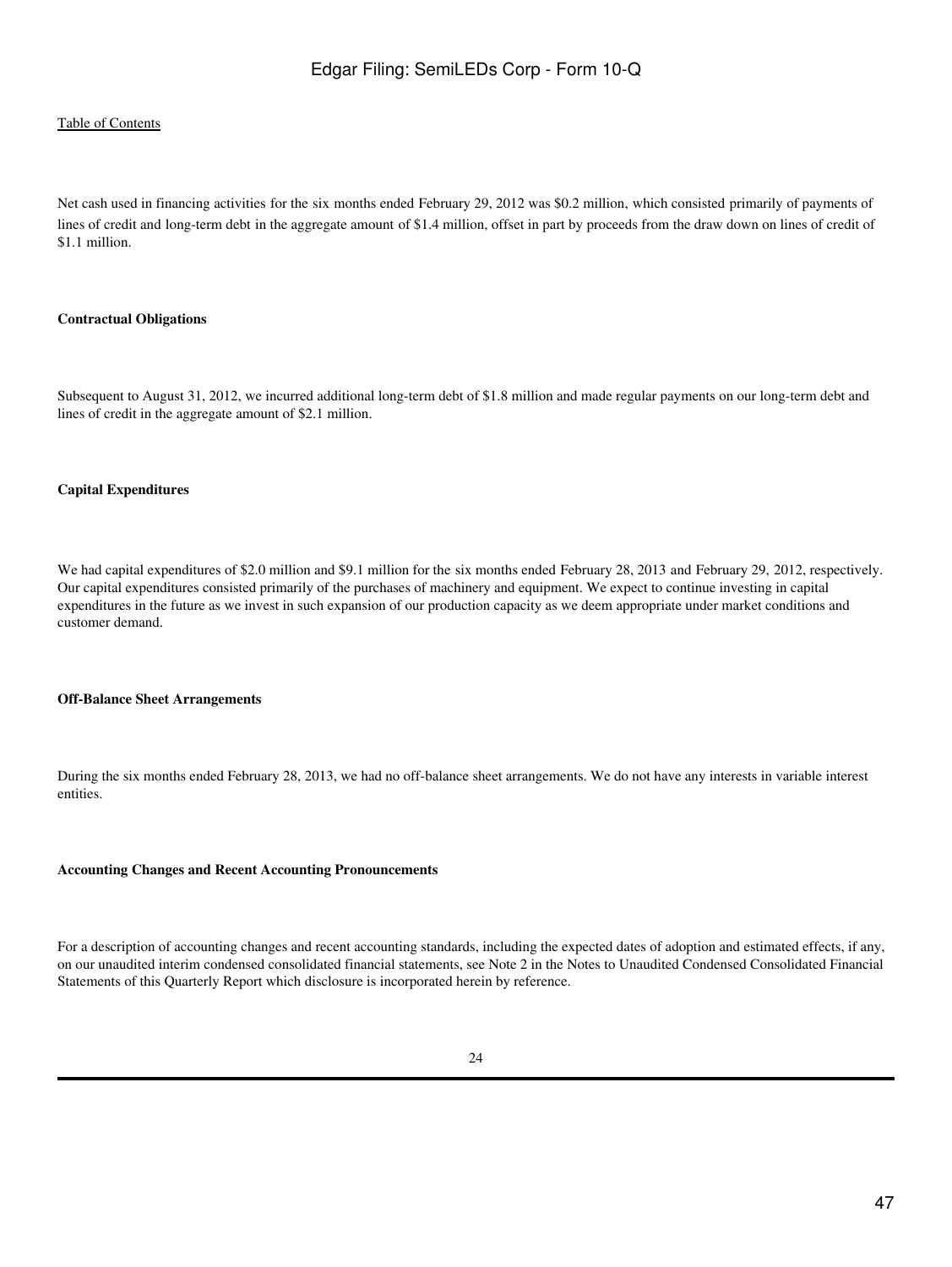### <span id="page-47-0"></span>**Item 3. Quantitative and Qualitative Disclosures about Market Risk**

We are exposed to market risks in the ordinary course of our business. These risks include primarily:

### *Interest Rate Risk*

As of February 28, 2013, we had cash and cash equivalents of \$43.9 million, consisting of demand deposits, money market funds and time deposits. Such interest-earning instruments carry a degree of interest rate risk. We do not enter into investments for trading or speculative purposes and have not used any derivative financial instruments to manage our interest rate risk exposure. We have not been exposed nor do we anticipate being exposed to material risks due to changes in interest rates. A hypothetical 10% change in interest rates during the six months ended February 28, 2013 would not have had a material impact on our unaudited interim condensed consolidated financial statements.

As of February 28, 2013, we had long-term notes payable of \$7.3 million and no amounts outstanding under our lines of credit. The long term notes carry variable interest rates and these interest rates, which ranged from 1.9% to 2.0% per annum as of February 28, 2013, are based on the annual time deposit rate plus a specific spread. A hypothetical 10% change in the interest rates during the six months ended February 28, 2013 would not have had a material impact on our unaudited interim condensed consolidated financial statements.

#### *Foreign Exchange Risk*

The functional currency for certain of our consolidated and majority owned subsidiaries is in a currency other than U.S. dollars. For example, the functional currency for Taiwan SemiLEDs, Ning Xiang and certain other subsidiaries, is the NT dollar, and the functional currency for Xuhe Guangdian Co., Ltd., or Shenzhen SemiLEDs, is the Renminbi. We translate the assets and liabilities of our non-U.S. subsidiaries into U.S. dollars at exchange rates in effect at each balance sheet date, and income and expense accounts at average exchange rates during the applicable period. The resulting translation adjustments are recorded to the accumulated other comprehensive income (loss) within equity. Certain of our non-U.S. subsidiaries also hold cash, cash equivalents and short-term investments in currencies other than their functional currencies, such as in U.S. dollar-denominated demand deposits and time deposits. In addition, a portion of our revenues and expenses are currently earned and paid, respectively, by our non-U.S. subsidiaries in currencies other than their functional currencies, mainly in U.S. dollars and to a lesser extent in Japanese Yen. Our exposure to foreign exchange risk primarily relates to currency gains and losses from the time we enter into and settle our sales and purchase transactions. Accordingly, we are subject to foreign currency related risks and incur foreign currency transaction losses and gains from time to time, which are recognized in our consolidated statements of operations. If there are significant changes in the exchange rates between NT dollar, U.S. dollar, Japanese Yen and other currencies, our consolidated financial results could be harmed. To date, we have not used any derivative financial instruments to hedge against the effect of exchange rate fluctuations. As a result, our consolidated financial condition or results of operations may be adversely affected due to changes in foreign exchange rates. A hypothetical 10% adverse change in foreign currency exchange rates between the U.S. dollar and NT dollar at February 28, 2013 would have resulted in an adjustment to the accumulated other comprehensive income or loss by \$7.5 million and an additional foreign exchange loss of approximately \$2.5 million.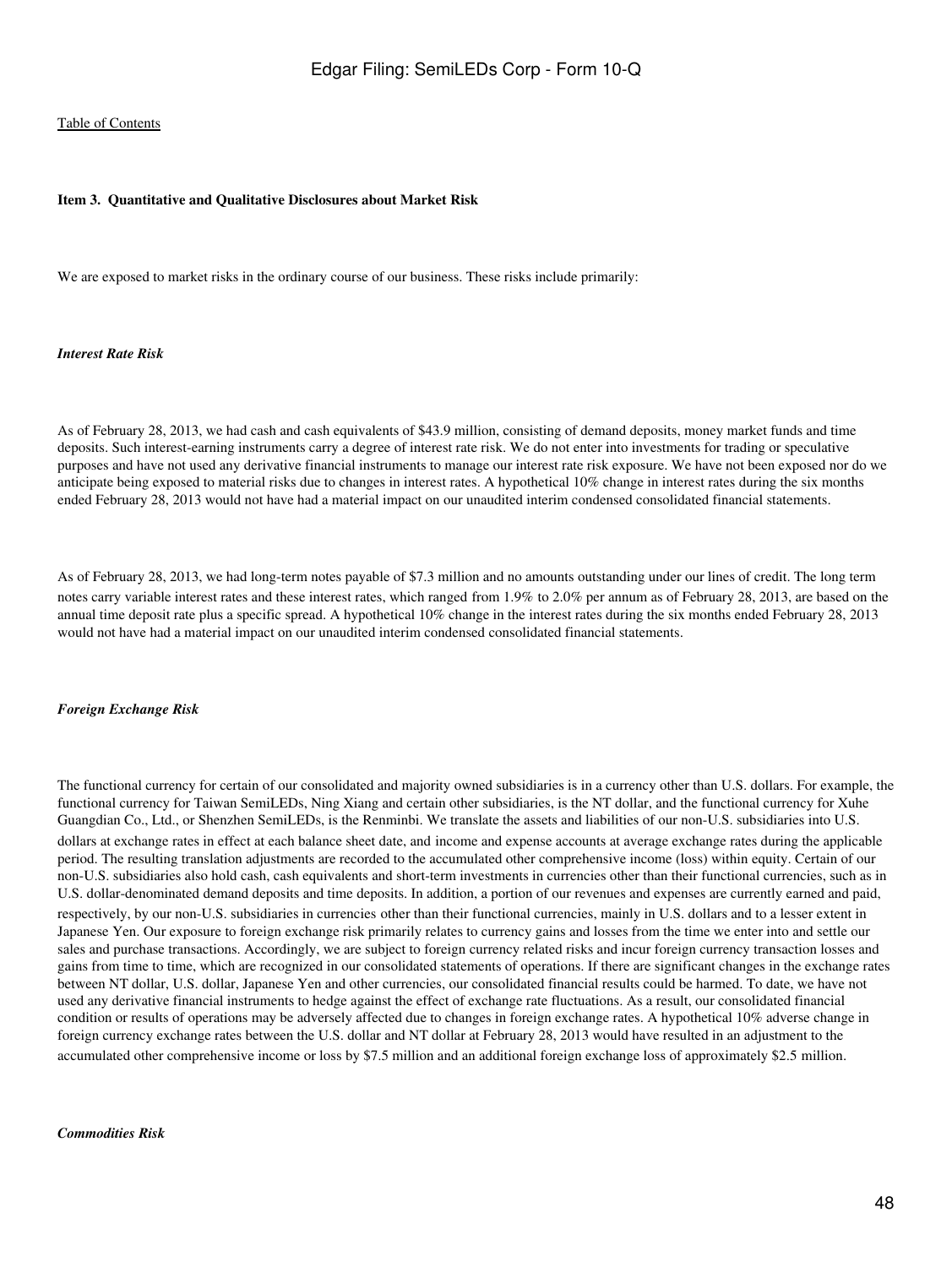We utilize significant amounts of precious metals, gases and other commodities in our manufacturing processes. General economic conditions, market specific changes or other factors outside our control may affect the pricing of these commodities. We do not use financial instruments to hedge commodity prices.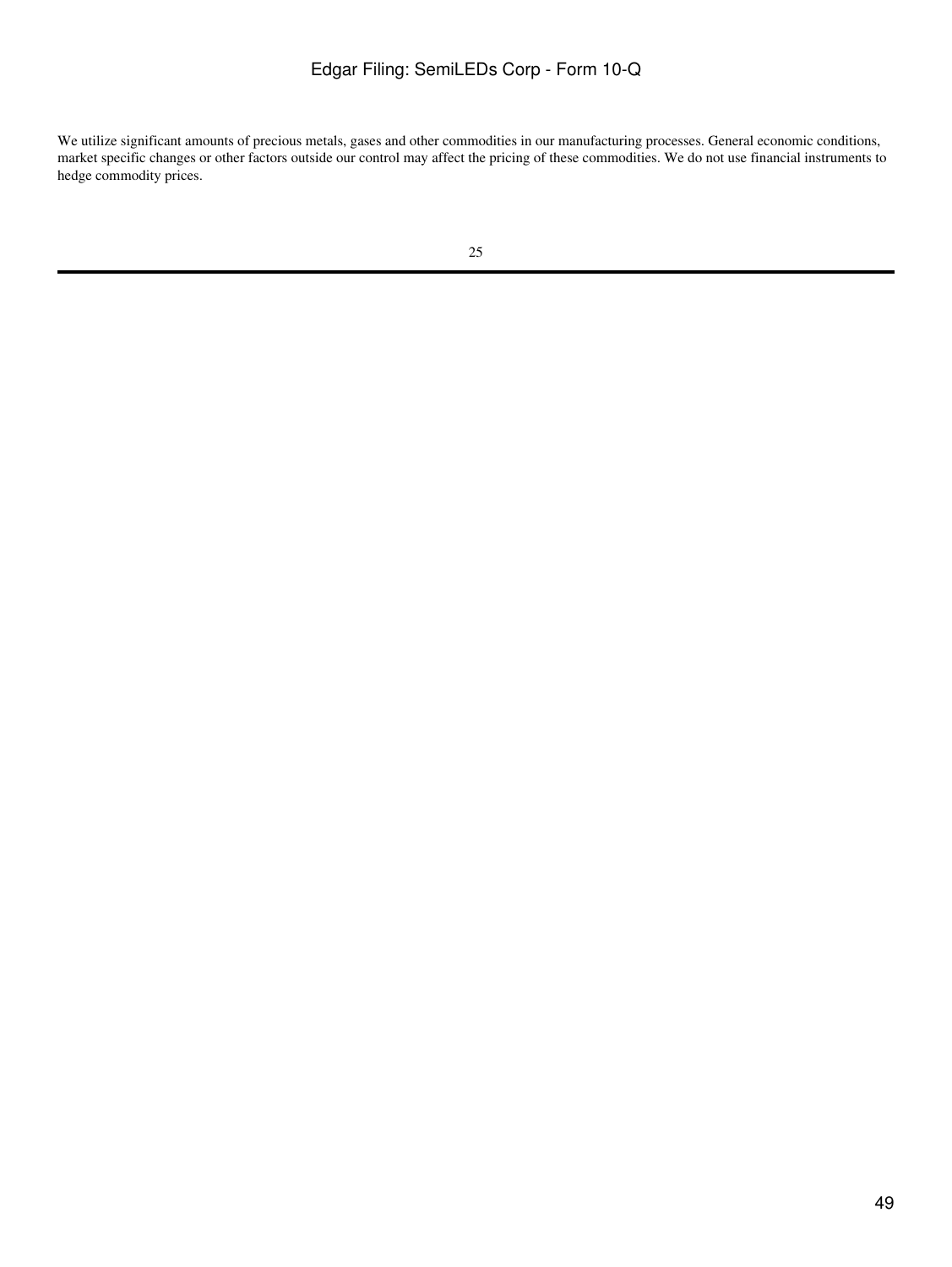### <span id="page-49-0"></span>**Item 4. Controls and Procedures**

### **Evaluation of disclosure controls and procedures**

Our management, with the participation of our chief executive officer, or CEO, and our chief financial officer, or CFO, has evaluated the effectiveness of our disclosure controls and procedures, as defined in Rules 13a-15(e) and 15d-15(e) under the Exchange Act, as of February 28, 2013. In designing and evaluating the disclosure controls and procedures, management recognizes that any controls and procedures, no matter how well designed and operated, can provide only reasonable assurance of achieving the desired control objectives. In addition, the design of disclosure controls and procedures must reflect the fact that there are resource constraints and that management is required to apply its judgment in evaluating the benefits of possible controls and procedures relative to their costs.

Based upon the aforementioned evaluation, our CEO and CFO have concluded that, as of February 28, 2013, our disclosure controls and procedures are designed at a reasonable assurance level and are effective to provide reasonable assurance that information required to be disclosed in our Exchange Act reports is recorded, processed, summarized and reported within the time periods specified in the SEC rules and forms and that such information is accumulated and communicated to our management, including our CEO and CFO, as appropriate to allow timely decisions regarding required disclosure.

#### **Changes in internal control over financial reporting**

There were no changes in our internal control over financial reporting that occurred during the quarter ended February 28, 2013 that have materially affected, or are reasonably likely to materially affect, our internal control over financial reporting.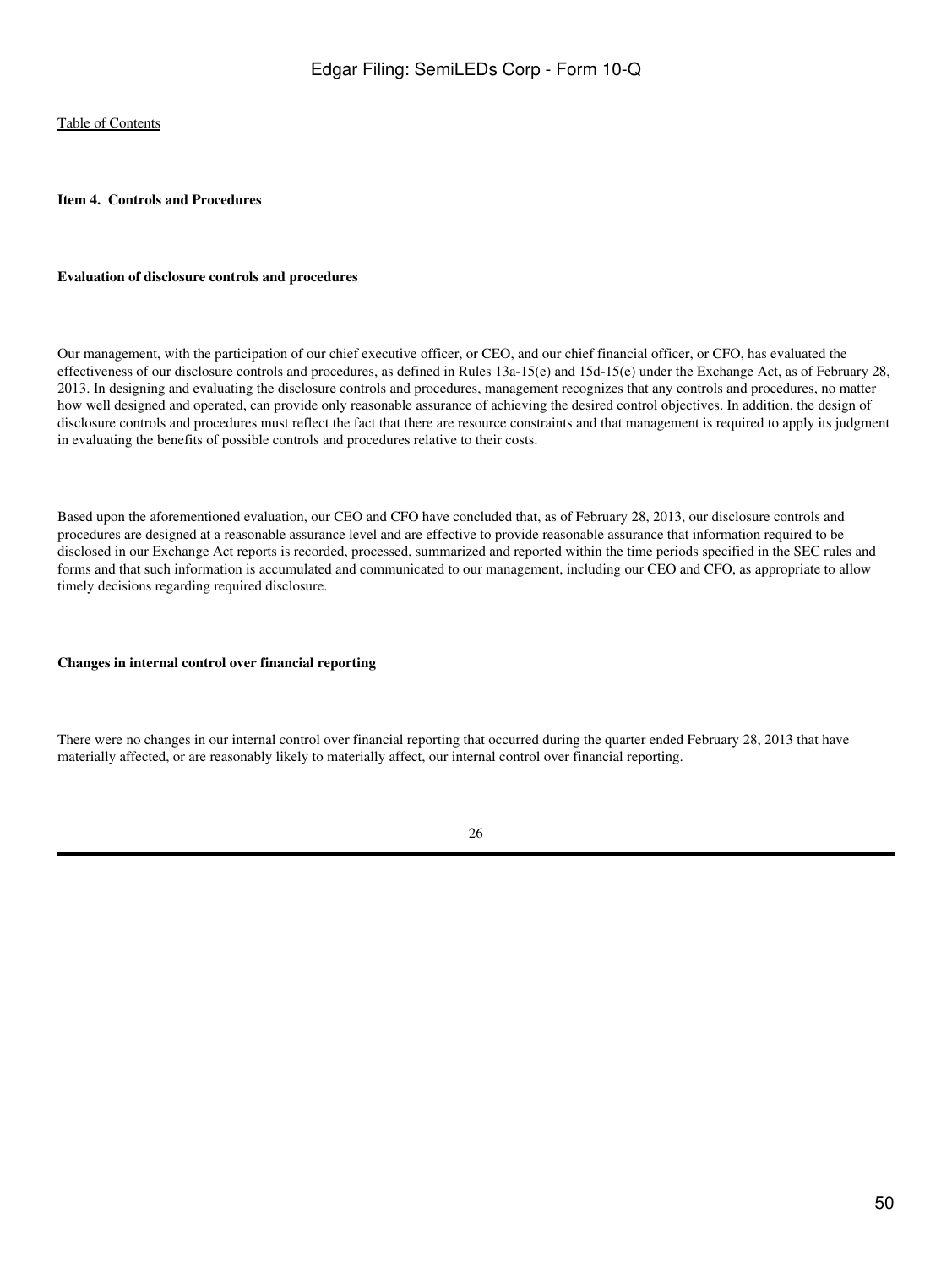### **PART II OTHER INFORMATION**

#### <span id="page-50-1"></span><span id="page-50-0"></span>**Item 1. Legal Proceedings**

Due to the complex technology required to compete successfully in the LED industry, participants in our industry are often engaged in significant intellectual property licensing arrangements, negotiations, disputes and litigation. We are directly or indirectly involved from time to time and may be named in various other claims or legal proceedings arising in the ordinary course of our business or otherwise.

### <span id="page-50-2"></span>**Item 1A. Risk Factors**

Except for the following, there are no material changes related to risk factors from the risk factors described in Item 1A Risk Factors in Part I of our 2012 Annual Report.

### **New disclosure requirements under the new provisions of the Dodd-Frank Act relating to conflict minerals could increase our costs and limit the supply of certain metals used in our products and affect our reputation with customers and shareholders.**

As required under the Dodd-Frank Wall Street Reform and Consumer Protection Act of 2010, as amended, or the Dodd-Frank Act, in August 2012 the SEC promulgated final rules regarding annual disclosures by public companies of their use of certain minerals and metals, known as conflict minerals, which are mined from the Democratic Republic of the Congo, or the DRC, and adjoining countries, and their efforts in to prevent the sourcing of such conflict minerals from these countries. These conflict minerals are commonly referred to as 3TG and include tin, tantalum, tungsten, and gold. These new rules will require us to engage in due diligence efforts beginning with the 2013 calendar year to ascertain and disclose the origin of some of the raw materials that we use, including gold. Initial disclosures will be required no later than May 31, 2014, with subsequent disclosures required no later than May 31 of each following year. We expect to incur costs associated with complying with these disclosure requirements, including due diligence to determine the sources of conflict minerals used in our products and other potential changes to our products, processes, or sources of supply as a consequence of such due diligence activities. The implementation of these rules and our compliance procedures could adversely affect the sourcing, supply, and pricing of materials used in our products. As there may be only a limited number of suppliers offering conflict free conflict minerals, we cannot be sure that we will be able to obtain sufficient quantities of conflict minerals from such suppliers or at competitive prices. Also, our reputation with our customers, shareholders and other stakeholders could be damaged if we determine that certain of our products contain minerals not determined to be conflict free or if we are unable to sufficiently verify the origins for all conflict minerals used in our products through the procedures we may implement. If we cannot guarantee that all of our products exclude conflict minerals sourced from the DRC or adjoining countries, certain of our customers may discontinue, or materially reduce, purchases of our products, which could result in a material adverse effect on our results of operations and financial condition may be adversely affected.

**We may fail to qualify with the continued listing requirements of the NASDAQ Global Select Market which could make it more difficult for investors to sell their shares.**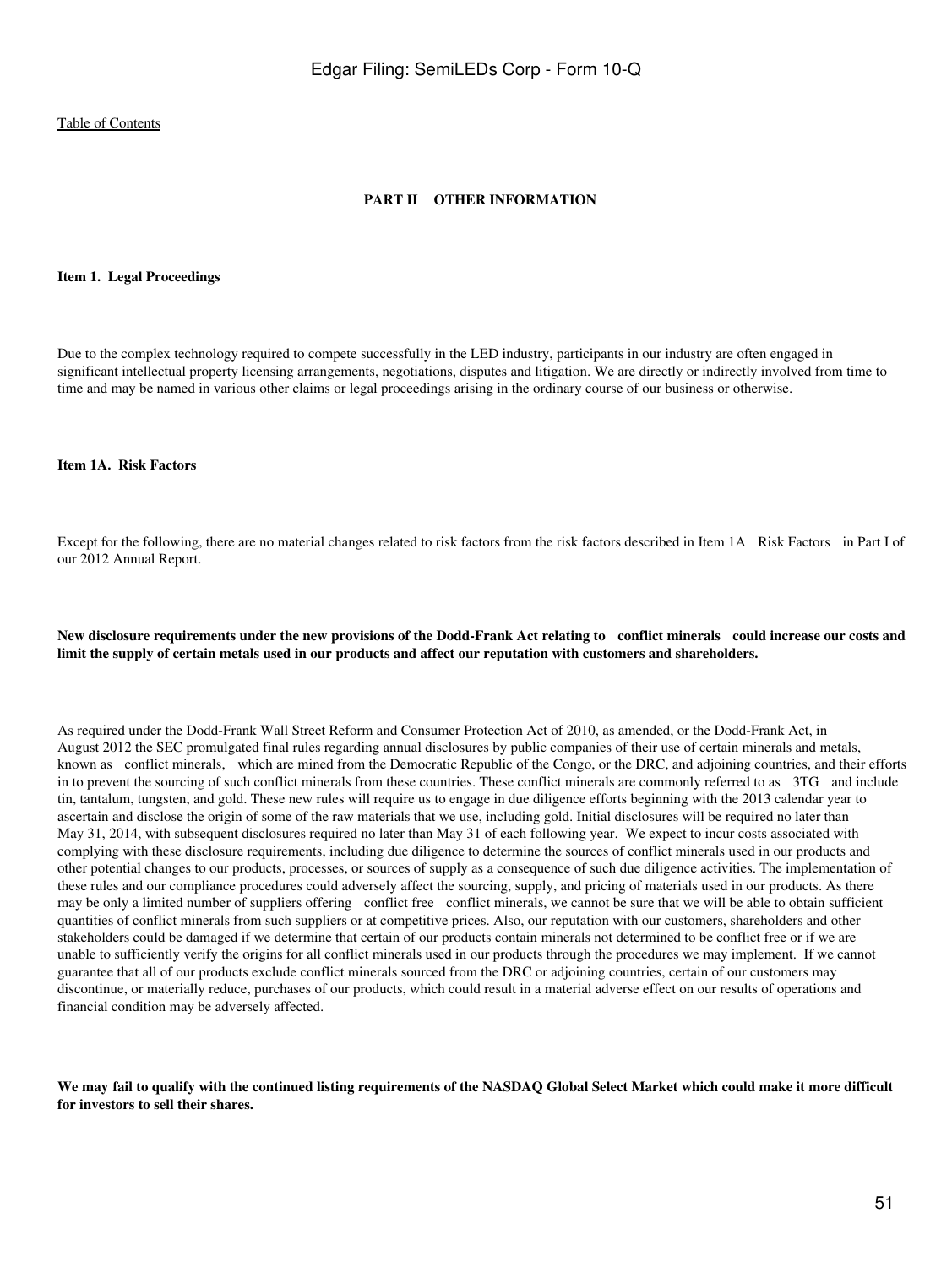In December 2010, our common stock was approved for listing on The NASDAQ Global Select Market and continues to be listed on The NASDAQ Global Select Market. To maintain that listing, we must satisfy the continued listing requirements of NASDAQ for inclusion in the Global Select Market, including among other things, a minimum stockholders equity of \$10.0 million and a minimum bid price for our common stock of \$1.00 per share. Our common stock price has not been above \$2.00 since September 2012 and on December 6, 2012, the closing minimum bid price of our common stock dropped below \$1.00 for the first time. On February 6, 2013, we received a letter from The NASDAQ Stock Market notifying us that we were not in compliance with the minimum bid price requirement set forth in NASDAQ Listing Rule 5450(a)(1) for continued listing on the NASDAQ Global Select Market. The NASDAQ Listing Rules require listed securities to maintain a minimum bid price of \$1.00 per share and, due to our common stock having traded for 30 consecutive business days below the minimum closing bid price requirement, we no longer met that requirement at that time. In accordance with NASDAQ Listing Rule 5810(c)(3)(A), we were provided a cure period until August 5, 2013, to regain compliance with NASDAQ Listing Rule 5450(a)(1). To regain compliance, our common stock must have a closing bid price of at least \$1.00 for a minimum of 10 consecutive business days. On April 5, 2013, we regained compliance with NASDAQ Listing Rule 5450(a)(1) after the closing bid price of our common stock had exceeded \$1.00 for 10 consecutive business days.

Although we have regained compliance of the continued listing requirements of The NASDAQ Global Select Market, there can be no assurance that we will be able to maintain compliance with the continued listing requirements or that our common stock will not be delisted from NASDAQ in the future. If our common stock is delisted by NASDAQ, we expect prices for our common stock to be quoted on the Pink Sheets LLC or the OTC Bulletin Board. Under such circumstances, stockholders may find it more difficult to sell, or to obtain accurate quotations, for our common stock, and our common stock would become substantially less attractive to certain purchasers such as financial institutions, hedge funds and other similar investors. There is no assurance, however, that prices for our common stock would be quoted on one of these other trading systems or that an active trading market for our common stock would thereafter exist, which would materially and adversely impact the market value of our common stock.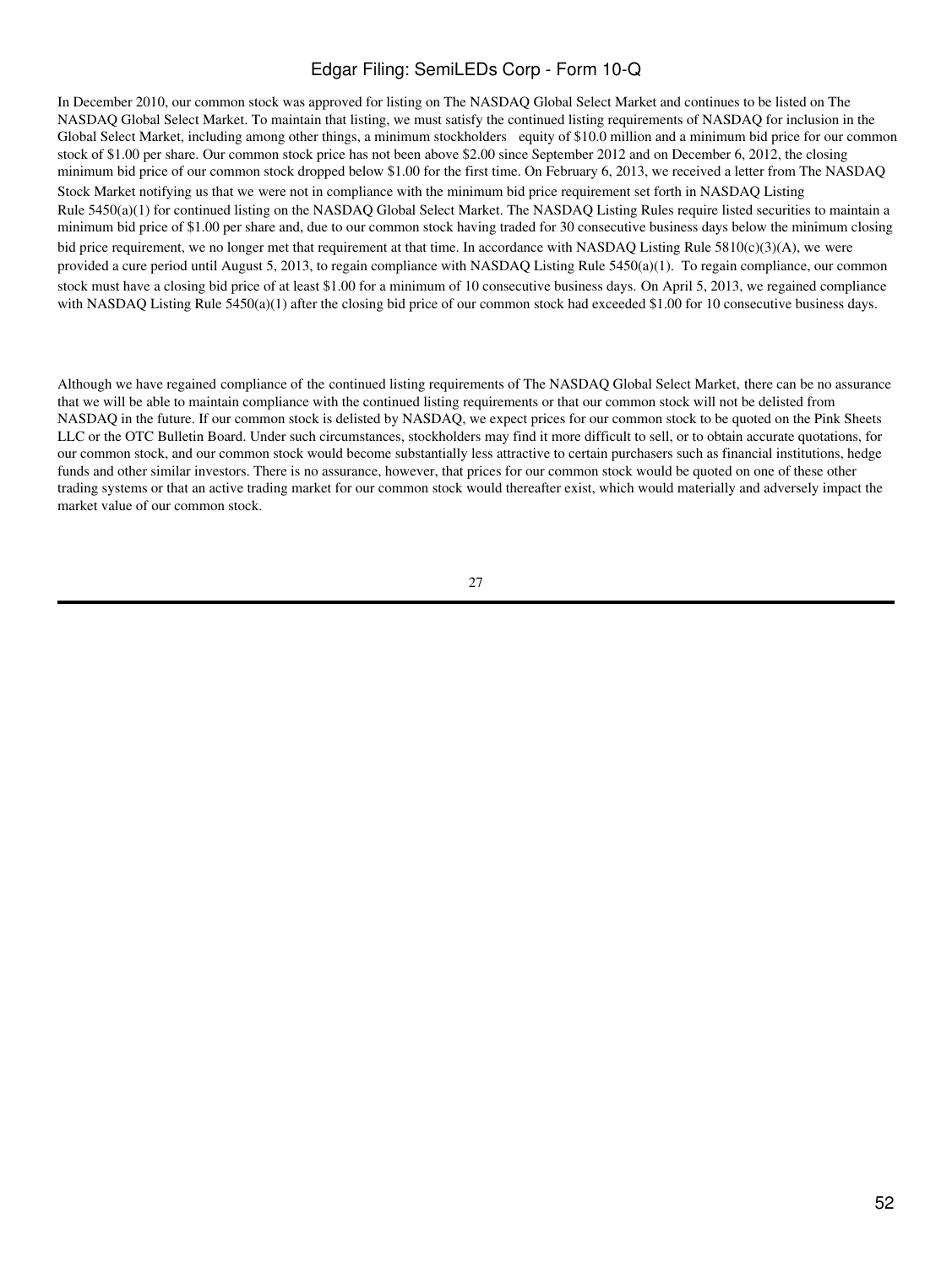*Our gross margins could fluctuate as a result of changes in our product mix, decreases in the average selling prices of our products, underutilization of our manufacturing capacity, and other factors, which may adversely impact our operating results.*

We anticipate that our gross margins will fluctuate from period to period as a result of the mix of products that we sell and the utilization of our manufacturing capacity in any given period, among other things. For example, in fiscal 2012, we placed greater emphasis on the sales of LED components rather than the sales of LED chips where we have been forced to cut prices on older inventory. In particular, we sold a significant volume of a category of lower-priced LED components designed to meet our customers demand. While such a shift in product mix to lower-priced products lowered our average selling price, the significant sales volume helped to improve revenues and gross margin in fiscal 2012. We intend to continue to pursue opportunities for profitable growth in areas of business where we see the best opportunity for our new EV LED product series of LED chips (particularly the UV market) and continue to expand the lower-priced LED components as appropriate. However, as we expand and diversify our product offering and with varying average selling prices, a change in the mix of products that we sell in any given period may increase volatility in our revenues and gross margin from period to period.

Increased competition and the adoption of alternatives to our products, more complex engineering requirements, lower demand, over-capacity in the market and other factors has led to price erosion and, as a result, lower product margins and lower revenues. For example, some of our competitors have in the past reduced their average selling prices, and the resulting competitive pricing pressures have caused us to similarly reduce our prices, accelerating the decline in the gross margin of our products. We anticipate our competitors will continue to implement such competitive strategies from time to time in the future. Our introduction of new LED chips and components products, such as the EV LED chips and our LED components that incorporate such chips may further reduce the selling prices of our existing products or render them obsolete.

#### <span id="page-52-0"></span>**Item 2. Unregistered Sales of Equity Securities and Use of Proceeds**

#### **Unregistered Sales of Equity Securities**

None.

### **Use of Proceeds**

On December 8, 2010, the registration statement on Form S-1 (File No. 333-168624) was declared effective for the initial public offering of our common stock. On December 14, 2010, we sold 6,038 thousand shares of common stock, and received net proceeds of \$92.0 million, after deducting underwriting discounts and commissions of \$7.2 million and offering-related expenses of \$3.5 million. Through February 28, 2013, we had used \$26.8 million to purchase additional manufacturing space at our Hsinchu, Taiwan headquarters and partially build out existing space in such building, and purchase additional reactors and other manufacturing equipment. We also used \$5.2 million to acquire and invest in other businesses, and \$26.2 million for working capital and other general corporate purposes.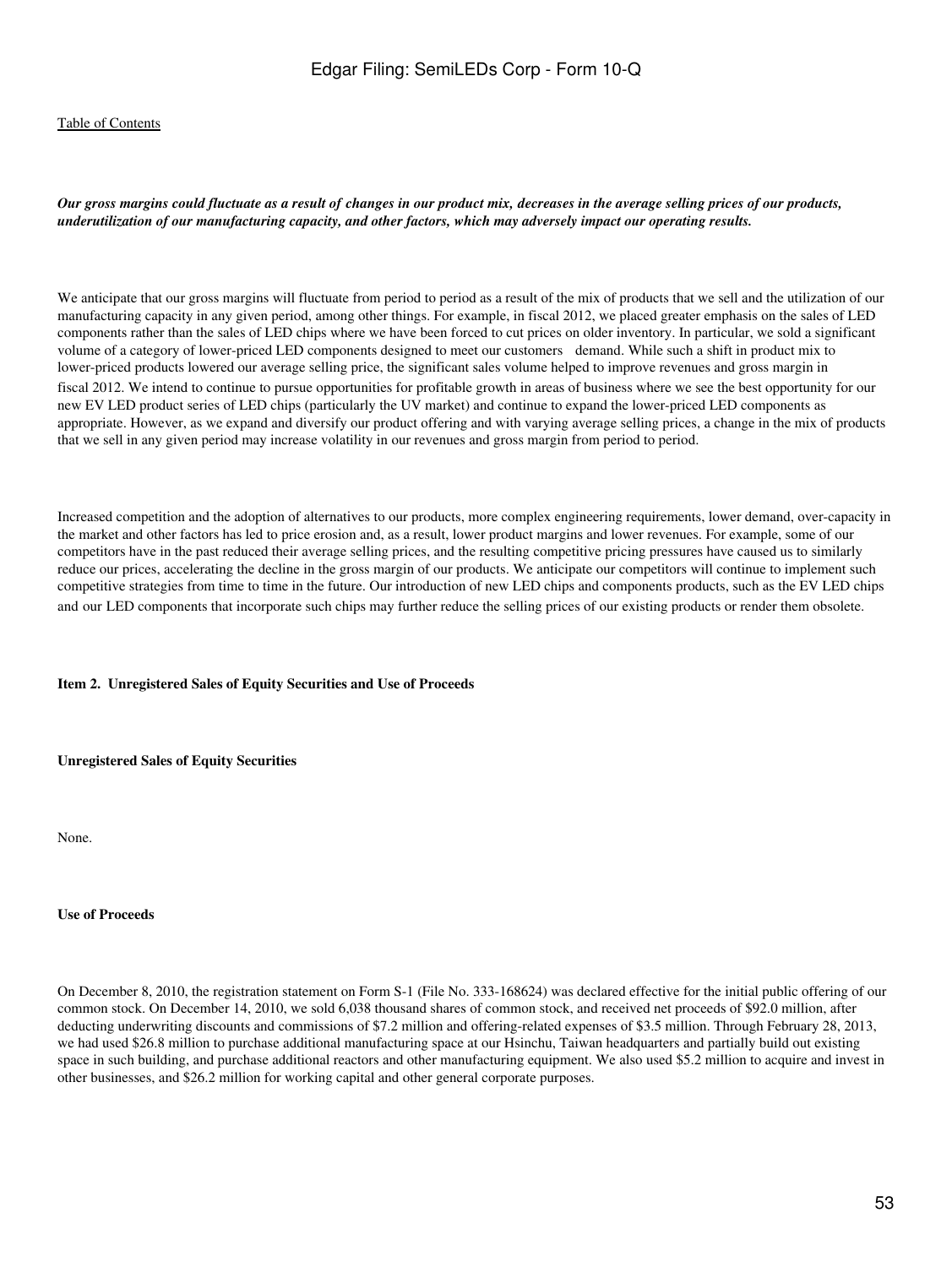There has been no material change in the planned use of proceeds from our initial public offering as described in our final prospectus filed with the SEC pursuant to Rule 424(b).

### **Repurchases**

None.

### <span id="page-53-0"></span>**Item 3. Defaults Upon Senior Securities**

None.

### <span id="page-53-1"></span>**Item 4. Mine Safety Disclosures**

Not applicable.

### <span id="page-53-2"></span>**Item 5. Other Information**

None.

### <span id="page-53-3"></span>**Item 6. Exhibits**

See Index to Exhibits at end of report.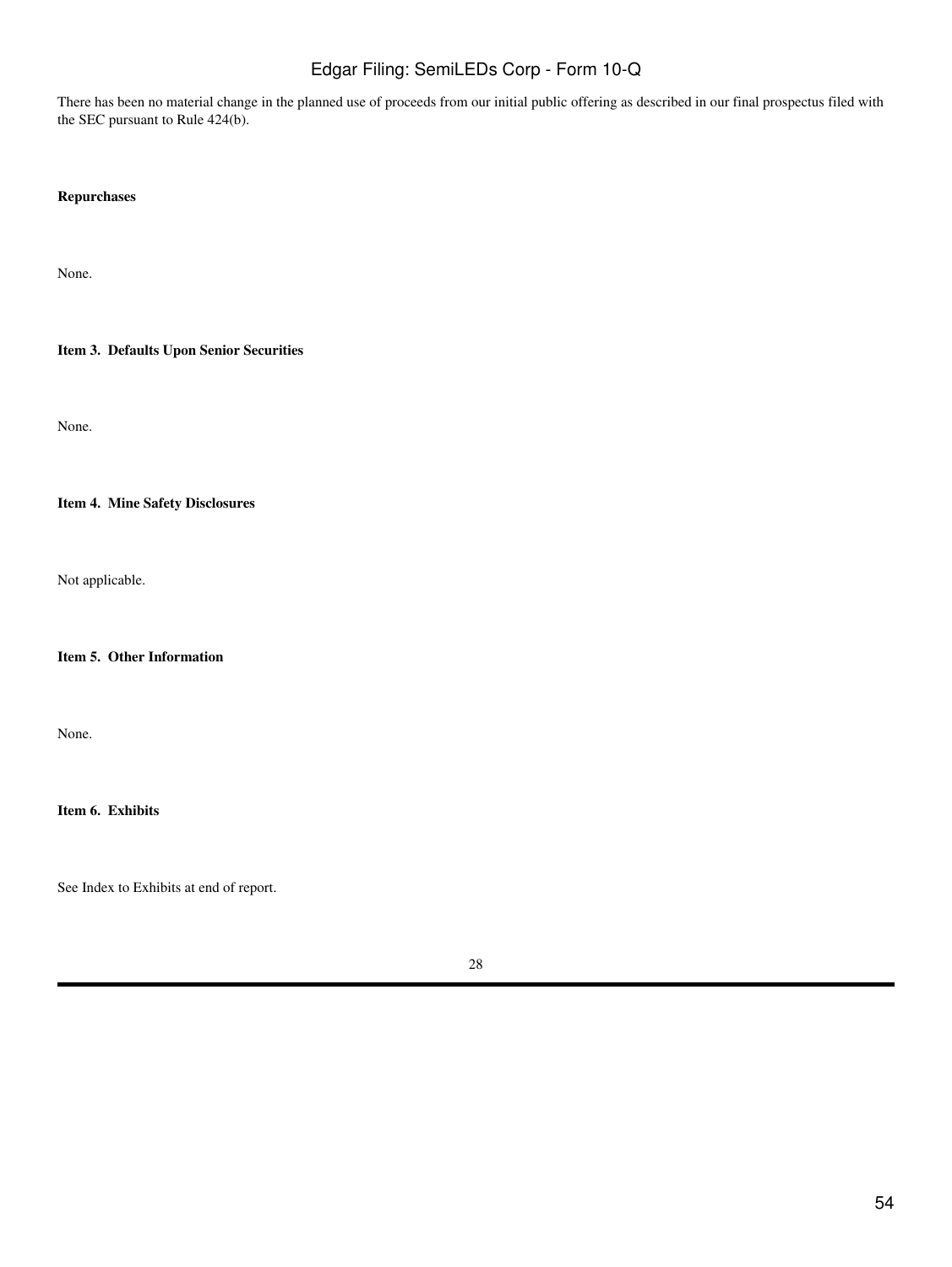### **SIGNATURES**

<span id="page-54-0"></span>Pursuant to the requirements of Section 13 or 15(d) of the Securities Exchange Act of 1934, the Registrant has duly caused this report to be signed on its behalf by the undersigned thereunto duly authorized.

> SEMILEDS CORPORATION (Registrant)

Dated: April 12, 2013 By: /s/ Timothy Lin Name: /s/ Timothy Lin Name: /s/ Timothy Lin Name: /s/ Timothy Lin Name: /// Name: Timothy Lin<br>Title: Timothy Lin<br>Interim Chief Interim Chief Financial Officer (Duly Authorized Officer and Principal Financial Officer)